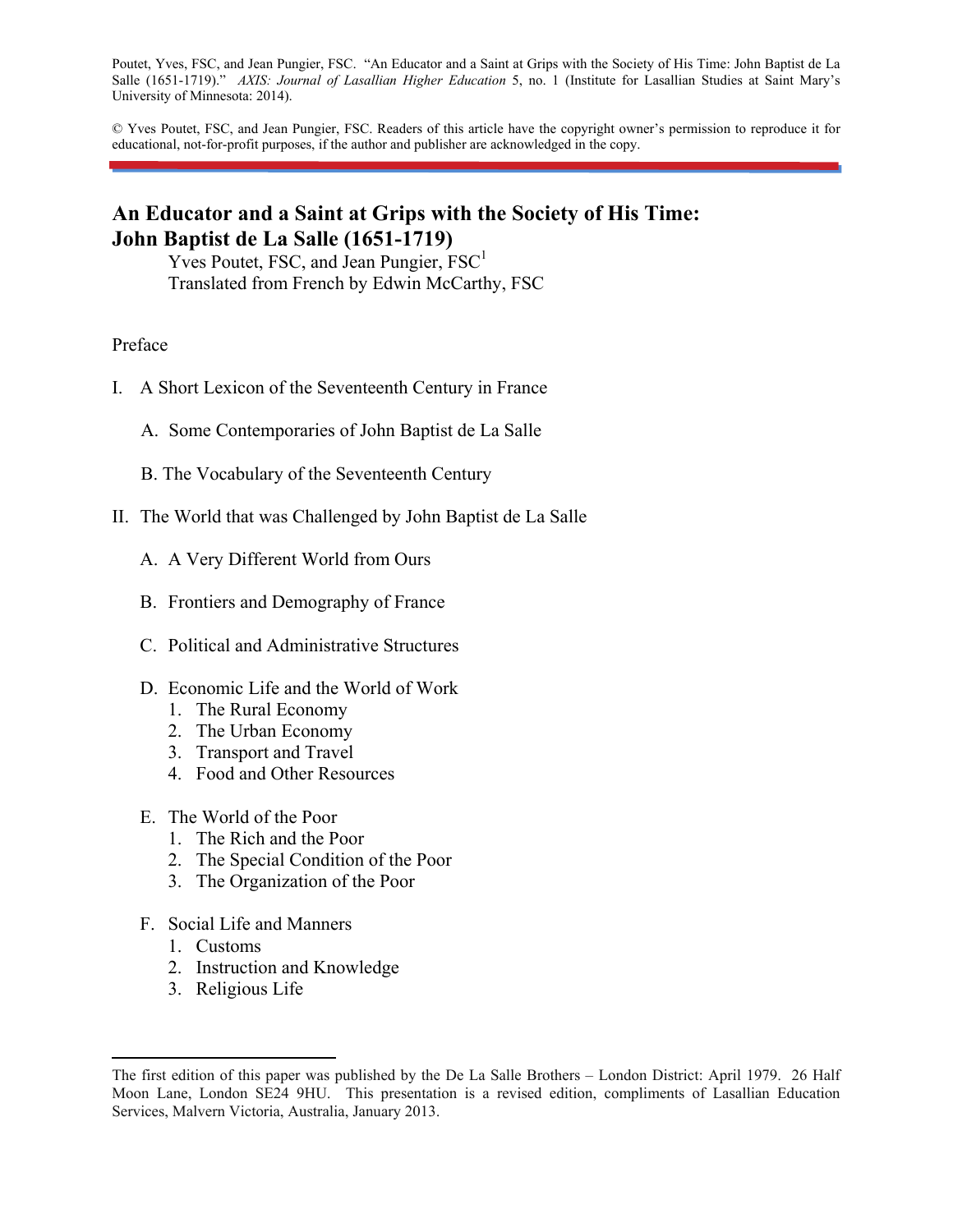- G. A World in Crisis
	- 1. Changes in the Way People Think
	- 2. Superstitions, Religious Ignorance, Disbelief
	- 3. Doctrinal Disputes and Tensions
	- 4. Attempts at Reform
- H. Major Dates in the Life of John Baptist de La Salle (1651-1719)
- III. The Options that Presented Themselves to De La Salle
	- A. Who was John Baptist de La Salle?
		- 1. His Family
		- 2. His Education
	- B. The Option in Favor of the Schools
		- 1. The Invitation of Nyel
		- 2. The Invitation to the Masters
		- 3. Community Life with the Teachers
	- C. The Option in Favor of Religious Life
		- 1. Detachment and Community Life
		- 2. Vows and a Distinctive Habit
		- 3. Consecrated Laymen in a Teaching Ministry
		- 4. Official Recognition of the Novitiate and of the Religious Life
	- D. The Option in Favor of Towns
		- 1. Offers Refused
		- 2. Hopes and Expansion
		- 3. Motives

IV. The Conditions for a School to be Well Run

- A. The Teachers
- B. The Pupils
	- 1. Availability to All
	- 2. Individual and Group Work
- C. Participation and Educative Relationships
- D. The Principal Pedagogical Methods
- E. Christian Life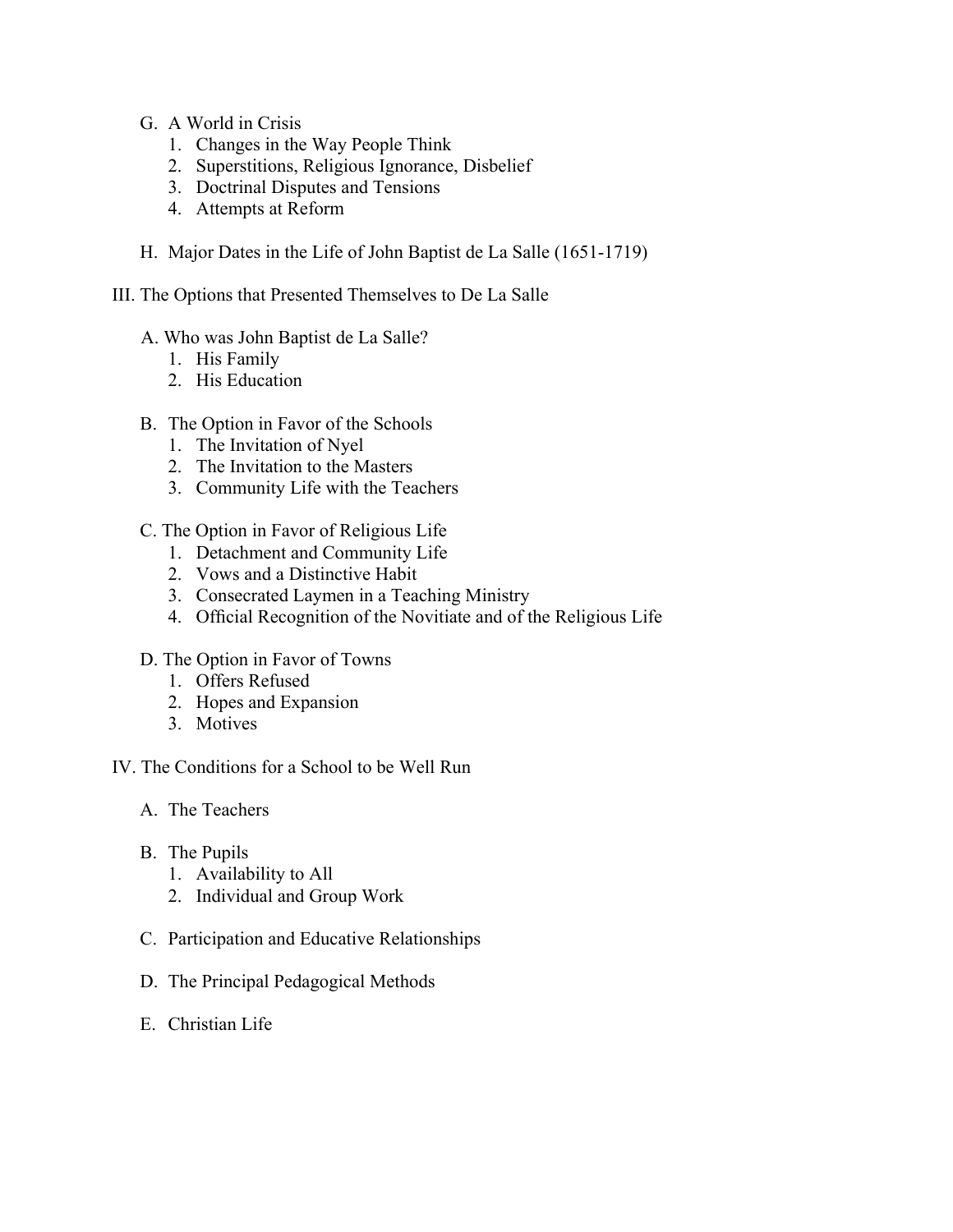- V. Some of the Significant Steps Taken by De La Salle
	- A. Integration with the World of the Poor
	- B. Unfailing Loyalty to the Church of Christ
	- C. The Total Gift of God of His Whole Life
	- D. A Life-long Commitment to His Brothers

### **AUTHOR'S PREFACE**

The purpose of this booklet is to provide teachers and their students with as clear an outline as possible of: (1) What it was like to live in seventeenth-century France; (2) How this society differed from our own; and (3) The way in which John Baptist de La Salle was led to react when confronted with the people, the traditions, the institutions of the same age.

Obviously, in such a short study, not everything has been said. It is hoped that, enlightened by the way in which the Patron of Christian Educators set himself to live in his own environment, his own situation, each one of us, young or old, might reflect on our lives today and on what we might do, in different circumstances, with different means, to resolve some of the problems we encounter in the course of our own vocation in life.

Guided by the light of one man's successful experiences – the experience of a saint – we might ask ourselves, as a postscript to this study, how we can give witness to Jesus Christ in the school world of today and how we can help young people to be better prepared for their adult lives through "schools which are well-run." (La Salle: Letters)

The perspective of this booklet is meant to favor personal reflection. It comprises five sections:

- I. A Short Lexicon of the Seventeenth Century in France
- II. The World that was Challenged by De La Salle
- III. The Options that Presented Themselves to De La Salle
- IV. The Conditions Necessary for a School to be "Well Run"
- V. Some Significant Steps Taken by De La Salle

#### **I. A Short Lexicon of the Seventeenth Century in France**

A number of seventeenth century French words no longer have the same meaning. Others refer to situations which no longer exist. Many of the contemporaries of De La Salle are unknown to us. Some information about these words and these persons will be helpful to understand a world very different from our own.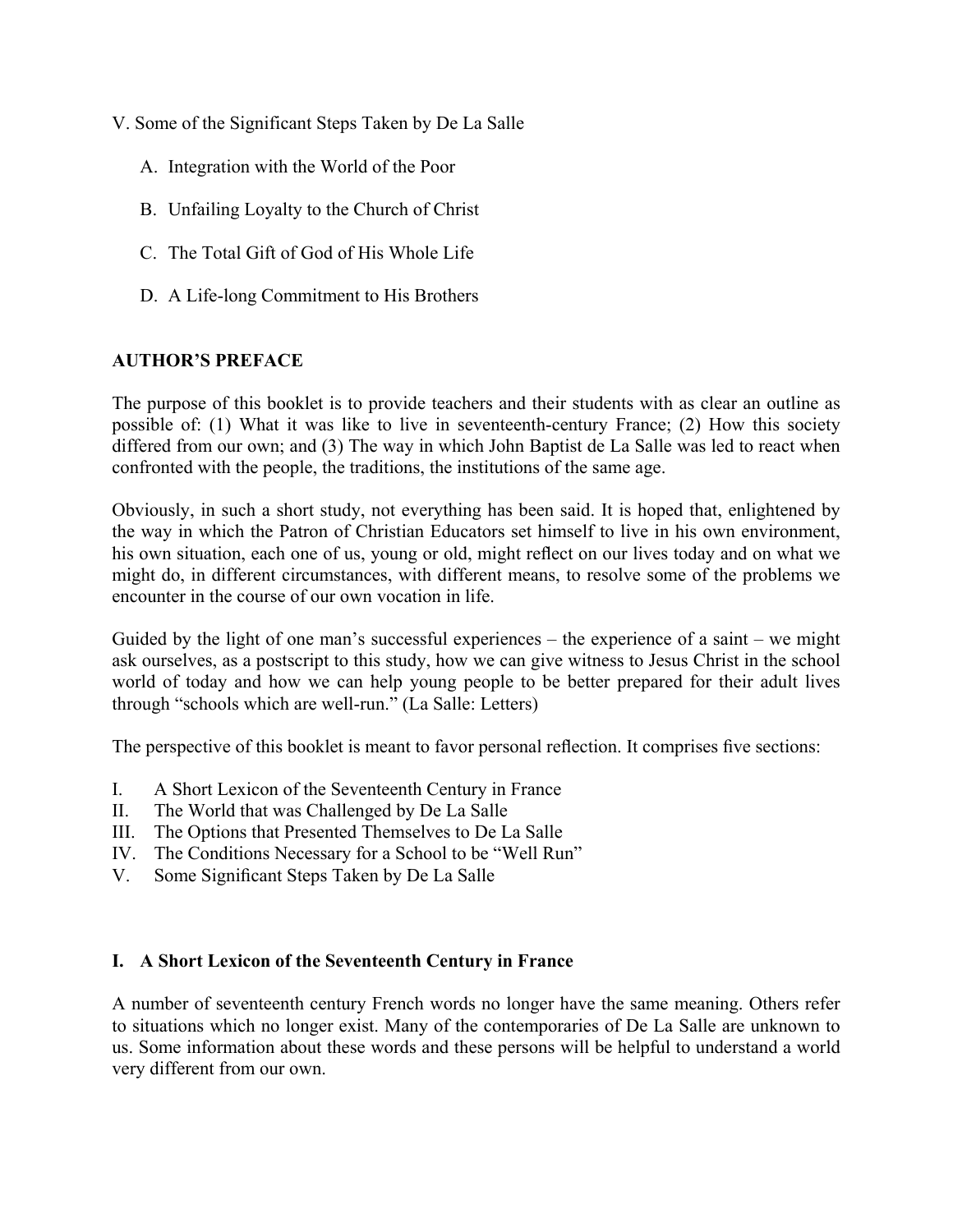### A. Some Contemporaries of John Baptist de La Salle

**Nicolas Barré (1621-1686):** A religious of the Order of the Minims, a talented preacher, a professor of theology at Paris and at Rouen, and the spiritual advisor of De La Salle. He drew up rules for the Sisters of Providence of Rouen and the Ladies of Saint-Maur in Paris. Both congregations devoted themselves to the education of girls. He was greatly esteemed by Madame de Maintenon and sent some of his sisters to the Royal School of Saint-Cyr in order to give some pedagogical training to those in charge of that establishment. Living as he did, a life of abnegation and of complete trust in God, he advised De La Salle to give all his goods to the poor and to rely solely on God for the support of his schools.

**Charles Démia (1637-1689):** A priest of the diocese of Lyons. He organized the seminary of St. Charles for the training of both priests and school teachers. He was a member of the Company of the Blessed Sacrament and worked with this society to set up schools for the poor and which would have a firm foundation of practical regulations. He created the Bureau des Écoles (the School Board) and was responsible for the foundation of the Congregation of the Sisters of St. Charles for the education of girls. His 'Remonstrances to the Municipal Magistrates *(éschevins aldermen)* drew the attention of both religious and civil authorities to the problem of the education of the poor. They had a profound effect in Paris and Reims. By presenting the school question as a matter of national concern, through its political, social and religious aspects, they aroused public opinion, promoted the vocation of many teachers and of De La Salle's schools. In one of his manifestos, Démia quoted the example of the early beginnings of De La Salle's work.

**Charles Maurice Le Tellier (1642-1710):** Archbishop of Reims, the brother of the Minister, Louvois Le Tellier. His father, Michel Le Tellier, was both Minister and Chancellor of Louis XIV. The Archbishop of Reims was a hot tempered man and is known to the history of Gossip through a delightful letter written by that loquacious seventeenth-century letter writer, Mmede Sévigné. "Mgr. Le Tellier's coach was rolling on and on! It encountered a peasant's cart and sent it flying 'head over heels" into the ditch…" Obviously an Archbishop could not be in the wrong, not when he was Le Tellier. De La Salle had considerable trouble trying to obtain from Mgr. Le Tellier: (1) permission to renounce his office of Canon; (2) permission to live in poverty with his Brothers – for the Archbishop, this was an affront to the dignity of priesthood; and (3) the right to leave Reims for Paris. Nevertheless, De La Salle was able to convince the Archbishop of the validity of his reasons.

**Louis-Antoine de Noailles (1651-1729):** Archbishop of Paris who showed himself fickle in his reactions to Jansenism. He was equally changeable in his relations with De La Salle. At first, he accorded him the widest powers to confess within the diocese and acknowledged a semi-official existence for his novitiate. In company with James II, King of England, he visited the Brothers' school in the parish of Saint Sulpice. It was he who advised the exiled English king to entrust De La Salle with the education of the sons of the Irish families that had accompanied him to France. Later the Archbishop gave ready credence to the criticism against the De La Salle Brothers. He appointed another superior in his place. He forbade him to train teachers for schools for the poor. De La Salle submitted to the Archbishop's orders, but finding that the situation in Paris was no longer suitable for him to exercise his apostolate in complete harmony with the diocesan authorities, he accepted the invitation of the Archbishop of Rouen to leave Paris for Rouen, the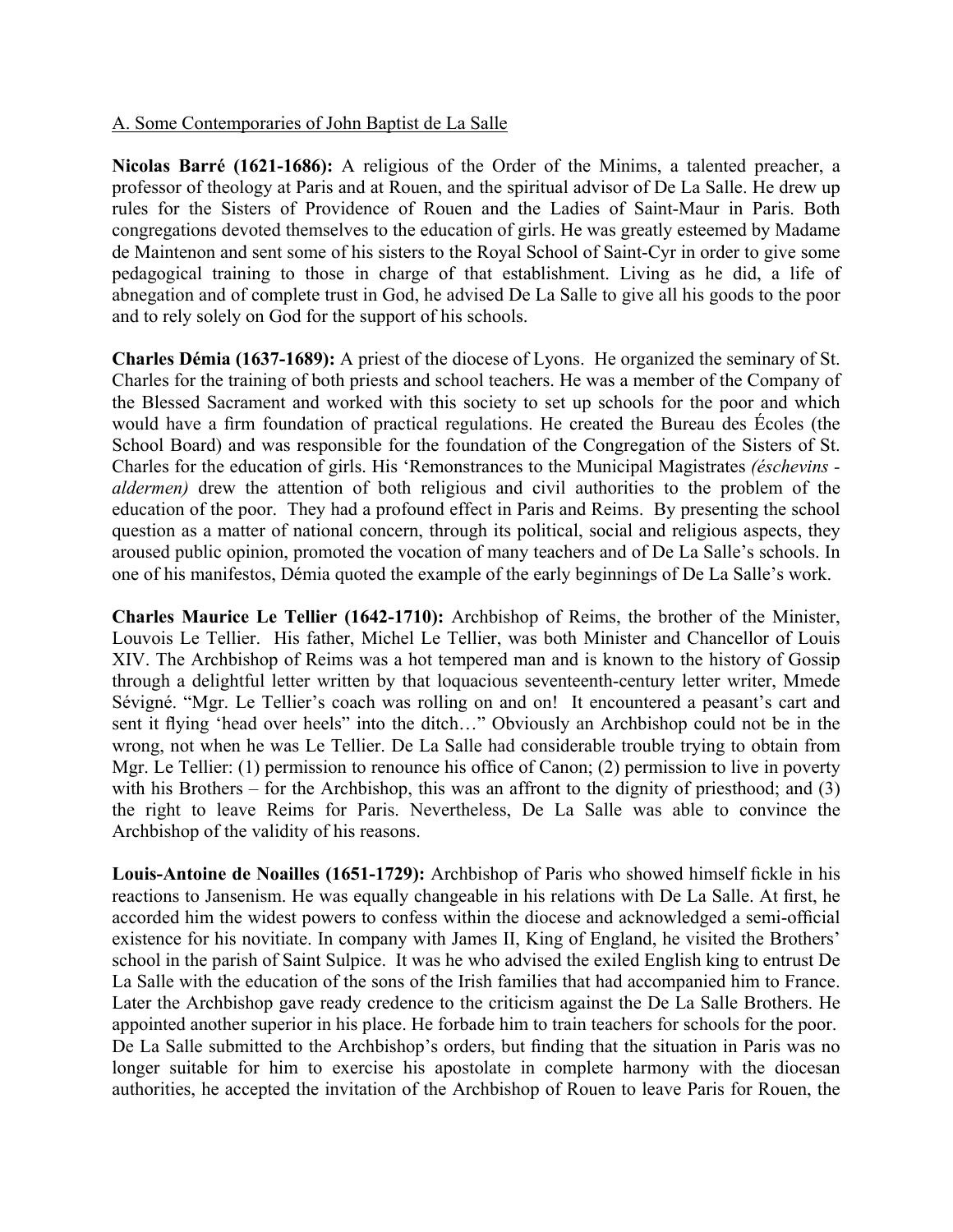capital of Normandy. In this way, he was able to reconcile his perfect submission to the directives from Rome with his concern never to disobey his diocesan superiors, even when the latter were in disagreement with the Pope.

**Adrian Nyel (1621 – 1687):** A layman from the Diocese of Laon, the general administrator of the Poor House (Hospital) of Rouen and responsible for the schools for the poor in that town. After having established four schools in each of the four districts of Rouen under the care of the Board of Management for the Poor (Bureau des Pauvres), he attempted to train his teachers, who like Nyel himself, devoted their lives to working for the poor, accepting the minimum necessary for their own subsistence. In 1679, he came to Reims to establish schools on the model of those in Rouen. De La Salle invited him into his own home. Together they decided to organize the Reims school on a different model: instead of seeking the support of the General Poor House, they would put themselves at the disposition of the parishes and parish priests. De La Salle obtained the non-intervention of the Diocesan Inspector of Schools (écolâtre) and Nyel directed the school of Saint Maurice. It was a success. Nyel recruited teachers, opened a school in the parish of St. James and others in the neighboring towns: Guise, Laon . . . De La Salle found himself obliged to "assume responsibility for the teachers of Reims." He was now involved in a vocation he had not foreseen. In 1685, Nyel returned to Rouen, where he took up the position of Superintendent of Schools for the Poor. He never forgot the solemn commitment he had taken in 1657 to consecrate himself entirely, to the end of his days, to the service of the poor.

**Nicolas Roland (1642 – 1678):** A Canon of Reims, the spiritual director of John Baptist de La Salle and founder of the Congregation of the Sisters of the Holy Child Jesus, dedicated to the education of girls. A man of an unusually precocious intelligence, Nicolas Roland helped to apply, in the Diocese of Reims, the reform demanded by the Council of Trent. He was always available for retreats for the clergy, for seminaries, and for country missions. Before undertaking any new work, he would always make a study of any experiments already attempted. His interest in schools for the poor was extraordinary. He was anxious that De La Salle should do for boys what he himself had accomplished for the education of girls but he did not live to see it. However, by making the future founder, De La Salle of the Brothers, the executor of his will, he was responsible for giving him an experience both with a religious congregation and with education that would prepare him for his mission.

### B. The Vocabulary of the Seventeenth Century

**Almoner:** An ecclesiastic whose function it was to distribute alms to the poor. Louis XIV entrusted the Great Almoner with the responsibility of discovering and applying appropriate solutions to the problem raised by the great number of poor people and by the shocking contrast between the different social classes. Begging was closely controlled. A central register of alms existed at the Royal Court and each parish had its own register.

**The Poor Board:** (Bureau des Pauvres) This was composed of the administrators for each town whose function was to collect and distribute goods bequeathed to the poor. The Poor Board sought assistance and organized collections. They were often the same people who administered the General Poor House or Infirmary, the social assistance for the period. Démia and other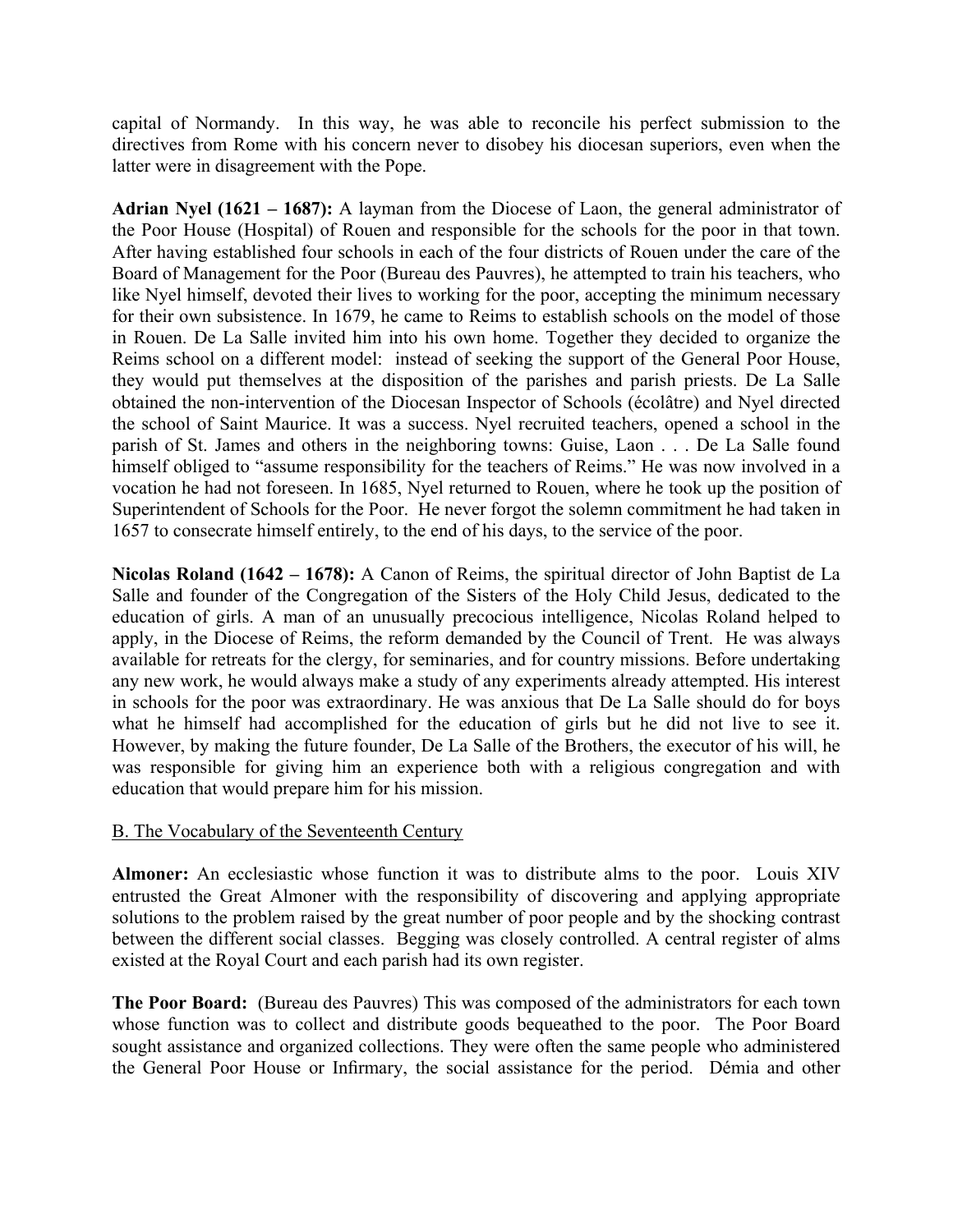influential people used the same pattern to raise the funds necessary for their free schools. De La Salle was called to Grenoble by the School Board.

**Camisards:** Protestants of the Cevennes who rebelled against Louis XIV because of the excessive harshness with which they were treated. Several Bishops protested in defense of their freedom of conscience, objecting to the military force and the heavy fiscal penalties applied against the Protestants, especially by Louvois Le Tellier.

But at that time, 'freedom of conscience' never included the 'right to error.' On the contrary, everybody believed that the truth of the Gospel would become self-evident to all, provided only it was explained with the requisite clarity to those whose hearts would be disposed towards the words of the Gospel by prayer. It was for this reason that Christian Schools, by which was meant Catholic Schools, appeared to the King and the French Clergy, not as means of oppression but as the ideal way to explain the Catholic doctrine to those who had never heard it. 'Royal schools' assisted from the public purse were established: they were both free and obligatory until the age of fourteen.

The Bishop of Alès brought the Brothers to his diocese to collaborate in this missionary work. De La Salle's advice to his Brothers was to eschew polemics, to explain simply what is of faith, to avoid what is matter of controversy among Catholics. In his *Duties of a Christian*, he avoids speaking of Protestants and prefers to speak in general terms of heresies, schisms and of fidelity to the Pope, the successor of St. Peter. He preserved a welcoming serenity toward 'our separated brethren.'

**Chantre (Precentor):** His official name was 'Grand Chantre.' He was the Canon in charge of the singing in a cathedral. He recruited children for the choirs needed for religious solemnities. This function presumed the children would have a minimum of instruction and the ability to read Latin correctly. Consequently, the precentor saw to their education, often in a school set up for that purpose. In addition to singing the Office, the children would also serve at Mass. The concern to find vocations to the priesthood among them often transformed this school into a sort of minor seminary. By extension, by the seventeenth century, the Precentor had charge of all the schools of the poor in the diocese, from which office he received the name of 'écolàtre.'

In Paris, the parish priests wished to preserve their authority over the charitable schools; thus began a long dispute with the diocesan Precentor. Peace was restored by a compromise: the parish priests would remain free to choose their own teachers but the Precentor would have the right of inspection and would be the judge of disputed cases. When De La Salle arrived in Paris, he too wished to retain his independence in the method and substance of his teaching. To succeed in this, he had to confront the parish priest of Saint Sulpice as well as the diocesan Precentor. De La Salle's patience and submission towards his ecclesiastical superiors were equaled only by his tenacity in explaining the motives of his conduct: more than anything else, what mattered was the welfare of the children and the glory of God.

**Class Structure:** The seventeenth century was not a society of 'classes' as understood today but a society of 'orders.' There was the order of the clergy, the order of the nobility and the order of the Third Estate. Within each order, there were considerable social distinctions, as much as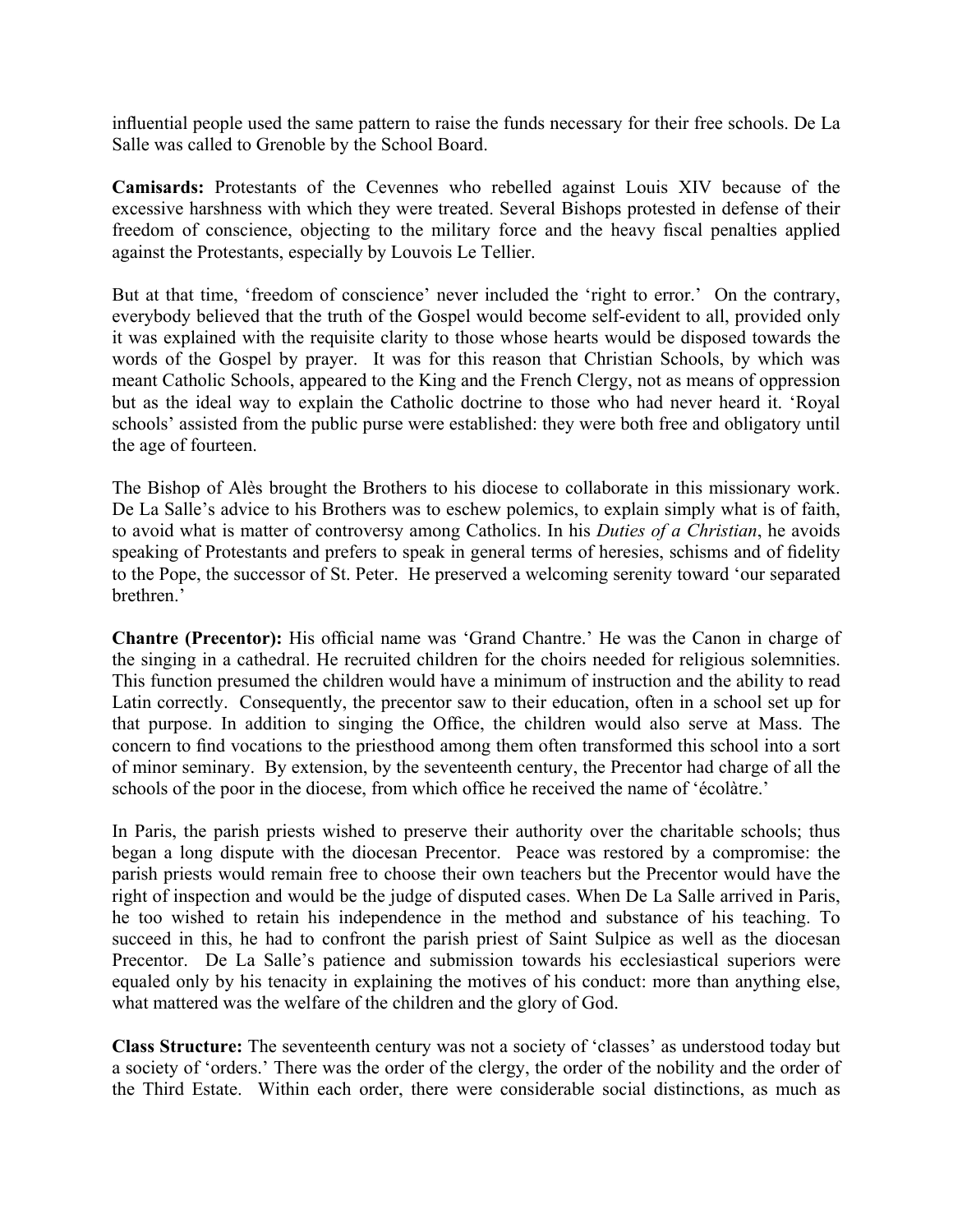between one order and the other. For instance, the minor nobility, ruined by wars, lived less comfortably than the rich merchants of the Third Estate. The country clergy were often less well-off than skilled workmen, or artisans. It would be preferable to speak of social categories rather than social classes.

**Cleric:** Everyone who had studied was a cleric or clerk. Strictly speaking, a cleric was a person who had left the lay status and joined the clergy, an act that was signified by a particular ceremony, the tonsure. But neither the tonsure nor the conferring of minor orders carried the obligation of perpetual celibacy. It was the sub-diaconate that constituted the definitive commitment to the ecclesiastical state.

The seventeenth century was in this matter very different from the present day. Despite the Council of Trent, a period in a seminary was not essential to become a priest. Quite a number of clerics stopped at minor orders, others did not go beyond sub-diaconate or diaconate. Parish curates were not necessarily priests.

As the administration of the goods of an abbey or other ecclesiastical property was reserved to clerics, men would receive the tonsure and minor orders without any thought of vocation to the Church simply in order to benefit from rich ecclesiastical or monastic revenues. One of the results produced by the seventeenthcentury seminaries was precisely to do away gradually with this abuse of 'ecclesiastical benefices.'

**Company of the Blessed Sacrament:** An association of pious and apostolic men which brought together priests and influential laymen desirous of transforming the morals and structures of society in keeping with the spirit of the Gospel. Démia was one of its most zealous members.

To reduce the opposition of other influential people to their reforming zeal, the members of the Company maintained a strict secrecy concerning their membership and their discussions. The Company was everywhere active in promoting the setting up of schools for the poor and School Boards. The Company existed from 1627 to some time after 1665.

**Gallicanism:** The doctrine of those French Catholics who, in the seventeenth century questioned the authority of the Pope. Under pretext of concern for the 'privileges of the Gallican Church,' the King and the parliamentarians denied any validity in France to the decrees of the Pope and the Roman Congregations until they had been registered by parliament.

Not all Frenchmen were Gallicans. The Jesuits and the Sulpicians were outstanding in their fidelity to Rome. Their adversaries called them 'ultramontane,' admirers of what was done 'beyond the mountains' – the Alps – in Rome. For men of the period, Gallicanism consisted above all in considering the Councils of the Church as superior to the pope, all of whose directives would be debatable so long as a Council had not met to approve them.

**Jansenism:** Strictly speaking, this was a doctrine that was condemned by the Church, and which held that God did not give all men the grace necessary to be saved. The 'elect' would be only a small number of people. Holy communion could be received only by perfect Christians.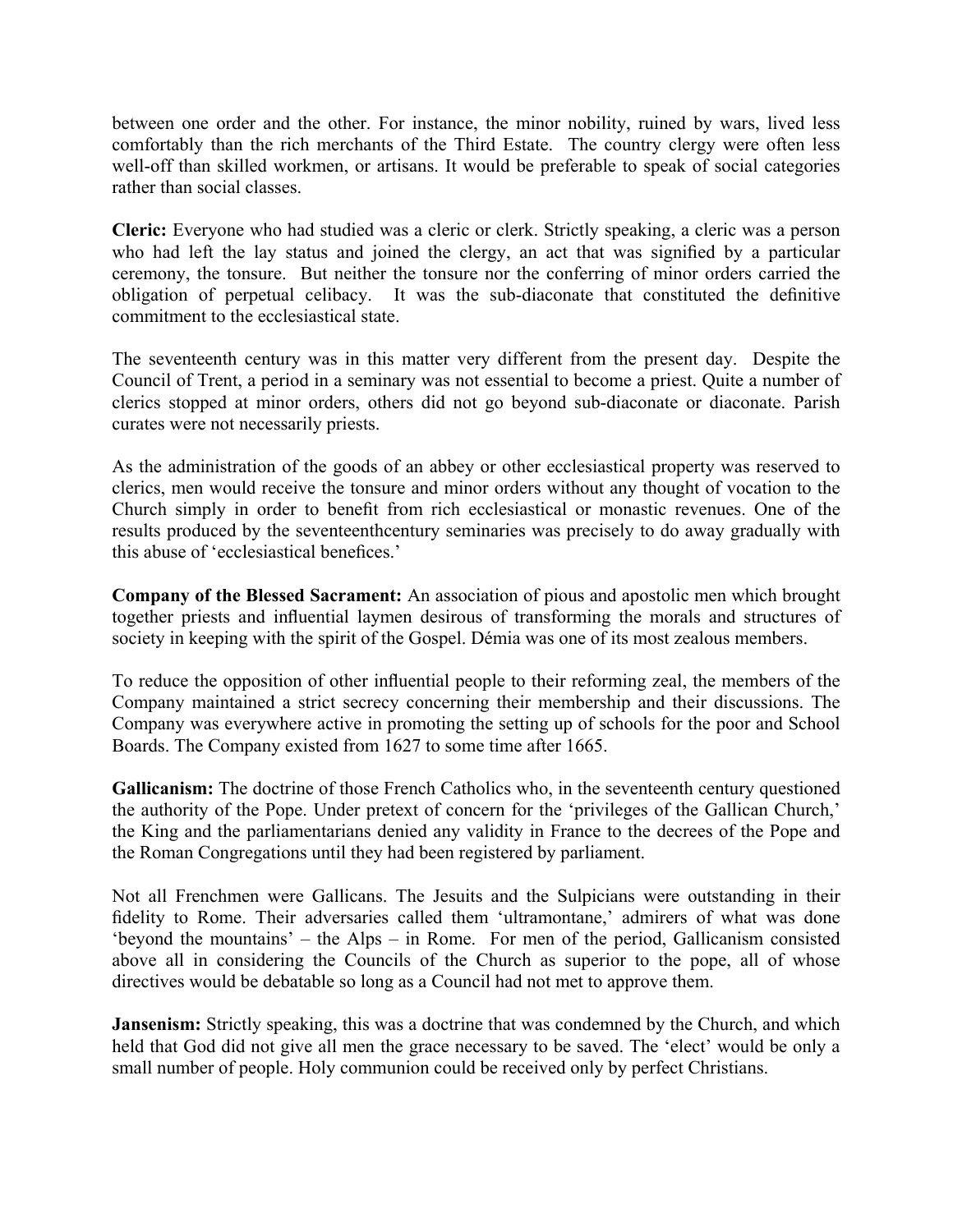The doctrine had its origin in the writings of Jansenius, Bishop of Ypres in Belgium (1585 – 1638). In the seventeenth century, its main propagators were the spiritual director of the Benedictine nuns of Port Royal, near Paris, and some holy men who withdrew from the world and were known as the hermits of Port Royal. These men devoted themselves to the education of children in small boarding schools known as Petites Ecoles (the Little Schools) of Port Royal which became famous for the excellence of their education.

In a broader sense, Jansenism meant any harsh, rigorous doctrine placing its emphasis on the ravages of sin and on divine punishment. This was a long way from the early Jansenists who put love of God and trust in his divine will as the foundation for their thinking.

Jansenism was to trouble French society, and not merely the Church, for over a century. De La Salle spoke of 'these troublesome times' *(ces temps fâcheux)* which were leading astray too many people of good will.

Letters Patent: Letters from the King which gave legal existence to an institution and publicized its purpose and aims as well as its means of existence. Louis XIV required that every new community should have enough capital to provide an income or a pension for all its members. His purpose was to suppress begging and he wanted to prevent people from asking for assistance from the municipality or from the royal coffers under pretext of leading the religious life. Letters patent authorized the recipient to receive moneys from public bodies but only in return for services rendered. Thus free schools were often a charge on the budget of municipalities.

**Master Scriveners or Writing Masters:** This was a group of writing experts at the magistrates' courts. They had the privilege of teaching every kind of writing as well as 'grammar and arithmetic.' They were independent school teachers, running small schools, usually for feepaying pupils and were subject to the regulations of their guild.

**Masters of the Little Schools:** This group formed a guild of their own, conducting private schools, having nothing to do with 'charity schools,' that were dependent on the parish priests. Meticulous regulations guaranteed their privileges and forbade anyone to compete with them by opening schools close to theirs.

Nonetheless, faced with competition from the Writing Masters and the Charity Schools, they needed a powerful protector. They entrusted their interests to the care of the Precentor of the Cathedral who would adjudicate in cases of conflicts between schools and who also delivered authorizations to teach, after examining the competence of the Masters. In return, they were expected to offer a free education to the poor who presented themselves. In fact, the children of the poor preferred to wander the streets with an eye to the odd penny rather than to attend the Little Schools. The Masters did not complain – it meant fewer problems for them.

**Parish:** An ecclesiastical district with a parish priest *(curé)* in charge. These priests were usually appointed by the Bishop but a number of parishes were 'benefices' to which the incumbents could be appointed by other bodies or personates. The parish was also an administrative unit, particularly with regard to the distribution of taxes, to the holding of the census and the meetings of 'notables' or local delegates. The religious and civil functions of the parish were so closely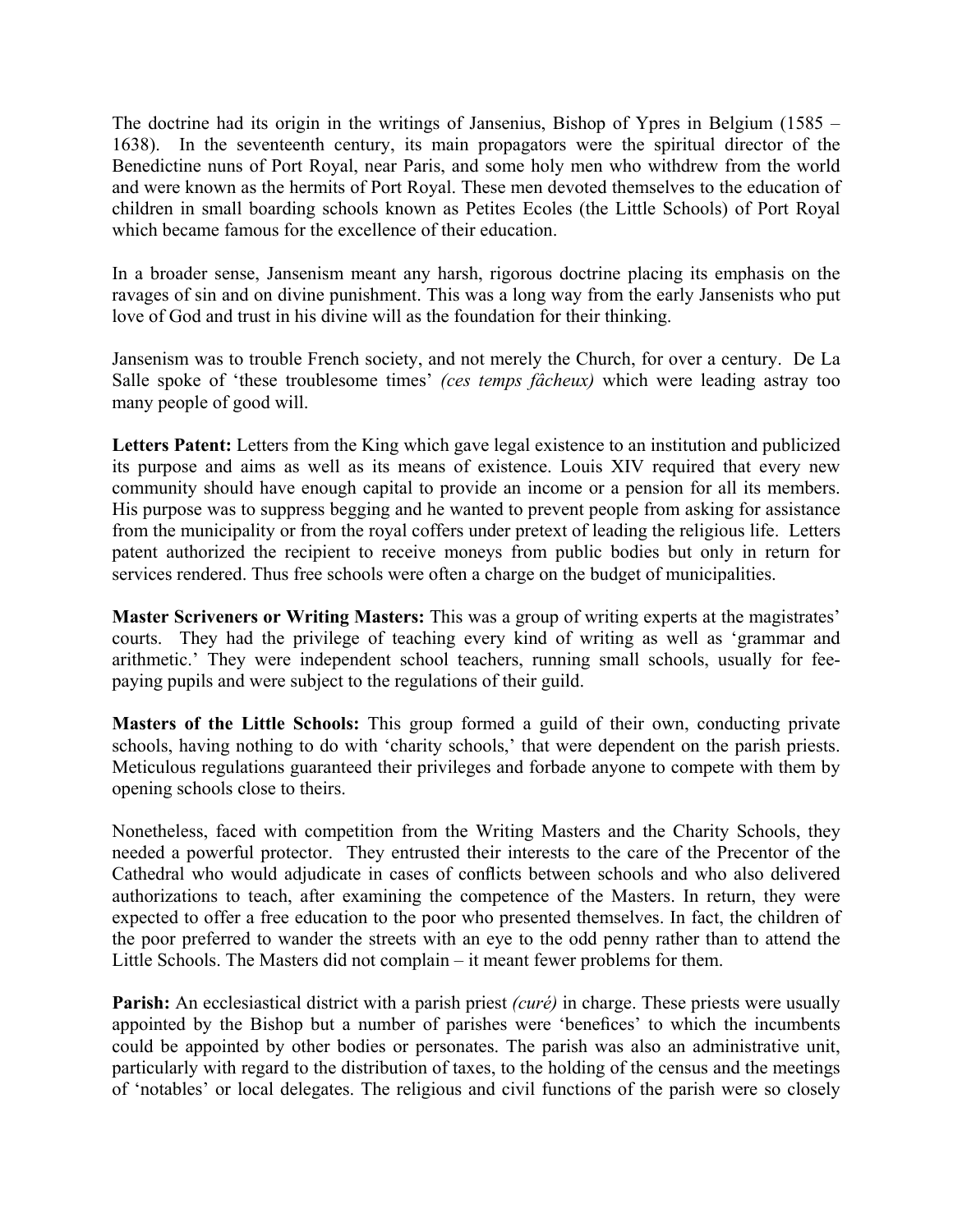joined that the statements of grievances *(Cahiers des Doléances)* drawn up by the States General in 1789 were the statements from the parishes. Registers of birth, marriage and death kept by the parish priests were the official registers of the State. It is easy to see how this put a heavy burden on Protestants.

In addition, the parishes maintained registers of almsgiving and were responsible for social welfare: charity schools, distribution of food in times of famine, care of the sick . . .

**Quietism:** A mystical doctrine according to which passivity as prayer is preferable to effort. The Bishop of Chartres, a friend of De La Salle, had to intervene in a famous quarrel between the great Bishop of Meaux, Bossuet, and the equally learned Bishop Fénelon. De La Salle prudently kept to the middle way, avoiding both extremes. In his *Method of Interior Prayer*, he explains that God ordinarily grants the special grace of experiencing his presence in prayer only to those who actively combat their evil passions and are not indifferent to the needs of their neighbor.

### *Translator's Notes: In addition to the above, the following notes which do not appear in the French edition may be useful to Englishspeaking readers.*

**Guilds:** In De La Salle's day, anyone who earned his living by virtue of his profession or trade had to belong to a particular guild (known variously as *Compagnie, Corps, Communauté de Métier* or simply as a *Métier*). He would be sworn in as a member of the guild following a period spent in apprenticeship – hence, the term 'juré' and 'jurands' – from our word 'jury' – 'juryman.' Each guild rigorously controlled its membership, its privileges granted to it by its royal incorporation, standards of work and other social and religious activities. Within each trade, there might be many subdivisions of workers, each group jealously watching over its own interests. Thus, in the shoe trade, there were different guilds to which workmen belonged depending on the type of leather used – new or old. This economic and social structure of France in the seventeenth century explains the antagonism aroused by De La Salle's intrusion into the 'closed-shop' of the writing masters and the masters of the Little Schools, themselves belonging to two different and mutually hostile groups of teachers.

**The Poor:** The Guilds embraced every type of gainful activity, from the most exalted (that of the King's legal officers – about ten of them in the average-sized town) through the 'compagnie' of the various legal officers (to which De La Salle's father would have belonged), down to the 'artisans' (the manual workers). But below these well-off professional people ('artistes' like the doctors, surgeons and artisans, all of them organized in their guilds and protected by law) were the unorganized masses: domestics (nearly a tenth of the urban population), almost all the day laborers, and the whole of a large, floating town population. (People in the country were not involved in the guild structure.)

These were the poor who attracted the compassion of De La Salle. They were people without house, land or equipment other than a few hand tools. They were always tenants, crowded into one or two rooms and chronically in debt. In the course of a year, they would go through a whole series of jobs, interspersed with periods of unemployment. The family wages – of husband, wife and often children – barely covered the necessities of life, leaving nothing over to save. In Louis XIV's reign, a man might earn ten sols a day (a woman earned half of that and children, one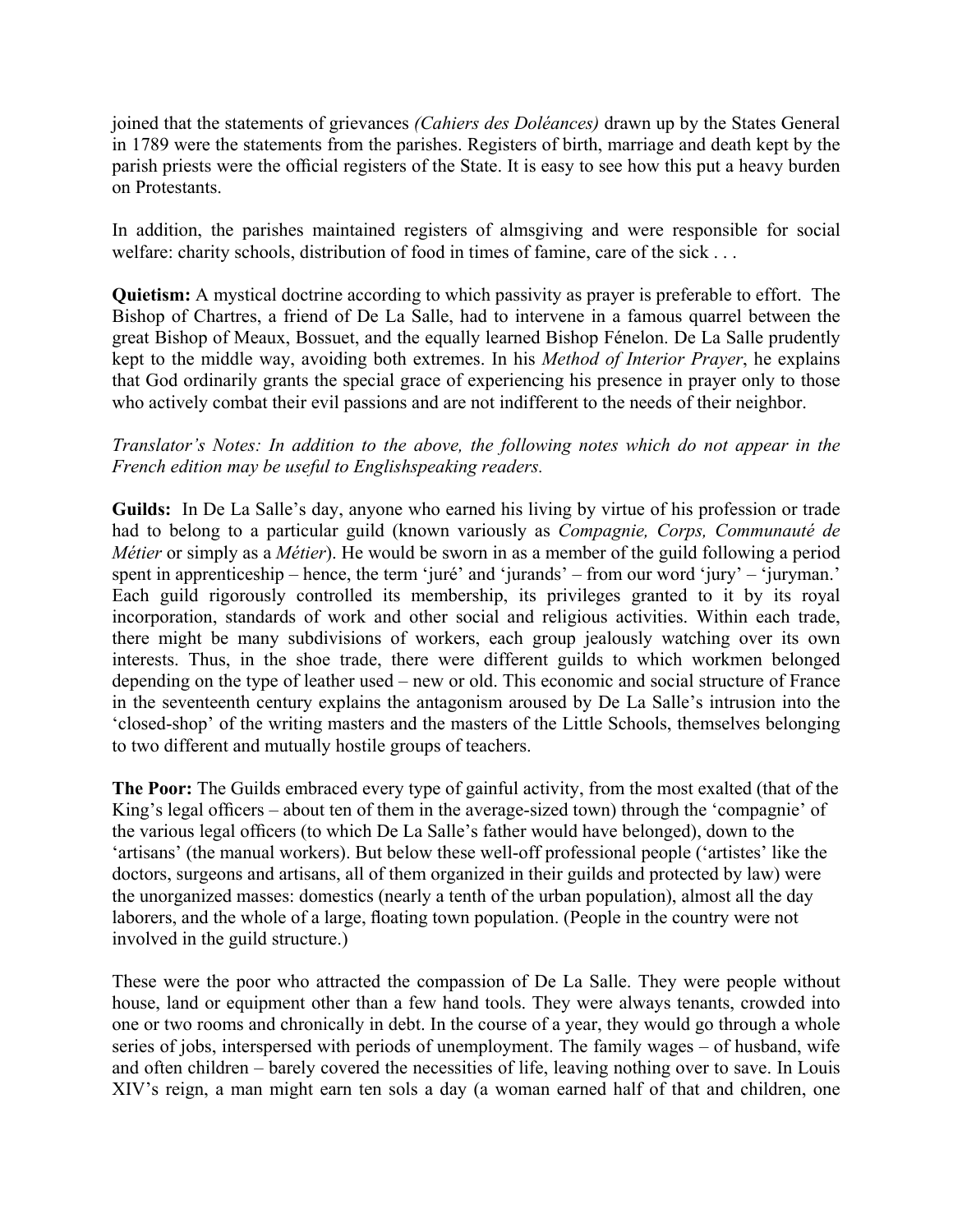quarter). The family might earn 100 to 200 livres a year, in good times, which is the equivalent of about fifteen pounds of bread a day (double that amount if all the family worked). But the wars of Louis XIV, bad harvests and hard winters often changed that situation for the worse. Illiteracy, the low standard of living, and ill health combined to keep these people in the same position throughout their lives.

De La Salle sought to better their condition in life by higher standards of literacy and by teaching useful trades.

**Money:** Money followed the 'pounds, shillings and pence' system still in use until fairly recently in some British countries. There were 12 deniers to the sol and 20 sols to the livre. In addition, there was the 'écu' which varied in value. We find De La Salle writing almost complainingly that he does not know the value of Gabriel Drolin's 'écus' – "send me your accounts in French money so that I can understand them."

The value of the livre varied until 1726 when it was stabilized for almost two centuries. In 1686, the stipend of a parish priest was fixed at 300 livres a year and that of a curate at 200 livres. De La Salle accepted 150 - 200 livres per Brother when negotiating school foundations. When the parish priest of Saint Maurice's Reims, Father Dorigny, agreed to lodge some of Nyel's teachers, the rate agreed on was 200 livres a year which De La Salle paid out of his own pocket.

**Parliaments:** These must not be thought of as similar to English parliaments of the period, still less like those of today. In France there were several parliaments, the largest being that of Paris whose territory included the city of Reims, De La Salle's birthplace. The French parliaments were judicial bodies, the highest courts in the land, dealing with both civil and criminal matters (cf. the judicial functions of the House of Lords, in Britain). The political power of the parliaments rested on the need for royal decrees to be registered by parliament before they could pass into law. This allowed strong parliaments to bargain with weak Kings before agreeing to register their edicts. But under Louis XIV no French parliament dared to resist the 'Sun King.' De La Salle would have dealings with the parliament of Paris on a number of occasions, not least of which were in his disputes with the Writing Masters.

### **II. The World that was Challenged by John Baptist de La Salle**

### A. Very Different Europe from That of Today

The European states were kingdoms sometimes grouped as empires. Instead of alliances based on economic interests there were family alliances between heads of states. The family of the Bourbons, through their intermarriages, reigned over Spain, France, and the Italian kingdoms. The Hapsburgs of Austria were emperors of Germany, i.e., the German states.

Bordering on Europe was the Musulman Empire with a powerful Turkey extending as far as our present Romania and Hungary. The United States did not exist and Canada was a French province or at least had small French settlements. Italy and Germany were divided into numerous small kingdoms and Russia was a faraway country.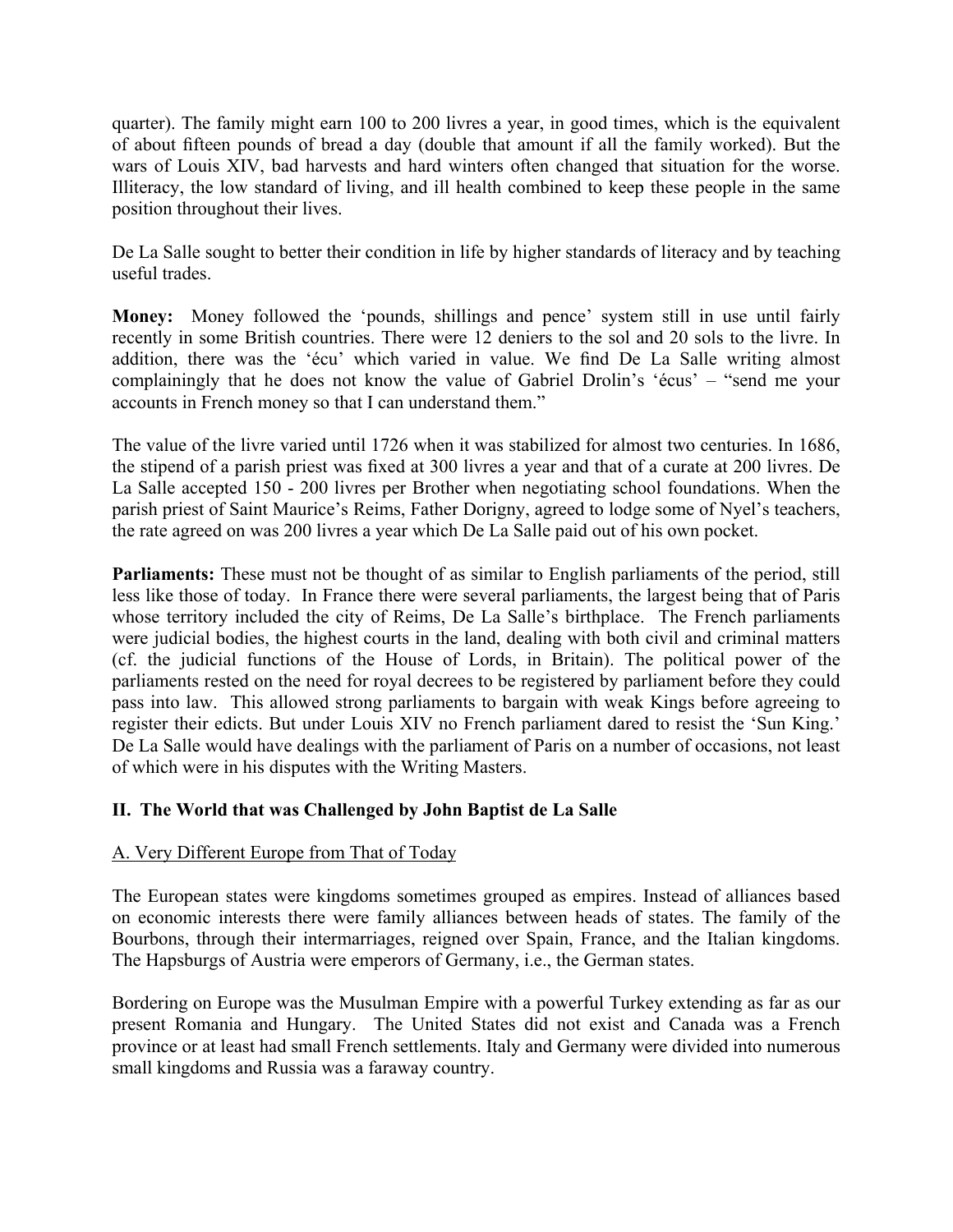England was split by Civil War and was, in any case only a small country of some seven million inhabitants, while France was the most populated country of Europe with twenty million people. The French language was the language of diplomatic and social intercourse.

Holland, the Low Countries, was the most powerful maritime commercial and financial country; its fleets constituted half the merchant tonnage of the world, while the goods of the whole world poured through its port of Amsterdam.

Customs barriers were to be found everywhere, even between provinces and towns of the same country, at least on the Continent. Economic crises were particularly dangerous, especially when the crops failed over most of Europe and many people would die of starvation or be killed by the epidemics that swept through Europe.

In most countries, the heads of state, wielding civil, economic and political power, were also the religious leaders. England was officially Protestant and the Catholic King James II was driven off the throne in 1688 in favor of the Dutch Protestant William of Orange. The Irish who supported him, or at least in whose land his followers fought their battle of the Boyne and were defeated, were dispossessed both of their faith and of their land. A number fled to France and their children would be among the Brothers' earliest pupils. The seven provinces of Holland, organized in a republic, were also Protestant. Sweden, Norway, Denmark, and the majority of the German States were governed by Calvinist or Lutheran princes.

Spain and France, on the other hand, were officially Catholic. Bishops were often temporal princes at the head of vast domains. Mgr. Le Tellier, Archbishop of Reims, was a member of the King's Council and spent a good deal of his time in Paris.

The custom dating back to antiquity whereby the religion of the ruler was the religion of the people was accepted almost without discussion in the seventeenth century. Henry IV had breached it by his Edict of Nantes (1598) which had guaranteed religious liberty to the Protestants of France and which granted them certain economic and military privileges, such as the right to maintain their own fortified towns. Louis XIV would take a retrograde step by revoking this edict, thus aligning himself with the general custom of his time (1685).

#### B. Frontiers and Demography of France

Under Louis XIV, the French frontiers were often in a state of flux and the main roads often disturbed by the passage of armies. The latter, formed largely of officers from the nobility and of mercenary troops (Swiss, German, Italian or French) conquered Artois, Flanders, Alsace and Franche-Comté. Sailors also were important to the safety of the state. Seamen were obliged to do a certain number of years' service in the French navy but received privileges in return: wages, exemption from taxation, exemption from prosecution for debt . . .

Corsica, Savoy and Lorraine did not as yet belong to France. Avignon belonged to the Pope and was ruled by his vice-legate.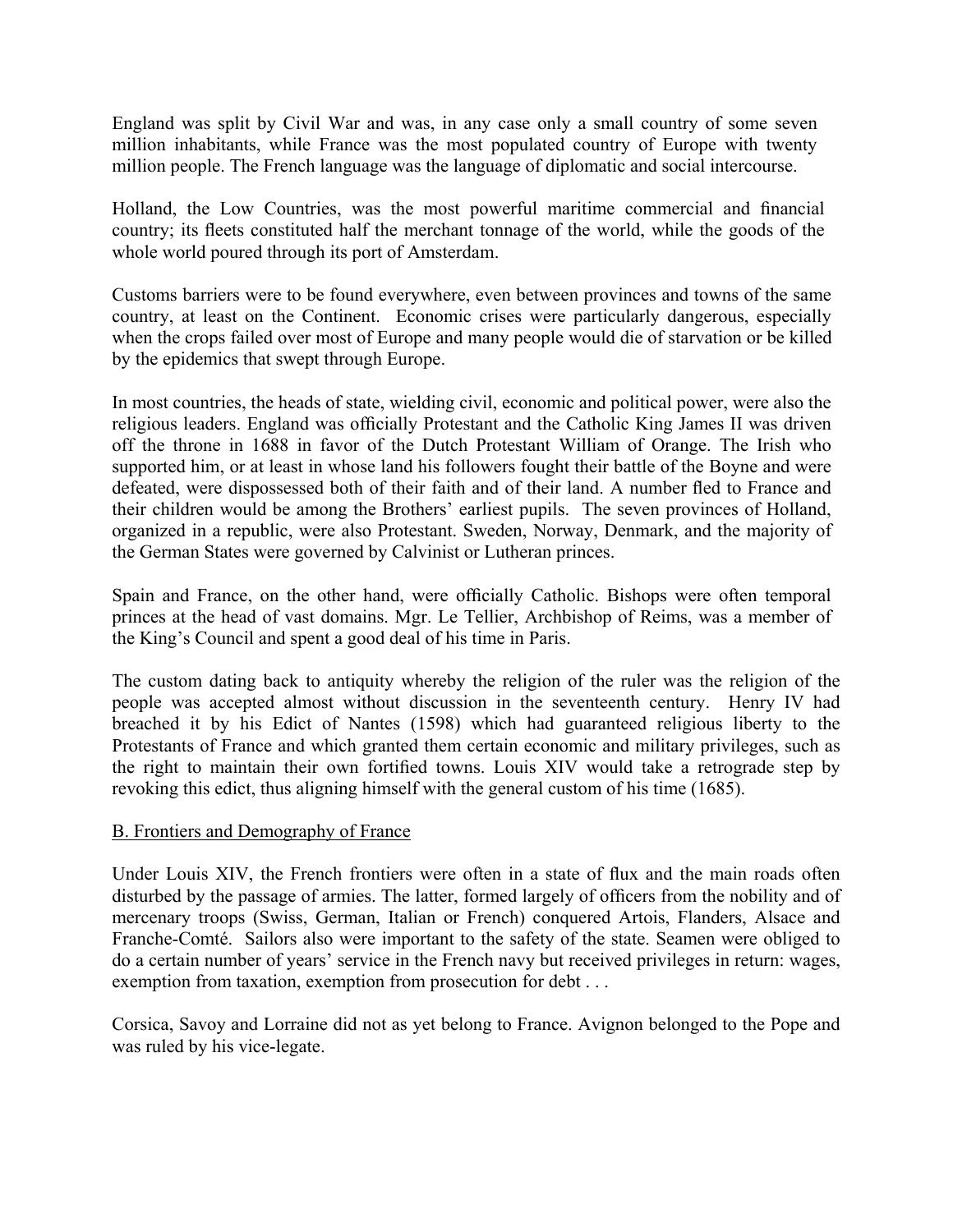The South of France was almost a world apart from Paris. One day, De La Salle, returning from Marseilles toward Paris, wrote to a correspondent in Rome, "I am just returning to France." It was the same for most of the provincial capitals far from Paris. Paris, with half a million inhabitants, was by far the most populous town in France. Marseilles, Lyons, Rouen, Saint-Male, Nantes, and Bordeaux owed their prosperity and development to their geographical situation and to their ports. They were regional economic capitals.

Other towns were small. To instruct the whole of the child populations of Reims, the university college, the Jesuit college and four ('elementary') free schools, one in each district of the town, were quite sufficient. The few small fee-paying schools scarcely affected the numbers.

As for the countryside, it must be remembered that two thirds of all French people lived away from the towns. Everywhere were small villages of two or three hundred inhabitants. It was difficult to group children from such scattered communities which is why the arrangements for teaching village children had to be different. It is noteworthy that De La Salle concerned himself only with town schools.

### C. Political and Administrative Structures

Political power, absolute in theory, emanated from Versailles and spread across the provinces. The whole system of government was highly centralized.

To carry out his orders in the distant provinces, Louis XIV made use of a group of officials called intendants. These where men appointed by the Royal Council, his envoys to the rest of France. They were responsible for the good order and welfare of the inhabitants of their region: they promoted economic progress, respect for the law, controlled the police and reported back to the King's Council on the affairs of their Province. Royal subsidies enabled them to assist local enterprises and various charities organized for the help of the poor and the needy.

It was the King, too, who selected the bishops by submitting to the Pope a list of priests whom he desired to see elevated to the episcopacy. A bishopric was a rich temporal prize that made its holder into the Lord of large areas of the country and the representative of the King in the exercise of certain judicial functions. The Archbishop of Reims and the Bishop of Laon were both Dukes and Peers of the Realm. Other bishops bore the titles of Counts or Barons.

No organization, no society, no religious community could have legal existence without securing letters patent from the King. But these letters patent required the approval of parliament to have the force of law; papal bulls appointing a bishop or approving a new religious congregation were valueless in France until they had been registered by parliament.

Then various civil authorities, bishops or priests challenged the Pope's right to intervene in matters connected with religious or moral principles or claimed that they could legally oppose their religious doctrines to those of Rome. They did so on the theory of 'Gallicanism,' of the socalled privileges of the French church. In De La Salle's day, most of the parliamentarians were Gallicans. The Sorbonne, the theological faculty of the University of Paris, was composed in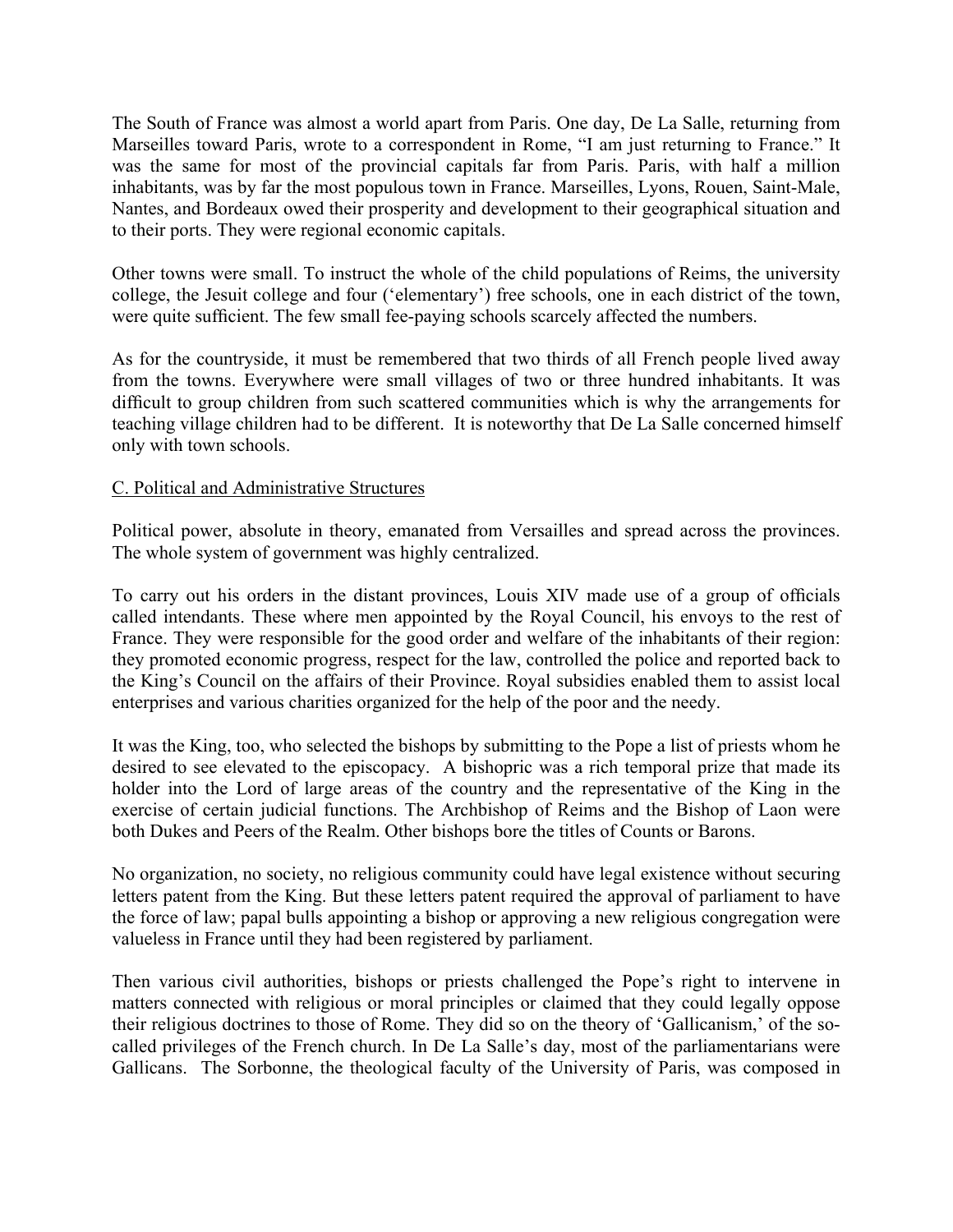large measure of Gallican professors. Jesuits and Sulpicians (De La Salle studied at Saint Sulpice) were staunchly loyal to Rome.

The religious and secular dimensions of life were closely intermingled. In each parliament, the supreme law courts of the land, ecclesiastical officials sat alongside lay magistrates. Every year, on the occasion of the meeting of the Clergy Assembly, the King would make known his intentions. This was done to urge the clergy to support his plans with large subsidies, known as the Free Gift of the Church, which the clergy gave instead of taxation. At the same time, he would not hesitate to make other suggestions, often trespassing on purely religious issues.

Thus at the very moment when bishops met to discuss matters of a pastoral and spiritual nature, they would be asked to deal with questions relating to peace and war, to social and economic projects, to the financing of public works.

In towns and villages, the parish was the basic social unit both religiously and administratively. Each parish had its own council responsible both for the administration of the moneys needed for the maintenance of the church and the parish priests as well as for the implementation of the orders coming to it from the Royal Council via the provincial Intendant, especially with respect to the incidence of taxation.

In each town, 'notables' (mainly drawn from the middle class) and the higher 'guilds' (the 'métiers') elected the town councillors whose functions were to assist the mayor in the administration of the town, to determine the subsidies to be allotted to schools and hospitals, to grant or withhold authorization to merchants to establish themselves in the town, and to set up such public utilities as existed.

It was the parish that was responsible for the census of population and the levying of taxes. The communal budget was controlled by the Intendant who could either make up deficits or forbid expenses considered contrary to central policy.

This interpenetration of the secular and the religious made a profound impression on De La Salle. He sought a solution that would respect both the rights of conscience and the legitimate autonomy of the secular world and at the same time conciliate them with his own conviction that the universe was the Work of God, for whom and with whom everything acts. This solution he found in the Christian School. This was to be the means given us by God 'to know the truth,' the truth which is God himself, the Creator, and all that comes from him, the secular as well as the sacred.

Since no educational reform would have been possible without the agreement (at least tacit agreement) of the notables, the elected councillors, the parish priests, the church wardens, the bishop, the intendant, and in the great towns, the parliamentarians, it is easy to understand why De La Salle proceeded cautiously. It took more than thirty years for him to gain acceptance for the changes he introduced in school practices and in the recruitment and training of teachers.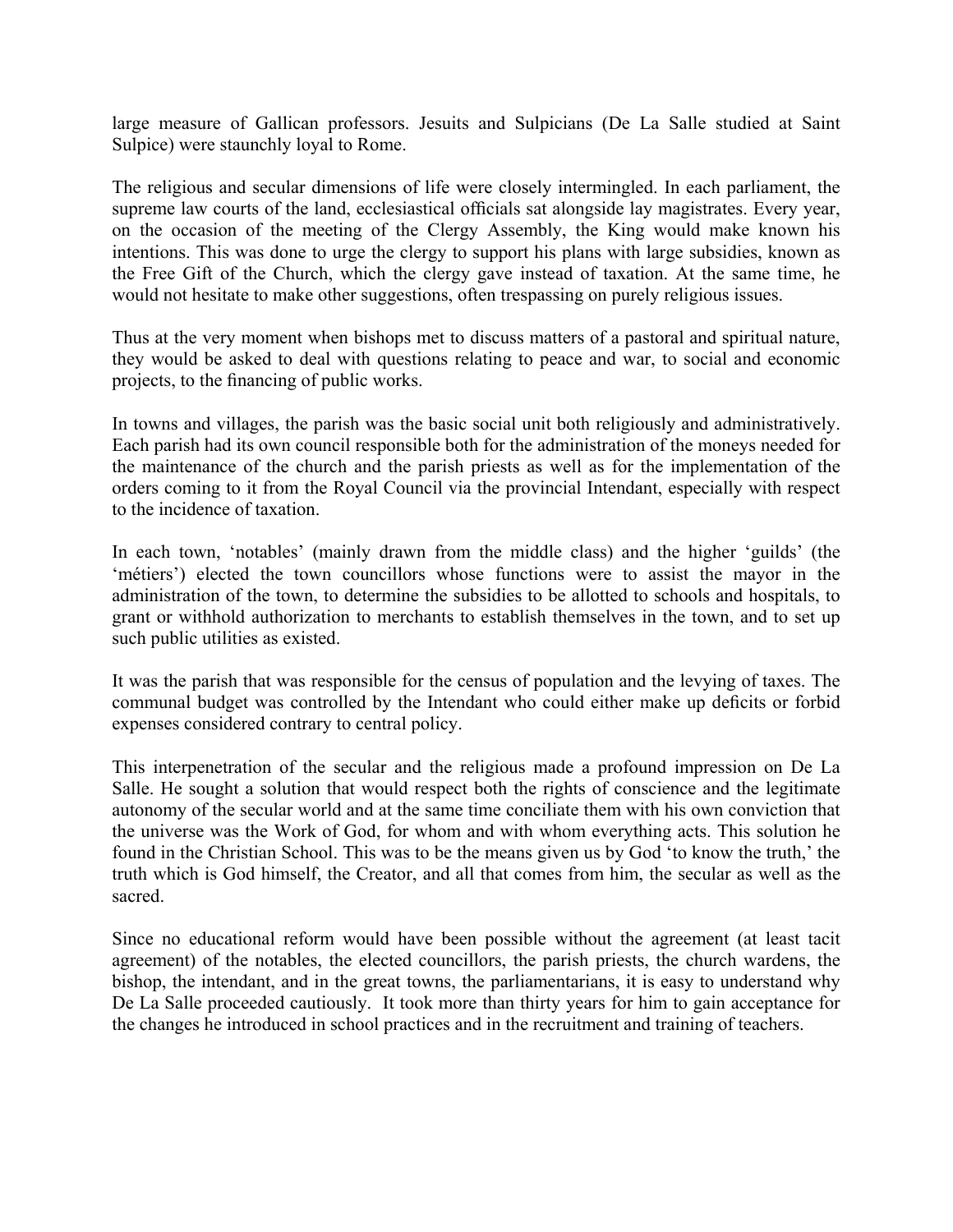#### D. Economic Life and the World of Work

The Rural Economy: Huge country estates were not numerous. They belonged to the great nobles like the Duchess of Guise or the Duke of Mazarin. The law of primogeniture prevented the breakup of these estates.

But these great estates were nonetheless exploited to the full and without mechanical means. The only agricultural instruments were made of wood covered with metal, sickles were used instead of scythes. Three out of four farmers had no plough as the French steel industry was scarcely in existence and steel had to come from Sweden.

Small properties were very numerous but accounted for only about one-fifth of the land mass yet they had to support four-fifths of the population. Most of these lived at subsistence level, dropping below it whenever the harvest failed. Large numbers of people were landless or had insufficient land to feed their own family. Specialized farming was rare and dangerous in case of a failure of the crop. Most farmers or peasants kept a few pigs and hens, the main source of meat, since only the minority could afford to keep the small cattle of the period. They cultivated a mixture of wheat, rye, and barley in addition to linen and flax for clothes. Poaching was common since hunting was reserved for the rich and smuggling was a way of life on account of the high customs duties between towns and districts.

**The Urban Economy:** In the towns, the Guilds (corps de métiers) were powerful bodies. People were organized in groups called 'brotherhoods': butchers, barrel makers, mattressmakers, carpenters, masons, etc.

Their regulations were both professional and religious. The number of authorized shops, of journeymen, of apprentices, of salesmen, was specified. In Paris, for instance, the 'masters of schools and of boarding establishments' had statutes protected by letters patent. No one could teach unless his place of teaching was at least 200 yards from the nearest other teacher.

Manufacturing industry was being developed thanks to the policy of Colbert, the King's minister. Banks as such did not exist in France as yet. Those who were called bankers were in fact merchants who changed and lent money at high rates of interest. Debts often had to be paid in jewels, gold, silver and bronze.

Between the small shopkeepers and rich merchants there was a great gap with only the beginnings of intermediary bodies appearing. These found it easier to make headway among the educated middle class than among the cultures' upper classes.

**Transport and Travel:** The transport of goods was paralyzed by the high custom duties payable at the entrance to every town.

The most convenient method of transport was by boat along the streams and rivers of France, but floods, ice or drought made this method impractical for six months of the year.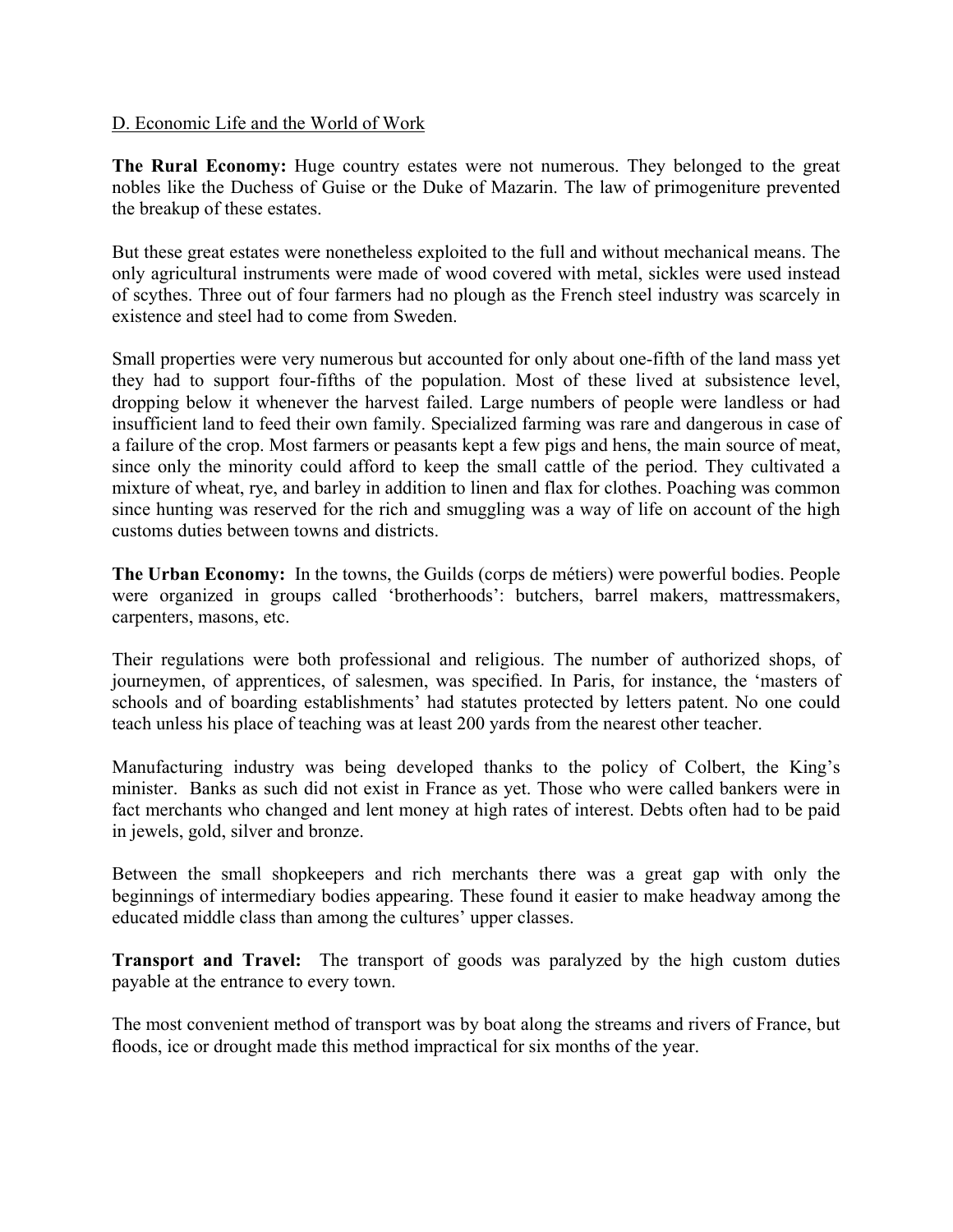Contrary to what one might imagine, people travelled a great deal in the seventeenth century. It was easy to pass from one country to another. Craftsmen sometimes did their own 'tour de France' to enrich their professional expertise. Merchants travelled to Holland or Italy to establish contacts. News travelled by word of mouth for newspapers were still in their infancy.

For passengers, there were the stage coach, carrying services organized by the universities, the municipal services, the hirers of horses, cabs and coaches. Each system had its own privileges and rivalries. Prices varied and it is possible to mention only average costs.

From Reims, the hiring of a horse came to 25 sols a day. The horse was changed at each relay post. Public vehicles covered about 100 kilometers a day (sixty miles) and cost about 15 louis a day for that distance for each passenger. This was ten times dearer than hiring a horse.

To go from Paris to Reims, the stage coach changed its team of horses eighteen times. From Paris to Rouen there were only fourteen relays but from Paris to Marseilles, via Lyons, there were no less than ninety-three relays. If one takes account of stops at hostels, a school master going from Reims to Paris would sacrifice about three months of his salary if he travelled by coach, but only a week's worth if he went by horse.

It is easy to understand why De La Salle and the early Brothers nearly always travelled on foot.

On the way of conducting oneself when walking in the streets and on journeys by coach or by horseback.

One must pay attention when walking in the streets not to walk either too rapidly or too slowly. Slowness in walking is a sign of either dullness or of nonchalance; however it is more unbecoming to walk too fast . . .

When one gets into a coach, one must always take the less important seat, if one is of a lower rank than those with whom one enters.

In a coach there are usually two seats at the back and two in front; the first place at the back is on the right hand side; the second on the left; and in the case when there are three places, the third is in the middle; if there are two doors, the first is on the right and the second on the left, and the seats on each side at the back are the principal ones. If one gets into a coach with a person of higher rank, or to whom one ought to give honor, one should, because of the respect one owes him, allow him to go up first, and get in after him . . .

When one is in a coach, it is most uncivil to stare at anyone among those who are there; or to lean against the back of the seat or to rest one's elbow on anything; one must keep one's body straight and rigid with one's feet joined as far as possible.

It is also most unbecoming and quite contrary to good manners, to spit inside a coach, and if one is obliged to spit, one should do so in one's handkerchief; if one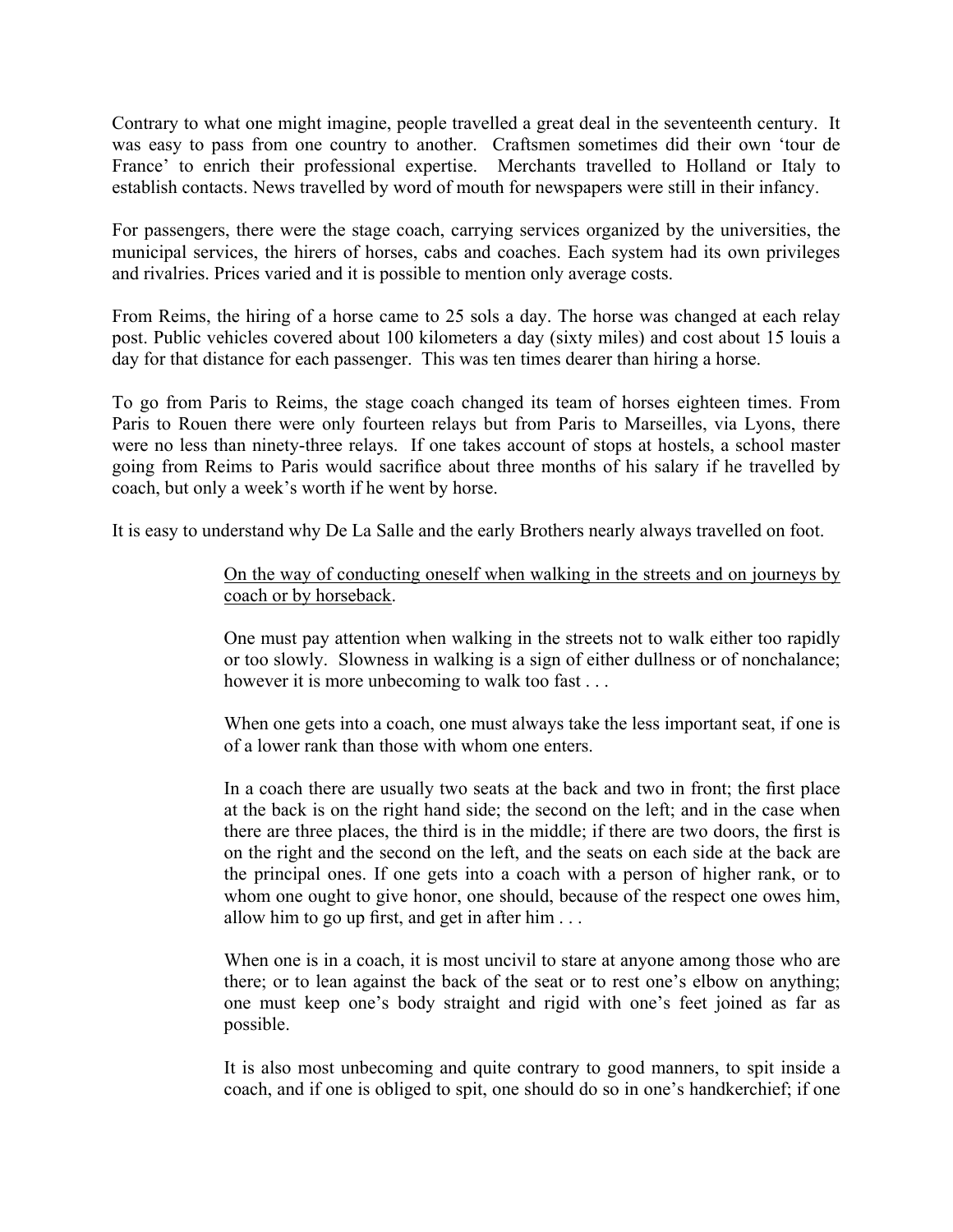spits out of the window, which is not really gentlemanly unless one is seated next to it, one should raise one's hand to one's cheek to shield it.

In getting out of the coach, it is good manners to be the first out, without waiting to be told, so as to offer one's hand to assist the person of quality, whether man or woman, to alight.

When one is mounting a horse, in company with a person one must honor, it is courteous to allow that person to mount first, to assist him and hold his stirrup.  $\cdot$ .<sup>2</sup>

**Food and Other Resources:** Potatoes were almost unknown in France. The main staples of diet were bread and meat. White bread was too dear for most people and seemed more like cake. Most bread was brown wheaten or rye. In Paris, the usual ration was a pound of bread per person per day but manual workers often ate two or three pounds for lack of anything else. The only vegetables were salads accompanying meat dishes: pork, chicken, mutton, beef. Eggs, cheese and fruits completed the normal menu.

France was reputed to be a rich nation and potentially it was, for despite the huge cost of war, of revolts, of crooked ministers and swindling officials, the sum total of taxes collected, despite protests, complaint and mutiny, more than doubled in a quarter century. It was a certain sign of the country's wealth.

#### E. The World of the Poor

**The Rich and the Poor:** Between 1680 and 1719 the social hierarchy began to change. Birth ceased to be the only criterion of worth. People of lower birth began, like Colbert, to rise to highest offices. Their wealth allowed merchants to build sumptuous private mansions. Rival influences clashed within the ranks of bishops, municipal councils, and parliaments.

The upstart is a theme of writers of the time, like La Bruyère who shows how, from a minor fiscal post, a man can rise, by threats and violence, to a high office over the ruins of many families.

But there are still many disinterested and generous middle-class people who were concerned for the prosperity of the nation as for the well-being of the poor. They were the reading public who delighted in reading the satirist of the day, like La Fontaine and La Bruyère: in their pages they detected the foibles of many public figures.

Vauban, the great military engineer, took the defense of ordinary people and attempted to interest the King in reforms that would reduce the inequalities of society. He wrote:

> It seems to me that we have never had enough concern in France for the humbler classes . . . they are the most oppressed section of the kingdom . . . yet they are the most important both in numbers and by the real and effective services they render it . . . it is indeed the lowest element of the nation that by its work and industry enriches it . . . from whom come . . . the tradesmen . . . crafts and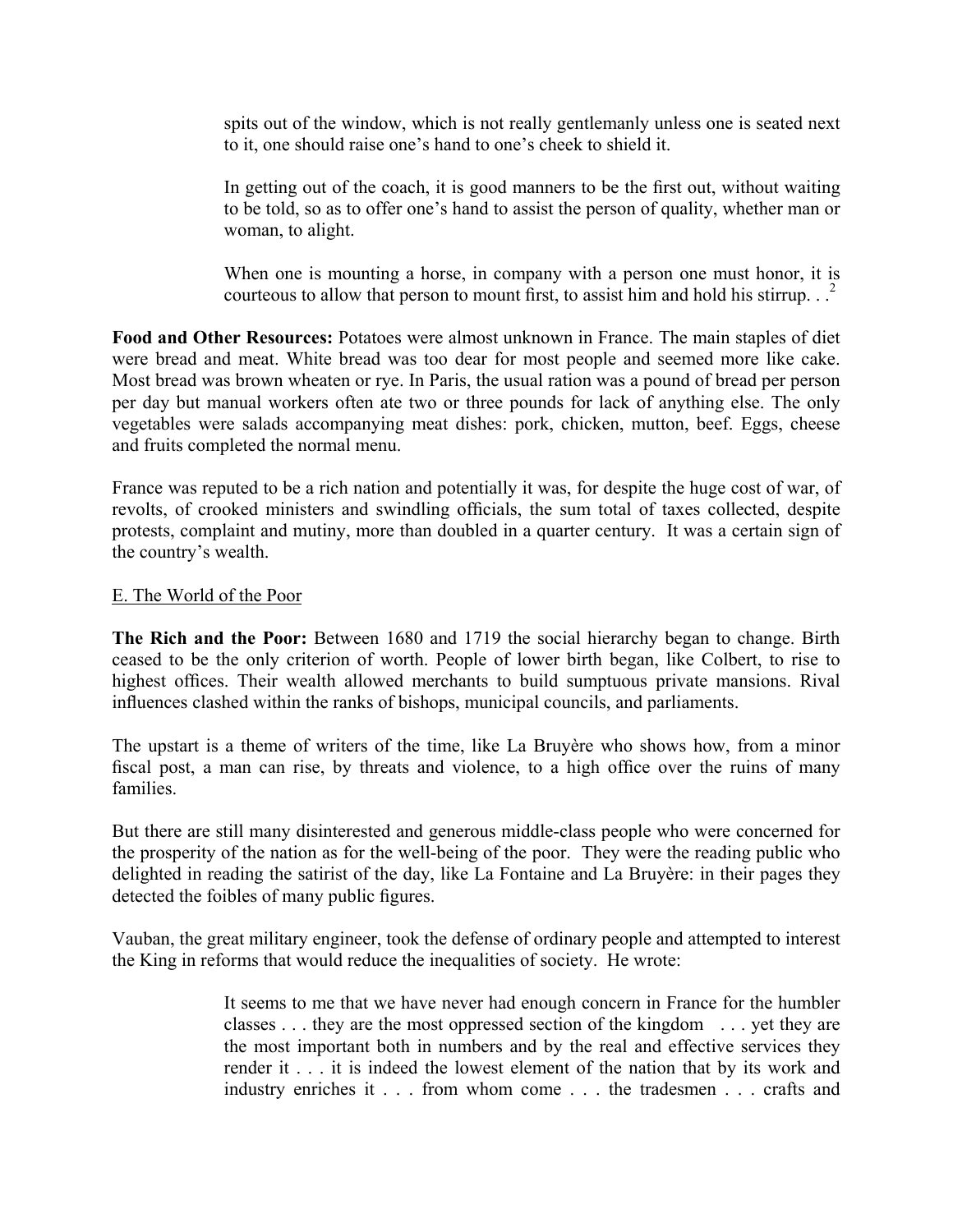industry . . . farmers, vine growers, laborers . . . and by whom the enterprises, of whatever size, both in town and country, are brought to completion . . . Kings could not take too much trouble to preserve and to increase this people who ought to be so dear to them. $3$ 

Bossuet, the great preacher, spoke of the 'eminent dignity of the poor' who are the cherished members of Jesus Christ.

But despite this theoretical esteem for the poor, most of the nobility and middle class despised them and treated them as inferior beings who did not deserve so much as a glance. In Paris, just opposite the Tuileries and only a few yards from the Brothers' school by the Port Royal, ferrymen offered to ferry people across the Seine for only six deniers or pennies. Rather than have to associate with the common herd, the nobility and the gentry preferred to pay five times more and cross elsewhere.

De La Salle admits that, before he became involved with the work of schools, he considered school teachers as inferior to his man servant. He experienced very great difficulty in overcoming his instinctive repugnance at welcoming them to share his table. It was only by dint of willpower, joined with fasting, that he succeeded in forcing himself to eat their food: the very smell of their popular cooking he found revolting.

**The Special Condition of the Poor:** One must first decide at what level of income a person ceases to be considered as poor. According to present day standards, poverty begins when a person is unable to afford the basic amenities available to those living at the nationally recognized minimum wage level. The ordinary language of the seventeenth century did not consider things in this manner: it made a distinction between poverty and destitution.

Poverty was characterized, not by lack of comfort, but by lack of security. Richelet, in his dictionary of 1680, has this to say: 'There is great misery among craftsmen at the present time, because they have no work. They lacked security because of the general state of unemployment. Without incomes, or capital to ride out a crisis, they were poor. But their poverty was only temporary. For other classes, or groups, in society, insecurity was a permanent state of life. Illness would result in the loss of a job and hence in destitution.

Here we are in presence of real poverty, the poverty of those who rarely ate their fill, who lacked the means to heat themselves in winter, who were unable to get married before the age of thirty, since they could not support a family. People as poor as this represented about one third of manual workers: street porters, road sweepers, postmen, laborers, ferrymen, water carriers, ragmen, knife grinders … They were always at the mercy of the weather. For nearly all of them, periods of unemployment and of semi-starvation were inevitable and persistent.

**The Organization of Poor Relief:** Each parish kept its own register of the poor of the parish and accepted gifts of money for their intention. The royal treasury had its own budget for the poor, which was disbursed through a special office, the offices of the Grand Almoner. It was also common, in well-to-do families, to set aside, at banquets and other festivities, 'the share of the poor.'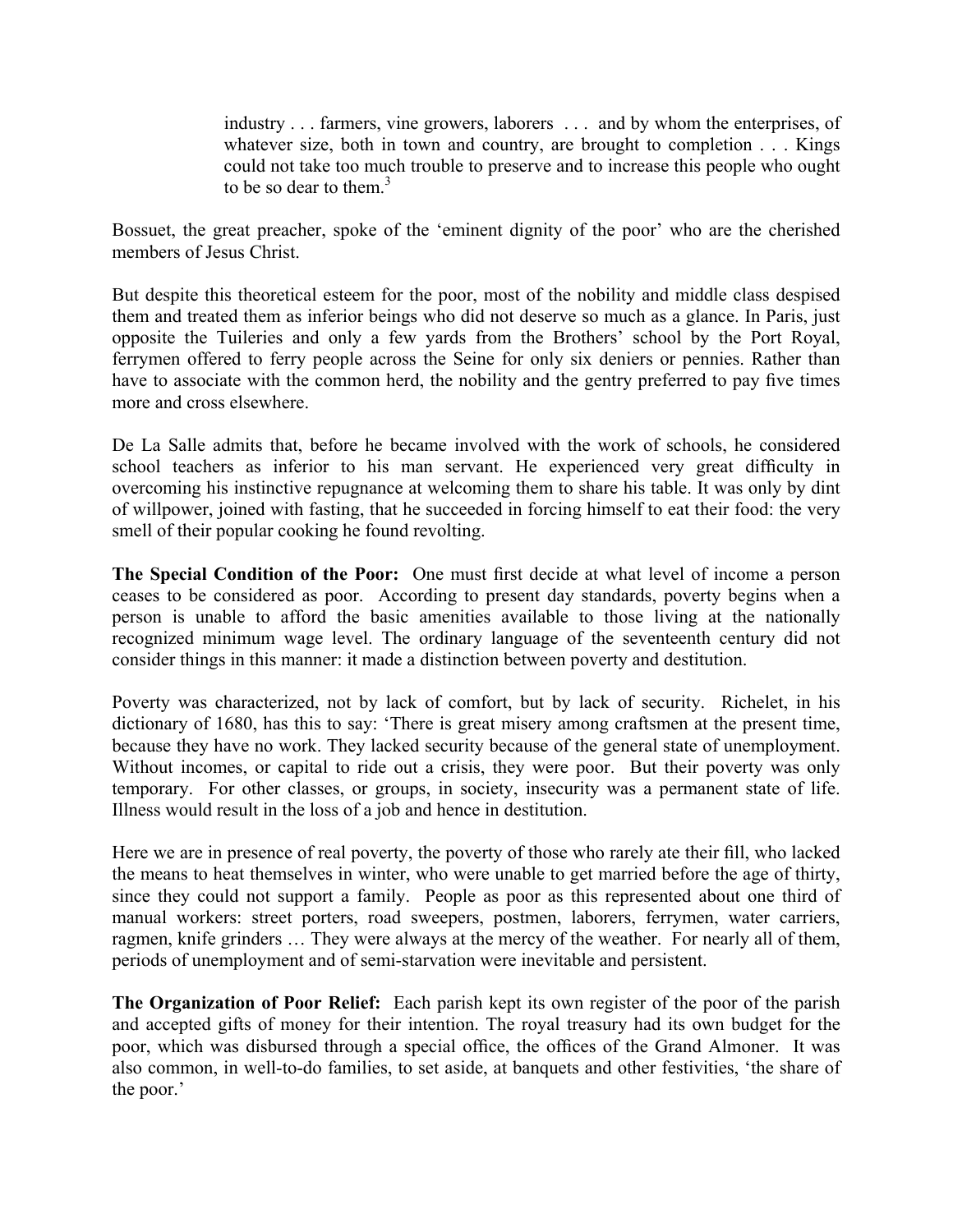The monks, those great clearers of forest land, fulfilled a social function with regard to the poor. Their monasteries served as food stores in times of famine. They distributed bread and soup to those in want and gave shelter to 'poor travelers.'

The government imposed a special 'poor rate' or tax for the poor, levied on all non-indigent citizens. In Paris, this tax was fixed by the Poor Board. Every Monday, sixteen burgesses, three parish priests, two canons and several parliamentarians met for this purpose. The same was the case of Rouen, Marseille and a number of other important French towns.

Magistrates also busied themselves with the relief of poverty: instead of condemning rich people to prison, they would often impose heavy fines to be paid to the Poor Board of the Hospice or to the Grand Almoner.

A royal edict made it a strict duty for all school masters to accept poor children without charge. Jesuit colleges were free for all day pupils, so no poor child could be rejected.

But the ragged clothes, the coarse language, the lice that were characteristic of most really poor children drew down on them the contempt of the sons of the more fortunate. Consequently, the poor and the rich did not mingle in the colleges.

De La Salle reversed this situation by making the most wretched ragamuffins clean, polite and eager to learn. Soon, the rich themselves would be attracted to his schools for the poor by the novelty of their organization, the breadth of their curriculum and their sheer success. Social barriers fell with the refining of the sensitivity of children previously badly brought-up.

#### F. Social Life and Manners

**Customs:** In towns, as in the countryside, people followed the rhythm of the sun. They rose at dawn and went to bed at sunset. Each evening at 8 or 9 o'clock, according to the season, the night watchman sounded the curfew. Following that, no one was allowed to wander about the streets. The Constables arrested vagabonds and took them to the Hospice for the Poor which also served as a night refuge. The next day, the steward of this establishment would demand some work from them in exchange for food and shelter.

At breakfast, little was eaten. De La Salle informs us in his *Civility* that 'the ordinary practice of respectable people, when they breakfast is to eat a piece of bread and drink one or two mouthfuls; beyond that, one must be content with dinner (the midday meal) and with supper, as is the custom among the well-behaved.<sup>4</sup>

However, the accepted practice recommended by De La Salle is not that of the uneducated nor even that of the country folk, however estimable they may be. He is concerned to prepare town children to take their place without difficulty in a world of cultured and well-mannered people. So that the children of artisans and laborers might not feel despised, so that they might not feel out of place when they came into contact with well-to-do families, an education suitable for their position was required. Certain ways, customary among country people and manual laborers, must be abandoned for towns people of any education regarded them as vulgar and coarse. It is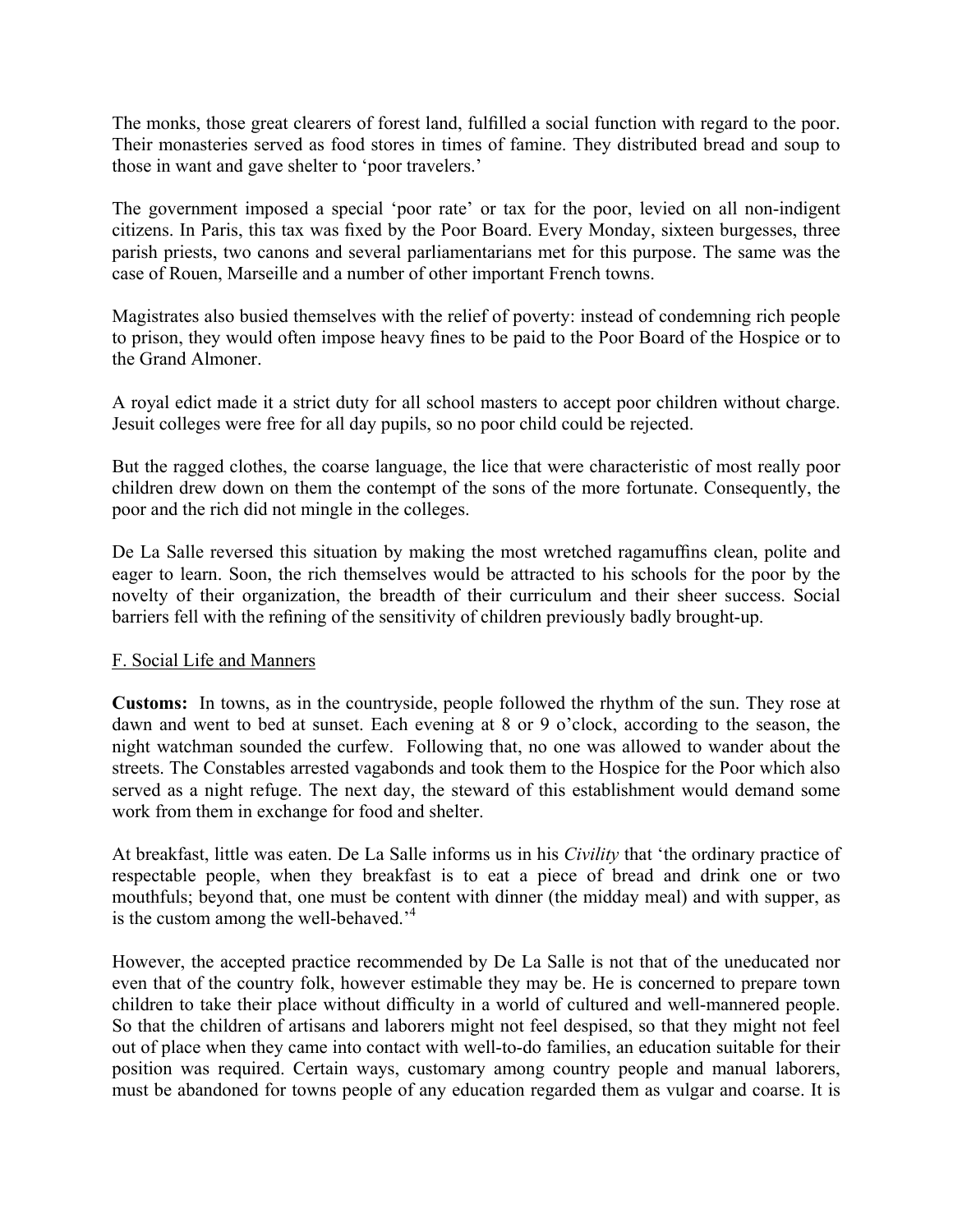in this sense that he remarks, in his *Civility*: "It is contrary to good manners and somewhat rustic to offer a person a drink and urge him to take it, except when a person has just arrived from the country, hot and thirsty, and needs this little solace.<sup>55</sup> The author is not writing for country school; he is thinking about what one needs to know when one lives in a town. Education supposes a perfect adaptation of one's way of living to the environment in which one lives.

Among the nobility and higher gentry, a lifestyle unknown to the poor was created by the custom of primogeniture in inheritance, by the importance of family ties in the choice of a career, by the fact that marriage brought one into a whole new network of relationships, by the employment of wet-nurses and of tutors for the early education of children, and by the large number of family servants in every household.

The comic dramatist, Molière, has left us a fairly accurate portrait of life among the lower class. Elder sisters bring up the younger children; from the age of 13 or 14, younger daughters enter service in a bourgeois household; people marry late. Whereas marriages from 16 years of age are not unknown among the nobility, the ordinary practice of the lower class would be to defer marriage until the age of 28 to 30.

Once married, the lower class housewife had no hesitation about standing up to her husband, regardless of French law, which developing from Roman law, made the husband the head of the family. She worked all day. Holidays were unknown to her. Her children were a source of endless worry; deaths in infancy; illnesses for which there were no remedies; vagabondage in the streets; squabbles with the neighbors. Unhealthy lodgings, problems of heating and danger of fire, absence of washing and toilet facilities . . . all this was a heavy burden on family life.

### Of Propriety and of Fashion in Clothes

It is also necessary, if clothes are to be correct, to pay attention to the age of the person for whom they are intended . . . It would, for instance, be unbecoming for a boy of fifteen to be dressed in black, unless he were a cleric or were training to become one. It would seem absurd for a young man who was thinking of getting married to be clad as plainly and as simply as an old man of seventy.

It is of no less consequence that a person who is having a suit of clothes made should have regard to his position, since it would not be seemly for a poor man to be clad like a rich person, for a commoner to be dressed like a person of rank . . .

A coat trimmed with gold braid, or made of some rare fabric, is proper only for a person of rank or a commoner who would want to wear a suit of this kind would make himself a laughing-stock; beside which, he would incur an expense that would undoubtedly be offensive to God, being above what is required by his state

in life and what his means would allow. It would also be most improper for a tradesman to wear a feather in his hat or to carry a sword at his side. . . .

What provides the best rule concerning the rightness of clothing is fashion; one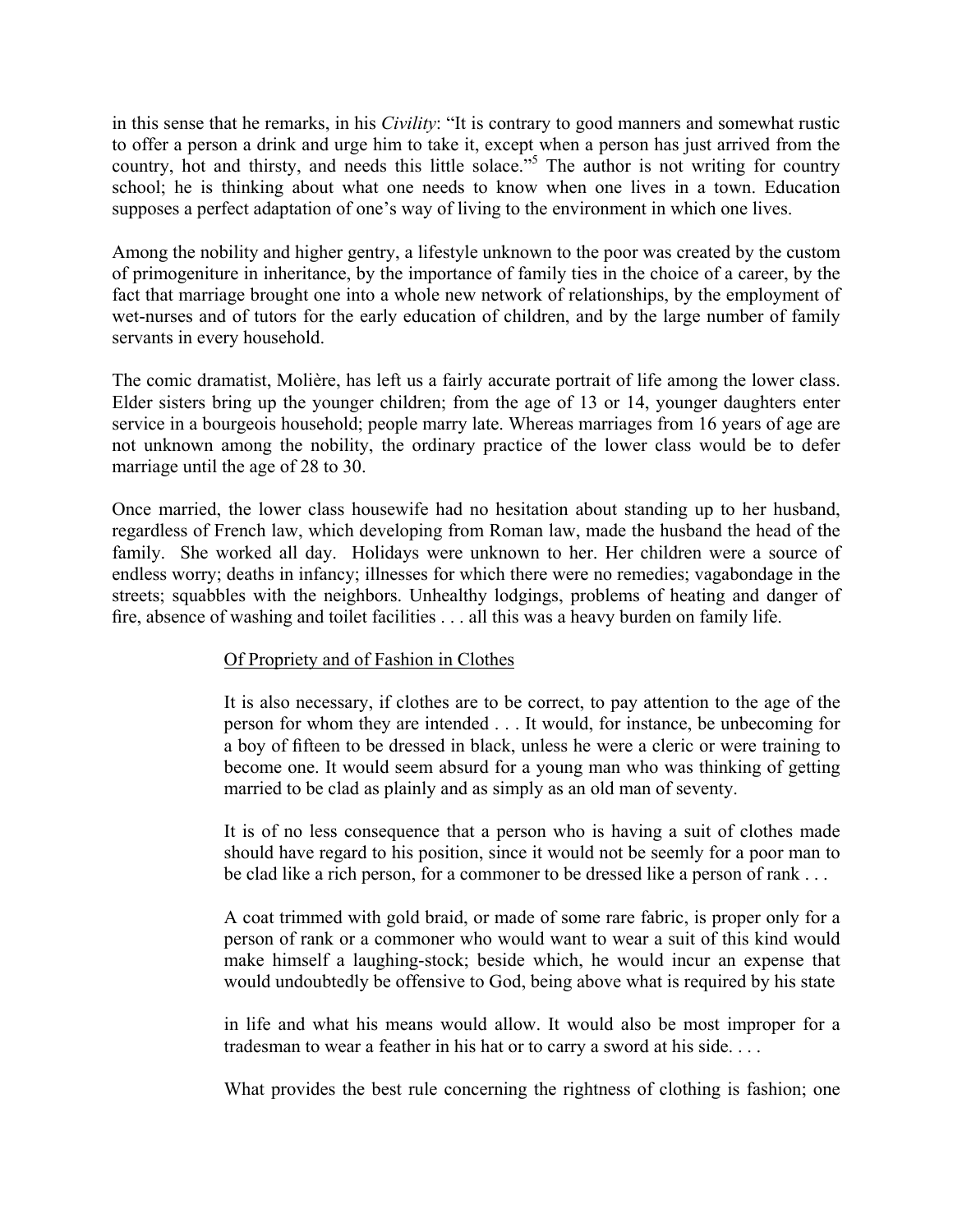must without fail follow it. For as the mind of man is highly subject to change, and as what pleased him yesterday no longer pleases him today, men have invented, and invent daily, different ways of dressing so as to satisfy their fickle minds; and he who would dress today as one dressed thirty years ago, would be taken for a singular and ridiculous person. It is however a characteristic of the behavior of a well-bred man never to be conspicuous in any way.

Men call *fashion* the way in which clothes are made at the present time . . . The surest and most sensible rule concerning fashions is never to be their innovator, nor to be the first to adopt them, and not to delay leaving a fashion until there is no one else following it.

#### Of Simplicity and Cleanliness of Clothes

The way to set limits to fashion and to prevent those following it from going to excess is to control it, and reduce it to moderation, which should be the rule of any Christian in everything that pertains to the exterior . . . As women are, by their nature, less capable of great things than men, so they are also more subject to vanity and ostentation in their clothes. It is for this reason that Saint Paul, after applying himself to exhort men to avoid the coarser vices into which they fall more easily than women, then goes on to advise men to dress simply...<sup>6</sup>

**Instruction and Knowledge:** The seventeenth-century peasant read little and wrote less. Working with his hands, receiving no printed matter, he rarely had any need for either reading or writing. But to make up for it, he could count both quickly and accurately. It was still a culture of verbal, not written, communication.

The country population was not numerous enough to permit schools of more than one class in tiny villages. Journeys of four to ten kilometers, that were necessary to reach the nearest school, were too much for eight year old legs. A cleric training for the priesthood, a curate who might be a deacon or a sub-deacon, or a sacristan would 'show' the children how to read and write during the slack periods in the countryman's year.

For colleges in the towns, holidays were limited to three weeks, or perhaps only a fortnight in September, not August. Yet, small villages found many an opportunity to close the school. Absenteeism from school was one of the problems of the age.

Among the working people, an apprenticeship in a guild, the rudiments of reading and writing, a better knowledge of arithmetic and calculating, an instruction which would enable them to move up the hierarchy of their trade – these were the things that mattered.

Grammar, philosophy, history, and literature appeared to them to be totally useless. More than knowledge, they needed ability. But genuine apprenticeship  $-$  of all that is necessary to go through life – took place in the family, in the company of skilled workmen. It was through experience rather than by study that they knew their rights, ever ready to haggle over them, even though they might have forgotten the basics of their childhood handwriting and be unable to sign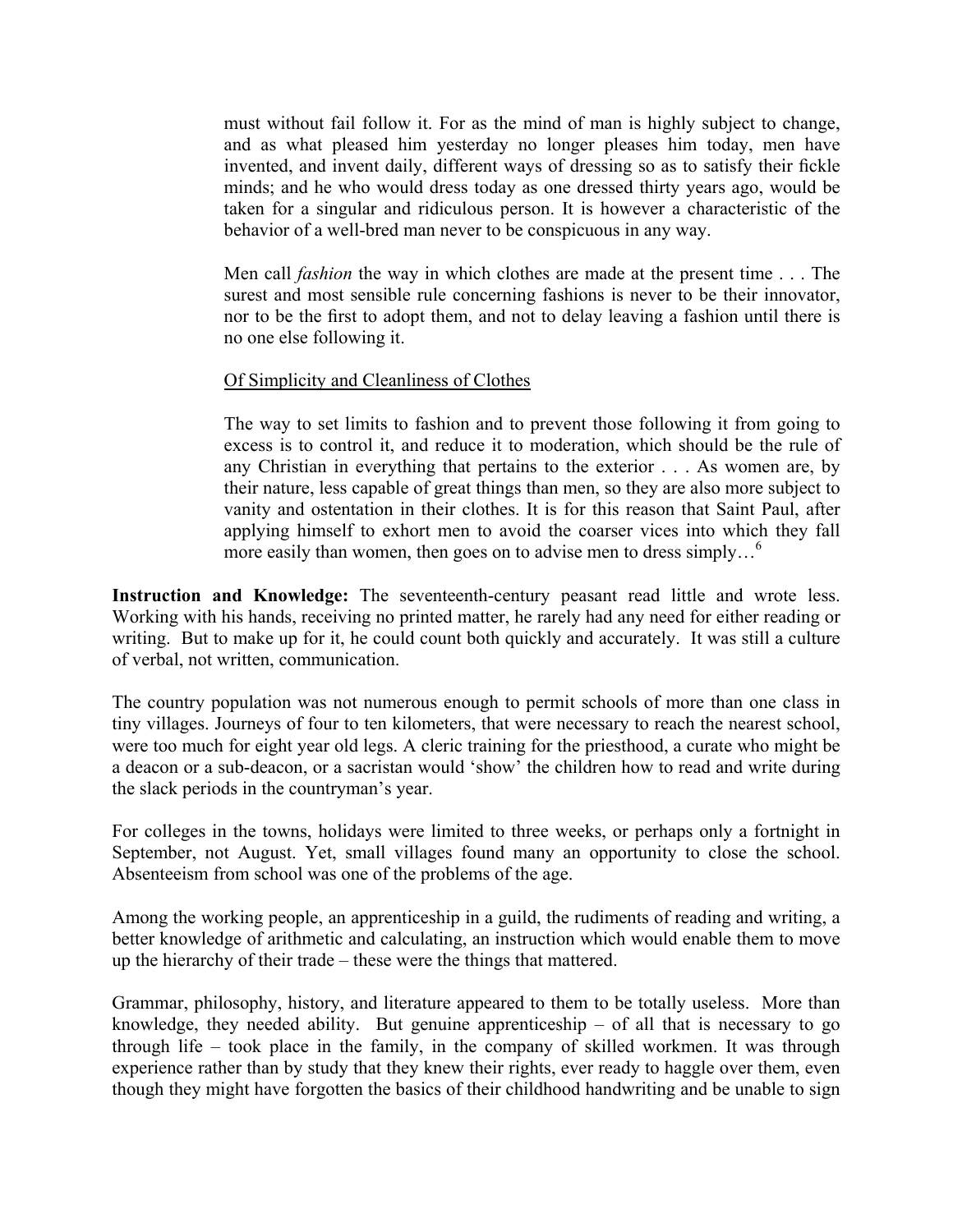their marriage certificates. They knew their plants without having studied botany, the strength of materials without knowing the laws of physics. The homespun common sense of the characters of La Fontaine's *Fables* and of Molière's *Comedies* was the result of these lessons learned in the book of life.

The upbringing of girls differed from that of boys; the aims were not the same. The main social role of boys among the common people was to become capable of supporting a family through hard, manual labor, whereas the role of girls, even when still quite young, was to begin helping the mother to look after her other children. Public opinion, even among the nobility and the upper middle class, treated with derision women who wished to learn. Fènelon wrote, of high society, that "nothing was more neglected than the education of girls." Father Barré, a priest of the Order of Minims, and Canon Roland, both directors of John Baptist de La Salle, sought to remedy this sorry state of affairs. They set themselves to improve the education of girls because they wanted to train good mothers since the whole future of society depends on them more than on men. They maintained that school mistresses could teach religion like priests because the primitive Church had instituted deaconesses to assist the clergy in the instruction of women.

A different perspective was opened up by the classical authors, more in keeping with Fénelon's comments on the education of boys and girls. Equality of sexes was not accepted. The emphasis was rather on their differences and complementary qualities. Men are said to be less sensitive, less curious, less attentive to detail than women; the latter are more subtle, more gentle. Both boys and girls, therefore, do not have the same motivation in their work.

The seventeenth century also had different objectives; the same educational system could not suit both boys and girls. Girls needed to learn sewing, knitting, weaving, spinning, and how to manage a small shop. Boys had to prepare themselves to earn their living among the common people by heavy manual work: the shaping of raw materials, the making of tools, building work of all kinds and none of which can be taught to young children.

The seventeenth century was therefore convinced that both teachers and school curriculum had to adapt to the special needs of boys or the qualities of girls. Boys and girls frequented different establishments, especially from about 1680. Girls would leave school at an earlier age, despite the edicts of Louis XIV making schooling obligatory until the age of fourteen, because they were needed at home from the age of ten to help look after the house. There was no question of their needing to read Latin since no priest would ask a girl to serve Mass. For the boys, on the other hand, great emphasis was placed by parish priests on the reading of Latin; it was important to have altar servers and choristers who could sing at weddings and funerals and the children of the poor were not loath to raise a few pennies of pocket money by serving Mass, assisting at baptisms, etc.

John Baptist de La Salle took over what was already established. He did not concern himself with girls, already well provided with educationalists of talent; the vacuum existed in the training of masters for boys. It was on this area that he concentrated his efforts and in so doing responded to one of the most urgent needs of his time, and in this specialized field, he acquired an experience and competence without parallel. While most of the congregations of the  $17<sup>th</sup>$  century offered their members a varied field of activity, such as the care of the sick, preaching, or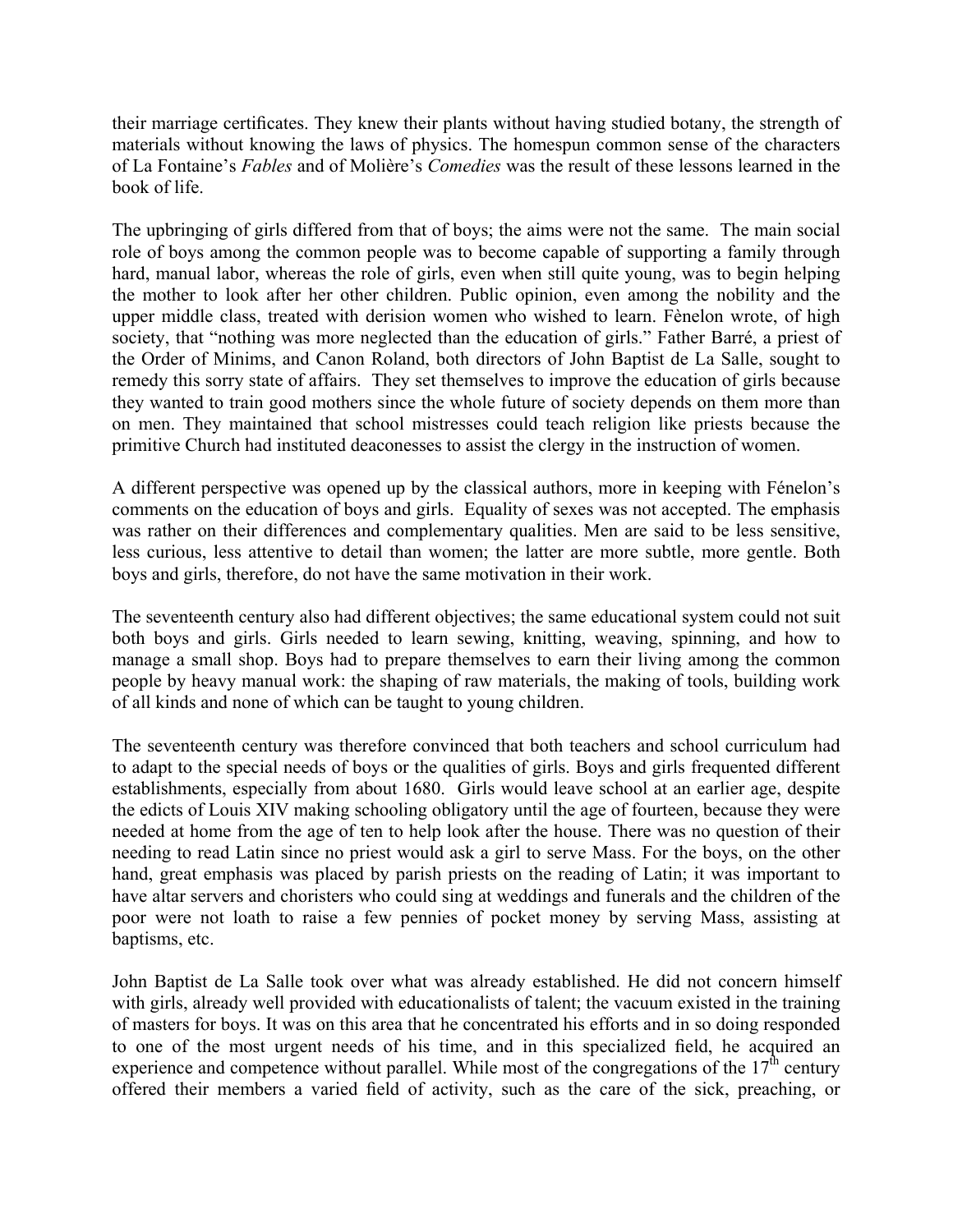teaching, De La Salle blazed a new trail; he raised to the dignity of a religious vocation the teaching of the children of the people. He invented a community whose members would work 'together and by association . . . in free schools.'

**Religious Life:** Everywhere, for the common people, distractions were rare, except for wakes and liturgical festivals which drew people together. Such festivals were multiplied by the Church, not as La Fontaine suggested in order to reduce a workman's income, but to reduce his work load. For the working day could be as long as fourteen hours with no Saturday rest nor paid holidays nor summer break. Servants were not even free to dispose of their Sundays. On the holy days when Mass was of obligation, all work was forbidden. Religious life had an intensity that we find hard to visualize today. At Paris, in the church of Saint Sulpice, the first Mass began, on weekdays as on Sundays, at 4 a.m. The congregation was numerous and in Lent there would be a sermon. A clergy of more than 40 priests ensured the fulfillment of wills and contracts providing for Masses to be said. The seventeenth century was bathed in an atmosphere of Christianity, of faith, love of God and the neighbor, which no longer surrounds us. But nonetheless, vice, lawsuits based on envy, and hatred were equally present.

### G. A World in Crisis

**Changes in the Way Men Thought:** In the seventeenth century, the proportion of people of culture and that of the illiterate was the opposite of that of today in advanced societies, and the world of common people had ways of thinking that were very different from those of the nobility and the bourgeoisie.

It was the cultured circles alone that frequented the colleges and universities. Philosophy figured largely in the curriculum, based on Aristotle and Aquinas. It included cosmography, mathematics, notions of physics, as well as ethics and metaphysics. Writers like Montaigne were suspect because doubt was not desirable. Fierce opposition held in check, for a time, the theories of Copernicus concerning the movement of the earth around the sun. Descartes (1596-1650) attempted to renovate methods of reasoning but he came up against tradition. In medicine, Englishman Harvey experienced the same difficulty confronting his discovery of the circulation of the blood. One must, however, in fairness, note that Copernicus, Descartes, and Harvey mingled with their prescient observations, fanciful notions that laid them open to the attacks of their opponents.

In mathematics, Pascal (1623-1662) invented the infinitesimal calculus and applied it to gambling, to study the probabilities of winning or losing, a practical problem for a people much given to games of chance. In physics, Pascal's experiments on weight and Mariotte's on the movement of liquids contradicted certain ancient popular principles and prepared the way for the reform of a number of techniques that were paralyzing the progress of various professions; 'nature abhors a vacuum' was now to become an obsolete notion. Improvements in optical instruments allowed Louis' minister Colbert (1619-1683) to encourage the Academy of Science to build the Paris Observatory. A popular author, Cyrano de Bergerac, (1619-1755) was already making his readers dream of a fantastic 'Journey to the Moon.'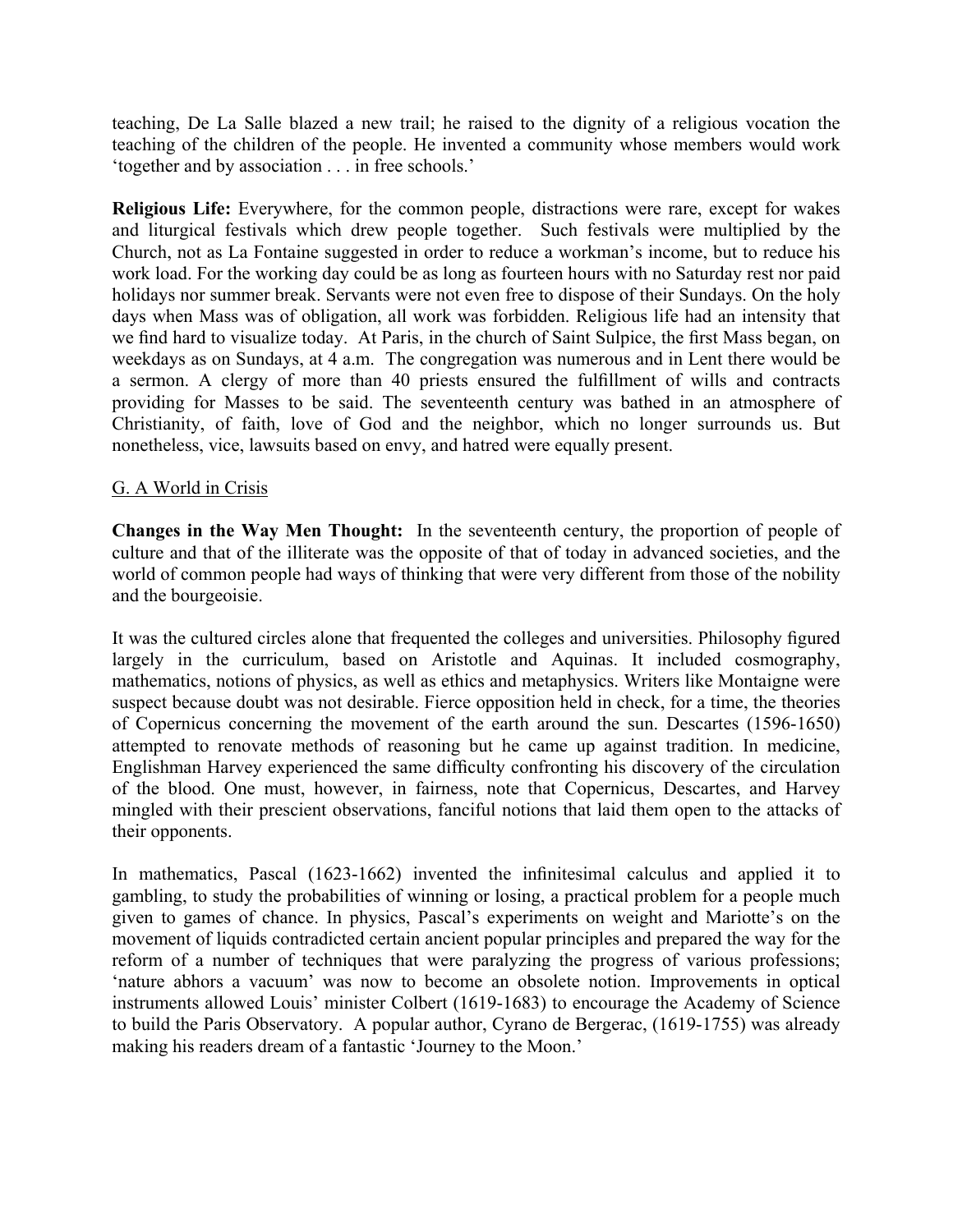The traditional way of reasoning from first principles, or from Scripture, wrongly considered to contain scientific accuracy, was thus overthrown. The result was that consciences were hurt; the basis of their thinking was being attacked so they rejected novelty. Cartesianism, as Descartes' philosophy became known, was condemned by the University of Paris, the Sorbonne. The ordinary people remained aside from these intellectual and scientific disputations but they were nonetheless disturbed at the sight of these doubts and contradictions of the learned.

**Superstitions, Religious Ignorance, Disbelief:** Religious ignorance was wide-spread, the result of the lack of any broadly-based culture and of the absence of effective means of communication. 'Free-Thinkers' flaunted their incredulity. In his younger days, Nicolas Roland had encountered atheists who jeered at his piety and mocked him when he bowed before the Blessed Sacrament being carried to a sick person. A high ranking nobleman, the Prince de Condé, and a doctor, Bourdelot, undertook one day to burn a relic, a piece of the true cross.

On the other hand, others were credulous to a degree; palpable fakes were accepted as genuine relics. Old mediaeval superstitions were far from dead; belief in alchemy had not disappeared but lay dormant. Secret practices were spread by word of mouth. In 1676, an appalling criminal case burst on society. Among people of high society, among circles close to the king himself, magic philters and poisons had been distributed. There was evidence of deaths, orgies, black Masses, and witchcraft. A whole underworld of spell-binders, of fortune tellers, of 'magicians' was compromised. Finally, the matter was hushed up on orders from on high but there was one outstanding victim, an adventuress, the Marchioness de Brinvilliers, who was beheaded and her body burnt and the ashes dispersed. The society gossip and letter writer Mme de Sèvignè, was delighted at the result.

## Saint John's Fires: A Superstition in the  $18<sup>th</sup>$  Century

- Q. Why does the Church express such joy at the birth of John the Baptist?
- A. She does so in order to perpetuate the joy forecast by the angel.
- Q. Is that the reason why bonfires are lit?
- A. Yes, that is the reason.
- Q. Does the Church take part in these fires?
- A. Yes, since in several dioceses and particularly in this one, a number of parishes light a fire that we call 'church fire.'
- Q. For what reason does the Church take part in the lighting of fires?
- A. To banish the superstitions which people practice at Saint John's Fire.
- Q. What are these superstitions?
- A. Dancing round the fire, gambling, feasting, singing lewd songs, throwing herbs across the fire, gathering them before midday or when fasting, carrying them on one's person, preserving the brands or embers from the fire, or other such-like practices.<sup>7</sup>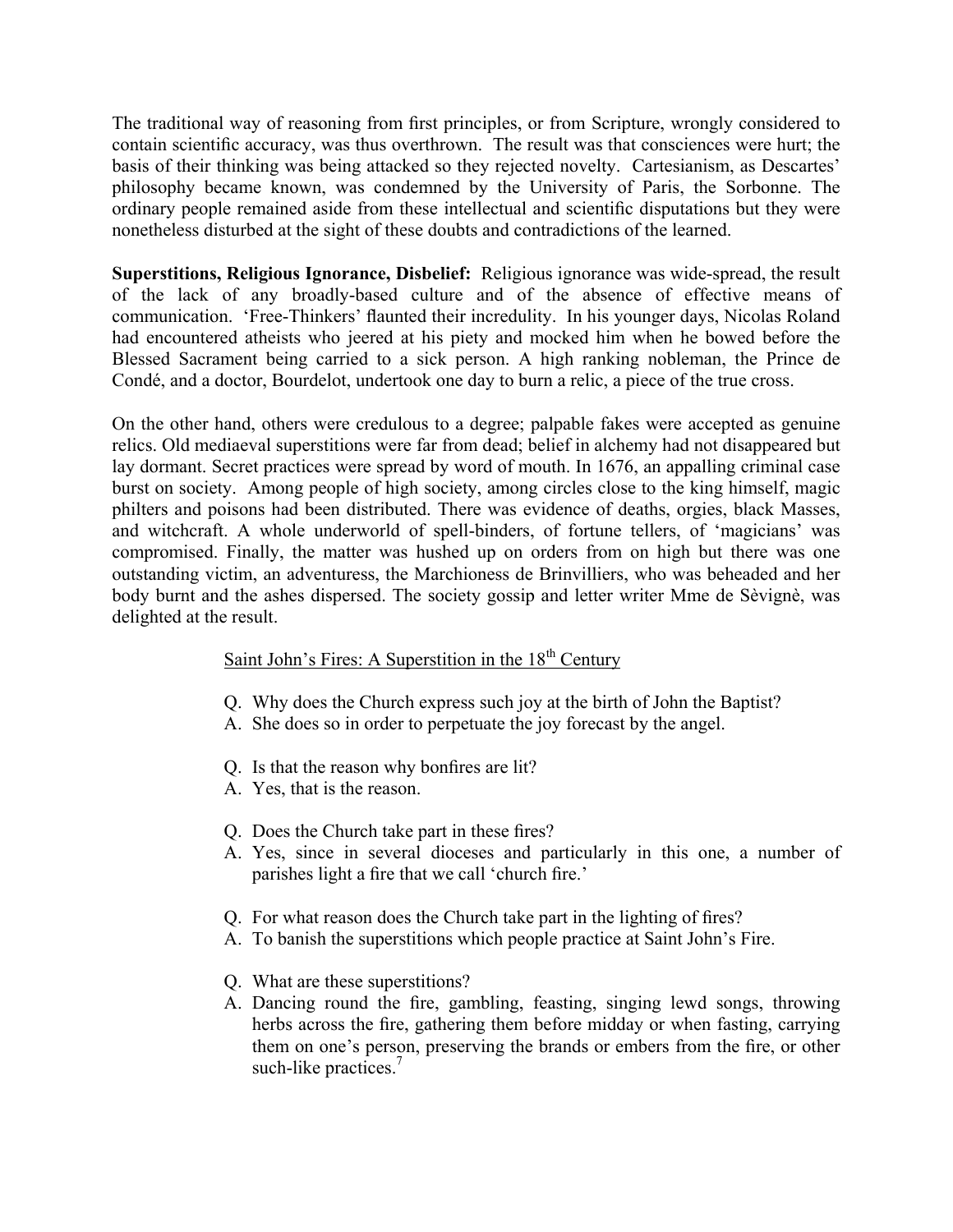- Q. What are the abuses that have crept into this ceremony in the course of time?
- A. Superstitious practices such as turning round in a certain way, or turning circles round the fire and making the animals do the same, carrying away firebrands, ember, ashes, wearing girdles made from plants, throwing over or through the flame bundles of herbs . . .
- Q. What is the order of this ceremony?
- A. While the fire is burning, one of the laymen in charge stokes the wood to make it blaze and burn up more rapidly and one of the senior priests stands by the fire to remind the people of their duties and to prevent anyone from removing even the tiniest piece of wood or charcoal which could be used for superstitious practices, as also to prevent any other disorderly behavior. Then, when all is over, buckets of water are poured on the embers to extinguish what remains of the fire, the ashes are immediately taken away, the place is tidied up, the carpet and the picture of Saint John are put away, all of which is done under the supervision of the one in charge of the fire. $8$

**Doctrinal Disputes and Tensions:** The Catholic world was shaken by Jasenism, Gallicanism and Quietism. People of noble minds and generous natures where in open conflict with one another. Parishes and even families were often split by divergent views.

Jansenism, the doctrine emanating from the Belgian Bishop, Jansenius, preached an extremely rigorous ethical code. The Jesuits became the defenders of Rome and the orthodox view but lay themselves open by some of their writings concerning the conciliation of freedom of the will and the doctrines of grace and divine prescience. Pascal entered the fray and derided the Jesuits in a series of brilliant 'letters' (1656-1657) which had an enormous success with the educated public. The Abbey of Port Royal, near Paris, became the center of Jansenism. In opposition to the Jansenist views that salvation was reserved to the select few, some confessors distinguished an infinite number of cases of conscience and of circumstances, which pushed too far, and suppressed all responsibility. The nature of grace, the good or evil nature of man, the rareness or frequency of communion became subjects hotly discussed by both laymen and priests. Parish priests who supported Jansenism would refuse to communicate to their parishioners the directives of the Pope under the pretext that they had not been registered by the parliament of Paris, itself strongly Jansenist, or that they themselves were independent of their bishop because they had received the benefice of their parish direct from Rome.

The bishops Bossuet and Fénelon engaged in a dispute over different ways of praying. Just as the techniques of Zen and Yoga are of interest today, methods of recollection and of meditation formed the subject of many conversations in the seventeenth century. The Quietists pretended that anyone can feel in some sensible manner the actual presence of God and enter into direct contact with him; no effort, no particular virtue seemed necessary to them; simple, 'quiet' passivity of the soul would automatically produce the effect.

Without entering into these disputes which were above their heads, the common people were still affected by them. De La Salle does not hesitate to speak of 'these unhappy times.' Faced with the general confusion of ideas, he preferred to abide by the directives of the Pope. He was suspicious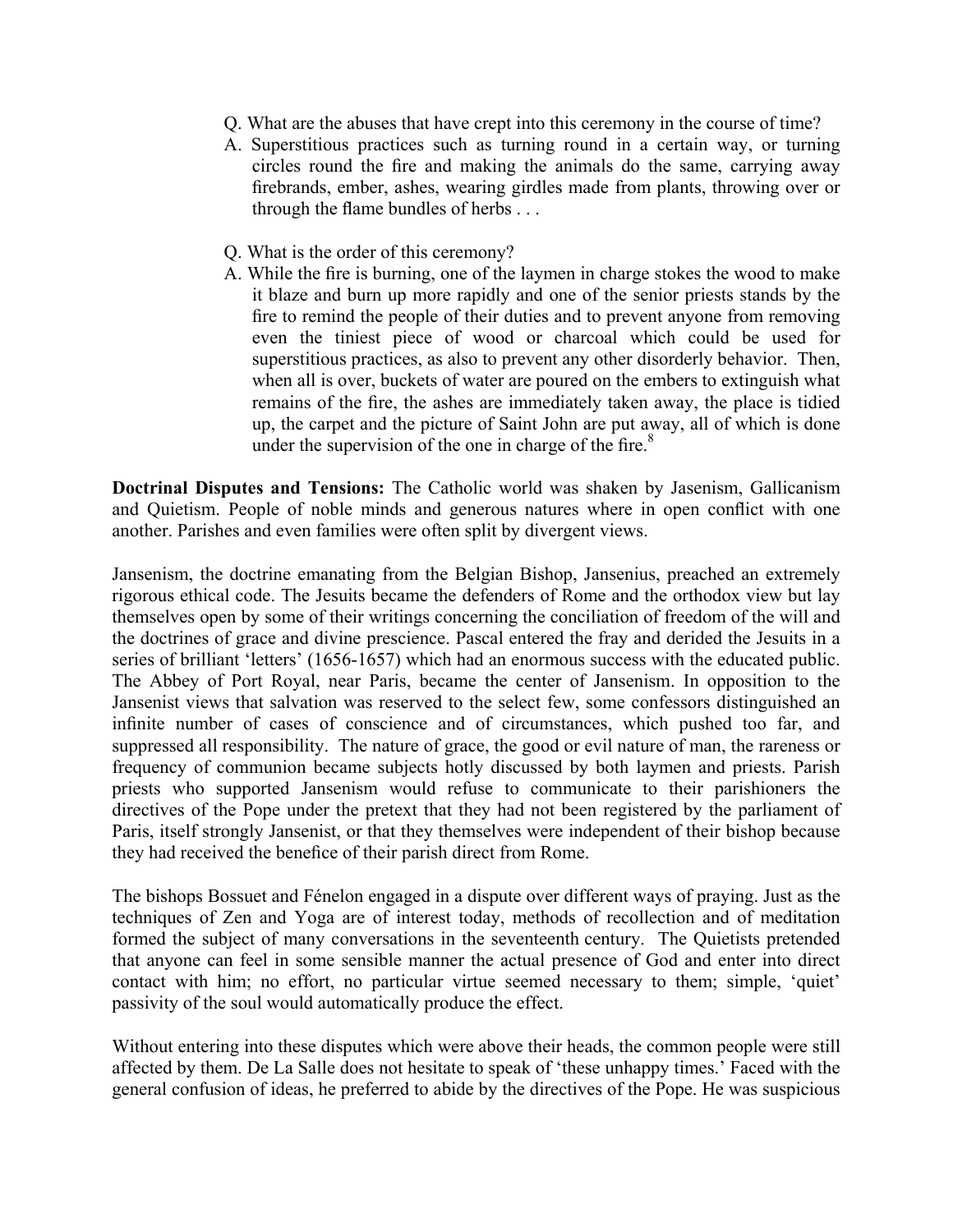of extremist theories. He provided his teachers and their pupils with books that were both reliable and doctrinally sound. Everything that was simply a matter of controversy, that was not universally accepted by the Church, was to be regarded as suspect, or at least, as inopportune for people who are not specialist theologians. He asked the Brothers of the Christian Schools to 'leave disputes of erudition to the erudite' and to confine themselves to 'what is the faith in the Church.' Scholarship and the practice of religion were each found to be confined to its own rightful place. But he did not separate them radically, as though the secular and the sacred were two different and mutually incomprehensible worlds. For him, they were rather complementary aspects of the same divine creation. This indeed was one side of his own genius: to know how to remain within the area of his own competence; to know how to unite rather than to separate what is all 'God's work.'

**Attempts at Reform:** A great movement of Catholic reform was launched by the Council of Trent (1545-1563). Seminaries were opened for the training of priests. Following Cardinal de Bérulle, the Oratorians preached on the worship and respect due to God; the Sulpicians exalted the dignity of the priesthood and the vital importance of the sacraments, especially the Eucharist, confession, the anointing of the sick; Saint Vincent de Paul radiated his own aura of charity over all human miseries. Everywhere, the thought of God was made actual and church bells reminded men that life is not limited by death or earthly horizons.

And yet, the common people remained almost untouched by this great revival. Not being able to read, they could not educate themselves nor acquire information to base their ideas on serious grounds. They could learn about government decrees through the announcements made by the parish priest during the Sunday Mass. Sermons made some attempt to educate consciences but no one was ignorant of the fact that words easily vanish into thin air or that there can be as many interpreters of a speech as there are hearers. For this reason, preachers like Saint Grignion de Monfort (1673-1716) or Father Barré recommended the creation of schools so that children could learn to read and so be in a position to acquire for themselves all they needed to know as adults and as Christians. To the opening of a parish mission often corresponded the opening of a school. But once the mission was over, the school soon collapsed. It would all have to be done over again the following year.

De La Salle found himself up against the same problem: how to give stability to the school and also to the teachers. This was impossible to accomplish with teachers who had no pride in their work. De La Salle set out to rectify this; to teachers he would reveal the glory of their work. He spoke of the 'ministry' of the Christian teacher, putting it on a par with the ministry of the bishop, not in the sense that the teacher commissioned by the church is in any way superior to the priest, but because the teacher participates in the specific teaching function of the bishop, a mission in which the priest also, of course, shares. The teachers formed by De La Salle were men who would become devoted to their chosen mission confining themselves to it, specializing in it, so as to increase their competence and efficiency in a work so essential to the society and to the church.

> One of the principal duties of fathers and mothers is to bring up their children in a Christian manner and to teach them their religion; but as most of them are not sufficiently enlightened on this subject and some are busy with their daily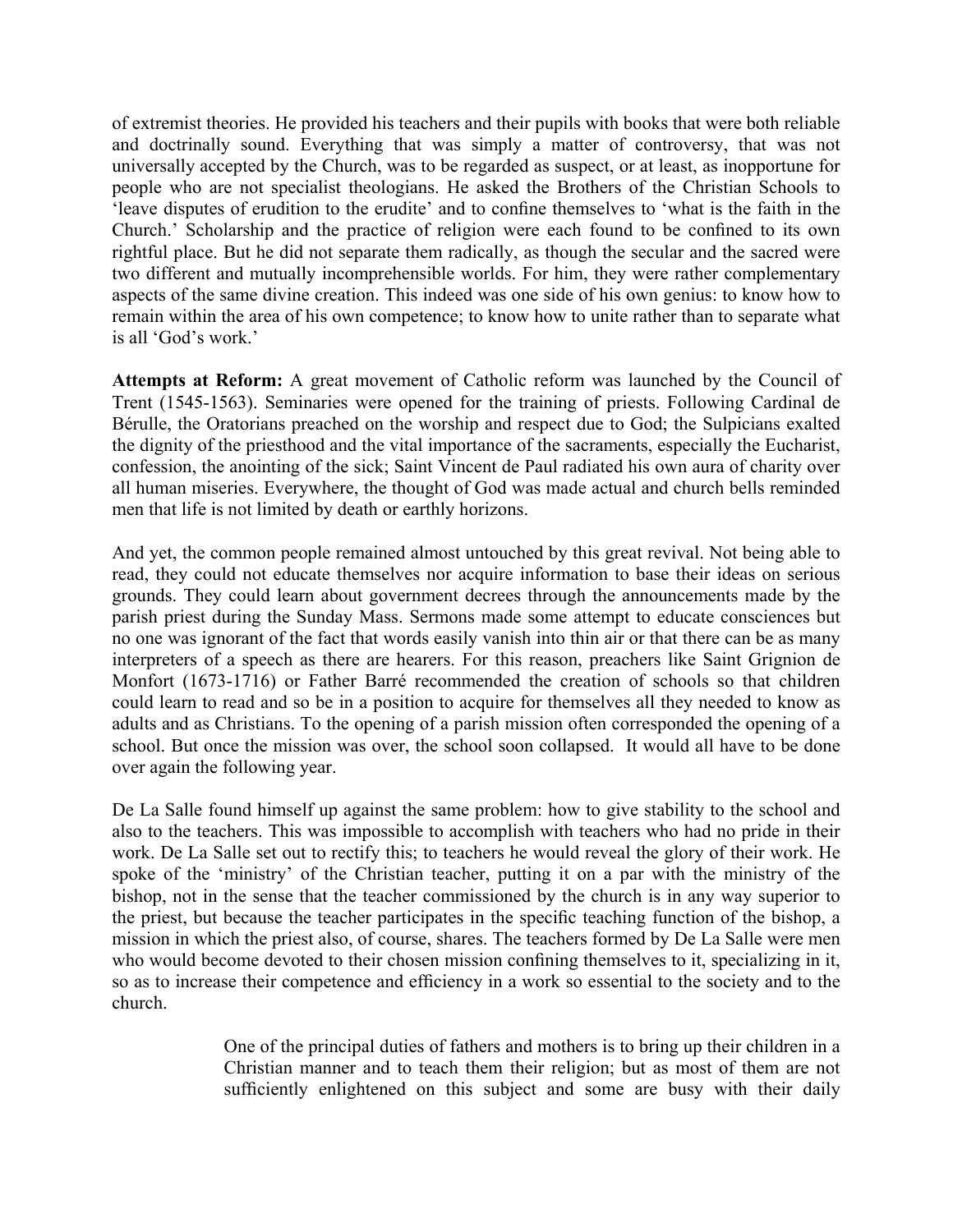concerns and the care of their families while others are continually occupied earning their living for themselves and their children, they are unable to find time to teach them the duties of a Christian.

It is a mark of God's providence and of his watchful guidance of men's lives that he replaces fathers and mothers by other persons who are sufficiently enlightened and devoted to initiate children to the knowledge of God and his mysteries; who take good care of them and, like good architects make every effort to lay the foundations of religion and of Christian piety in the hearts of these children, many of whom are abandoned to their own devices, according to the grace which has been given you, of instructing in your lessons and of inspiring in your exhortations, those who have been entrusted to your care, so as to fulfill in their regard the principal duties of fathers and mothers toward their children.<sup>9</sup>

#### H. Major Dates in the Life of John Baptist de La Salle (1651-1719)

The period of the principal Lasallian 'options' was also the period of the zenith and decline of the reign of Louis XIV, the era of the 'crisis in the European Conscience' (1680-1715). The years 1651-1679 corresponded to the formative years of John Baptist de La Salle.

**The France of Cardinal Mazarin (1651-61):** This was the period of the 'Fronde': Civil War, desolate, chaos, famine, epidemics, insecurity on the highways, banditry, pillaging by opposing armies . . .

- 1651: 30 April birth at Reims of John Baptist de La Salle.
- 1651: September Proclamation of the majority of Louis XIV, now 13 years old.
- 1658: The Poor Board of Rouen chose Adrien Nyel to be the supervisor of the Hospice for the Poor and responsible for the Charity Schools of the town.
- 1659: Father Barré arrived at Rouen and promoted the creation of Charity Schools for Girls.
- 1661: 9 March death of Mazarin. His heir, the Duc of Mazarin would later ask De La Salle to open a training school for country schoolmasters.
- 1661: October De La Salle became a pupil at the Collège des Bons Enfants in Reims.

#### **The France of Louis XIV (1661-1715):**

- 1661: Louis XIV chose Colbert, a commoner from Reims, to be his chief minister.
- 1662: A year of famine, epidemics. Bossuet strove to make 'high society' aware of their duties towards the poor.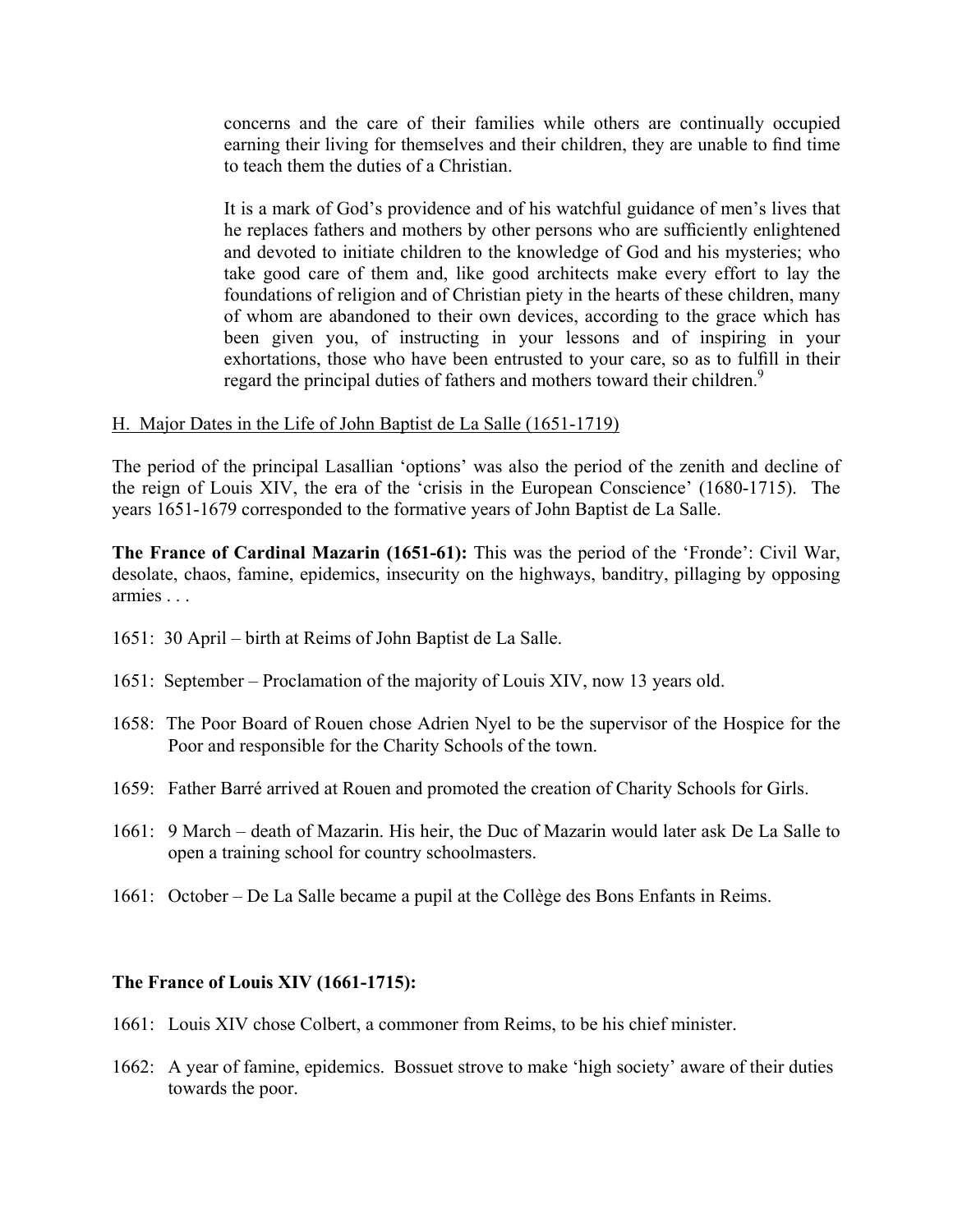- 1662: 3 November De La Salle received the tonsure in the chapel of the archbishop of Reims.
- 1666: Canon Dozet, the chancellor of the University of Reims, presided at a prize-giving ceremony, admired the learning of De La Salle, his second cousin and made over to him his canonry, an ecclesiastical benefice guaranteeing an annual income of 4000 livres.
- 1668: At Lyons, Charles Démia, the director of the diocesan schools, drew the attention of the public authorities to the social, economic and religious significance of schools for the poor.
- 1668-9: At Reims, Canon Roland, inspired by these 'Remonstrances' of Démia, began the work of training women teachers for schools for poor girls.

 De La Salle completed his first year of theology at the University of Reims, then went to Paris, to the seminar of Saint Sulpice and to follow courses at the Sorbonne, so as to prepare himself for ordination to the priesthood.

- 1671: De La Salle lost his mother.
- 1672: De La Salle lost his father and was obliged to assume the guardianship of his younger brothers and sisters. Until 1678, he continued his theological studies at Reims.
- 1678: De La Salle obtained his licentiate in theology and was ordained priest of Reims.

 Death of Canon Roland – De La Salle was named as the executor of his will and so had to concern himself with obtaining letters patent for the school mistresses known as the Sisters of the Holy Child Jesus.

- 1679: Adrien Nyel came to Reims to set up free schools for boys. De la Salle offered him lodging in his own home.
- 1680: De La Salle obtained his doctorate of theology. He began to assemble Nyel's teachers into a community.
- 1683-4: In the course of a very severe winter, De La Salle gave away his whole fortune to the poor.
- 1685: Louis XIV revoked the Edict of Nantes.
- 1686: Some of the Brothers of the Christian Schools consecrated themselves to God by a vow of obedience.
- 1689: De La Salle left Reims for Paris to avoid limiting his work to one diocese.
- 1691: With Nicolas Vuyart and Gabriel Drolin, De La Salle pronounced the 'heroic vow' to labor until his death at establishing the society of the Brothers.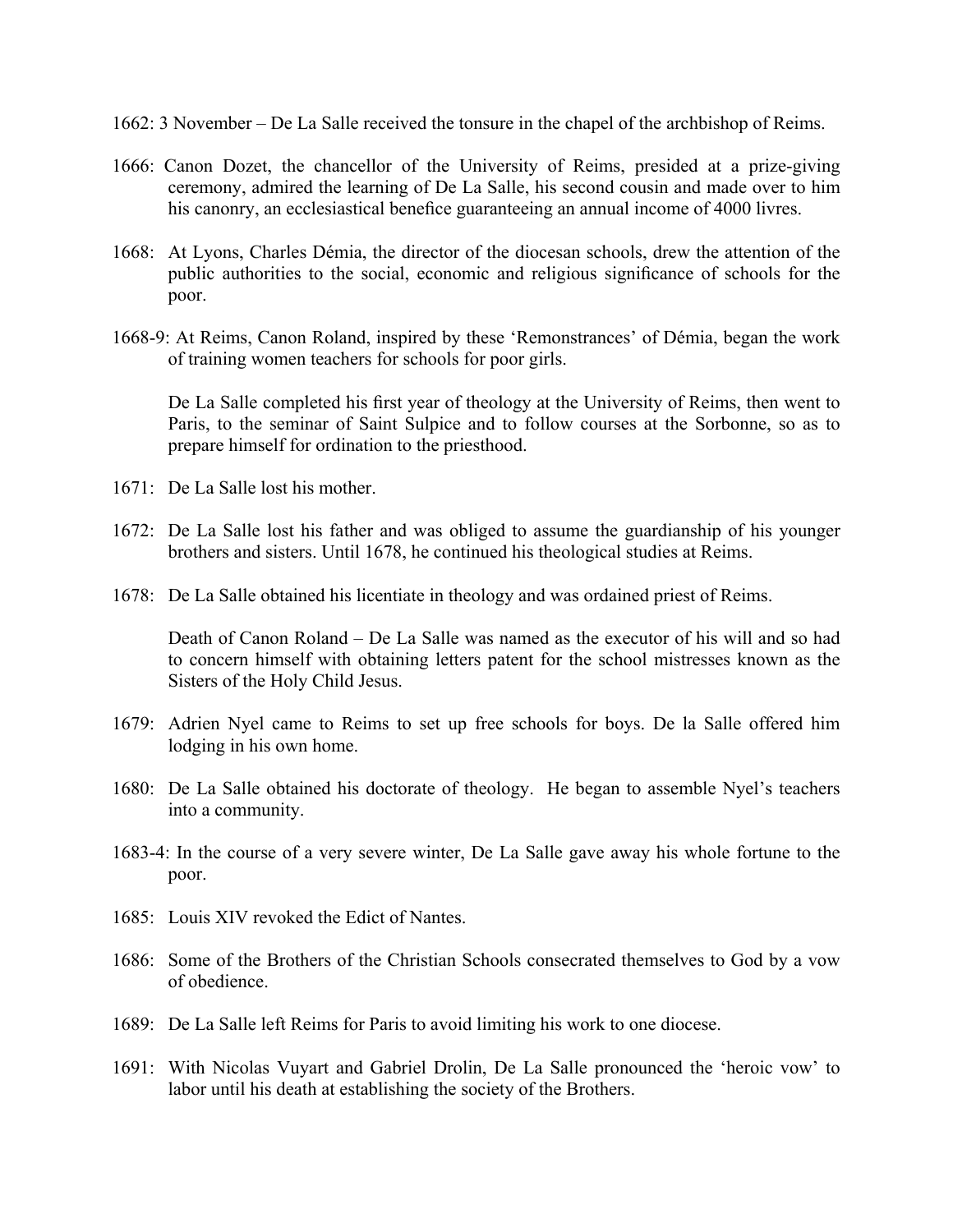- 1693-4: A winter of exceptional hardship, famine and deaths; on some days the Brothers had nothing to eat.
- 1698: James II, exiled King of England, entrusted De La Salle with the education of fifty young Irish boys whose parents had followed the King into exile and were not living in straitened circumstances. Mme de Maintenon interceded on behalf of the Christian Schools which the writing masters were seeking to destroy.
- 1700: The King of Spain's will, accepted by Louis XIV, provoked a War of Succession between France and the Empire with England as its ally, inaugurating a period of great distress.
- 1701: Despite the unsafe state of the highways and the need to obtain a passport merely to pass from one province to another, De La Salle sent two Brothers to Rome to give evidence of his submission to the Pope.

 The superior of the Sulpicians confided Antoine Forget to De La Salle, to be trained in his teaching methods before being sent to take charge of the schools in Montreal, Canada.

- 1704: The Paris writing masters insisted on closing the Brothers' schools in Paris and were upheld by the courts. The Brothers were condemned also by the Precentor of Notre Dame – the diocesan inspector of schools – because they accepted in their free schools children who were not truly poor.
- 1705: The Bull of Pope Clement XI, *Vineam Domini,* warned against the Jansenist heresy. De La Salle was hurt to see his brother Louis, a canon of Reims, opposed to the decisions of Rome.
- 1709: Another rigorous winter and a time of starvation. Lack of food forced the closure of the seminary for country schoolmasters, recently opened at Saint Denis, near Paris. In Rome, Gabriel Drolin obtained the direction of one of the papal schools.
- 1713: The War of the Spanish Succession ended with the Treaty of Utrecht.

 The Bull *Unigenitus* condemned Jansenism. In Paris, Cardinal de Noailles, hostile to the stand taken by Rome, allowed his resentment to fall on De La Salle and the Brothers who were unswervingly loyal to the Pope.

- 1714: Claude François du Lac de Montisambert, an officer in the royal army, wished after the Treaty of Utrecht, to enter a religious order. From the Trappists, he went to Grenoble where he learned of the existence of the Brothers of the Christian Schools. De La Salle, on visit to his communities, admitted him to the society. He became Brother Irenée.
- 1715: 1 September Death of Louis XIV.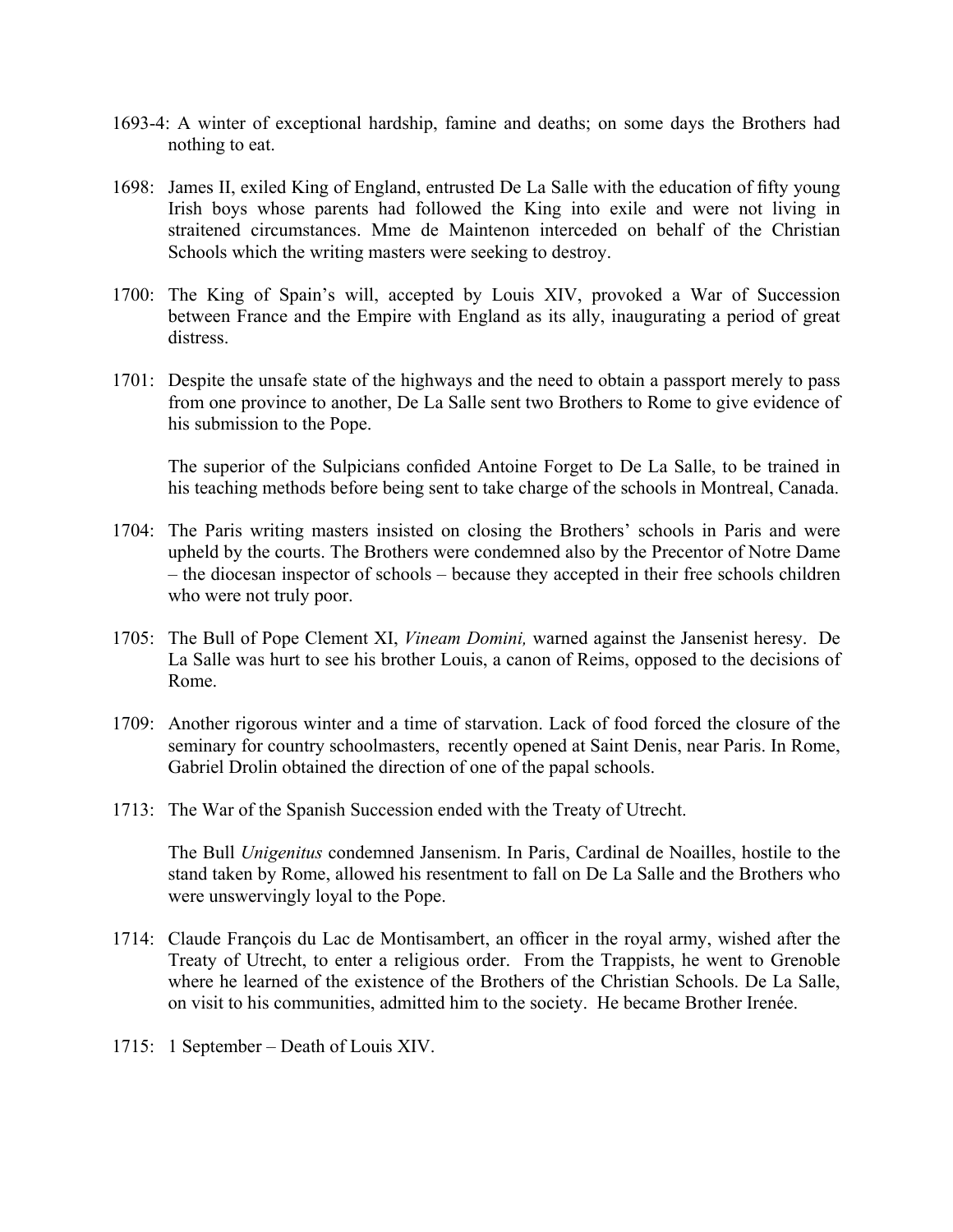## **France under the Regency (1715 - ):**

- 1715: The Parliament of Paris set aside the will of Louis XIV; his brother, Philip of Orleans became Regent.
- 1716: At Calais, the military governor promised his assistance to secure the enlargement of De La Salle's free school for sailors.
- 1717: In the name of Louis XV, the Regent granted Letters Patent to the Brothers' community at Moulins.

 At Saint Yon, near Rouen, Assembly of the First General Chapter of the Brothers and election of Brother Barthèlemy, first Superior General of the congregation.

- 1718: Voltaire began to publish his works. Those whom the local people called the 'Yontins' by reference to Saint Yon, he would derisively term the 'Ignorantins,' since they did not teach Latin, and also the Brothers with the wide hats.
- 1719: Friday, 7 April Death at Saint Yon of John Baptist de La Salle, at the age of 68 years. Even his bitterest enemies offered him homage.
- 1725: Approbation of the Institute of the Brothers of the Christian Schools by Pope Benedict XIII.
- 1900: Canonization of Saint John Baptist de La Salle.

### **III. The Options that Presented Themselves to De La Salle**

### A. Who was John Baptist de La Salle?

### **His Family:**

- In the fifteenth century, Menault de La Salle was a draper at Soison.
- In the sixteenth century, François de La Salle married the noble lady Jeanne Lespagnol de Mordant but remained a merchant at Reims.
- Lancelot de La Salle*,* merchant (and 7 other children), married Barbe Coquebert.
- Louis de La Salle*,* Magistrate (and 5 other children), married the noble lady, Nicole Moët de Brouillet (1633-1672).
- John Baptist de La Salle, (1651-1719) priest (and 10 other children).

John Baptist's father gave up the family business. At Reims he had the reputation of being a worthy magistrate. He was a councilor of the King at the Presidial of Reims, i.e., a judge.

Through his mother, John Baptist descended from the Lords of Brouillet and was thus connected with the country gentry. He was the eldest of a large family and shared the sorrow of his parents when four of his brothers and sisters died young.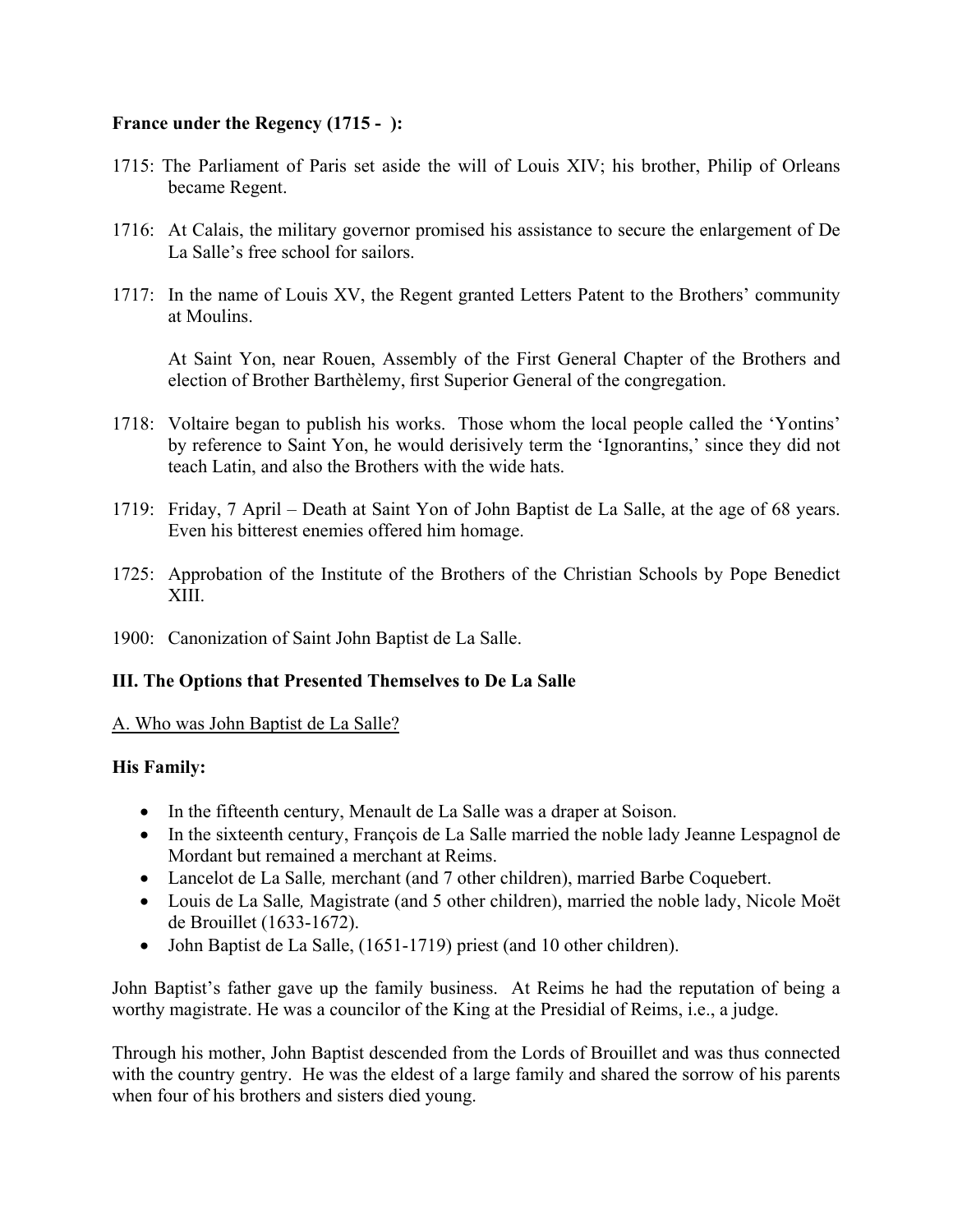The others were as follows:

- *Jean Remy,* a judge at the court for the royal mint at Reims.
- *Jacques-Joseph*, a canonist and professor of theology in the Congregation of the Canons Regular of Saint Geneviève.
- *Jean-Louis,* a Canon of the Cathedral of Reims.
- *Pierre,* who inherited his father's office of Judge at the Reims Presidial.
- *Rose-Marie,* a Canoness of Saint Augustine.
- *Marie,* married Jean Maillefer, merchant draper.

**His Education:** Middle-class merchants, minor landed nobility, clergy, and magistrates intermingled in the family gatherings at the home of John Baptist. It was a social group whose dominant characteristics were knowledge of the law, administrative ability, desire for order, loyalty to the King, concern for the prosperity of their town, devotion to the Church and to the maintenance of high principles in life.

As a youngster, John Baptist felt their influence. Until the age of nine, the customary age for starting school, the parents and grand-parents were the principal educators. Reading was learned from the grandfather's breviary. The lives of the saints that grandmother loved to read engraved in the child's memory a host of examples of heroic generosity. While still very young, John Baptist wanted to consecrate himself to God. His parents allowed him to receive the tonsure and consequently to direct his future towards the priesthood.

At school, in the town of Reims, he followed the normal curriculum of studies and passed the final examination, known in those days as Master of Arts. At the age of 16, he was noticed for his intelligence at a prize-giving ceremony and the Chancellor of the University chose him to be his successor as a Canon of the Cathedral of Reims. John Baptist's vocation to the Church was made all the stronger. He studied theology at Reims, then in Paris, and defended his theses for the degree of bachelor and licentiate. Formed for 18 months at the seminary of Saint Sulpice in Paris, he was acquainted with the best spiritual teachers of his time. In 1678, he was ordained a priest. In 1680, he received the robes of a doctor of theology. He could now become a professor at a seminary, the theological advisor to a bishop, or a vicar general. His relations, uncles, aunts, brothers and sisters all placed great hopes in him.

- Q. Is the tonsure an order?
- A. No, because it confers no function in the Church. It merely gives the right to assist at the divine offices in surplice and to wear clerical dress.
- Q. What then is the tonsure?
- A. It is a ceremony of the Church, in which a Christian is consecrated to God to be at his service in the clerical state.
- Q. What intention must one have to receive the tonsure worthily?
- A. One must have a genuine desire to become a cleric and to live worthily on this state.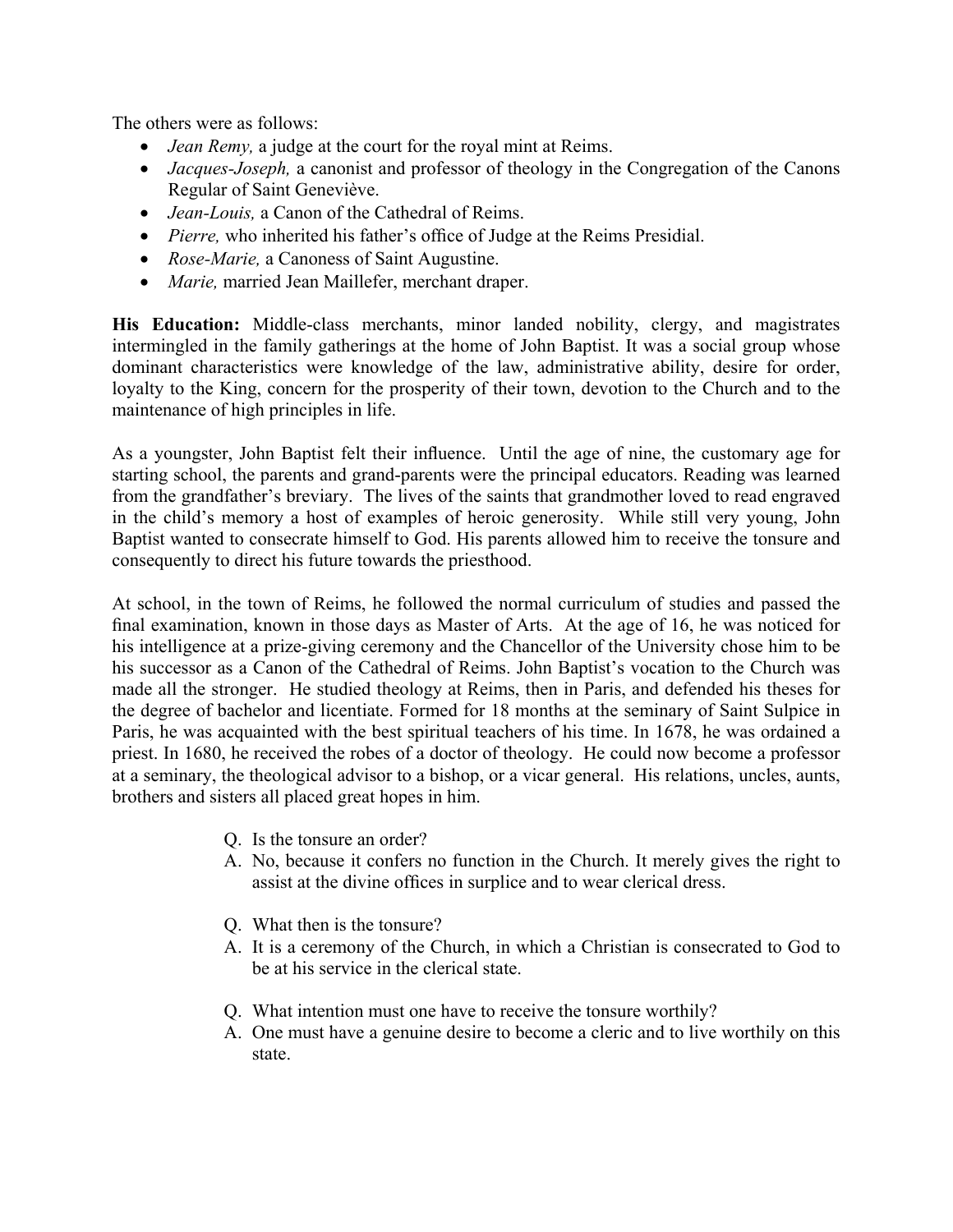- Q. What dispositions must one have to receive the tonsure?
- A. One must have the following three dispositions: (1) One must know at least how to read and write; (2) be confirmed; (3) be called to the clerical state.
- Q. What are the obligations of one who has received the tonsure?
- A. He has three special obligations: (1) He must have his hair short and wear the clerical dress; (2) he must, on Sundays and Holy Days, assist in surplice at the divine office in his parish church; (3) he must frequent the sacraments and give example.
- Q. May parents oblige their children, or even urge them to receive the tonsure, merely in the hope of receiving some ecclesiastical benefice?
- A. No, they have no right to do this.
- Q. What wrong would fathers and mothers do who would oblige or urge their children to receive the tonsure merely in the hope of getting a benefice?
- A. They would do three grave wrongs to themselves: (1) They offend God; (2) They are the cause of their children's damnation and of the scandal they give the Church; (3) They damn themselves.
- Q. What must the attitude of mothers and fathers when they want their children to be tonsured?
- A. They must do six things: (1) Examine whether their children have a disposition for the clerical state and whether they appeared to be called to it by God; (2) Pray fervently to God to declare his holy will; (3) Take the advice of their confessor or of some pious and learned churchman; (4) Avoid having them enter the clerical state on the occasion or in the hope of some benefice;  $(5)$ ...<sup>10</sup>

#### B. The Option in Favor of the Schools

Canon Roland, De La Salle's spiritual director, had just died after having established a community of teaching religious, the Sisters of the Holy Child Jesus. But they had so far obtained neither the approval of the bishop nor letters patent from the King. De La Salle found himself named as the executor of Roland's will and within a short space of time he had secured all the requisite authorizations for the Sisters. Despite the promptings of several of Roland's friends, he resolutely declined to undertake for boys a work similar to the one he had successfully completed for girls. "This idea had never entered my mind," he later wrote.<sup>11</sup> Schools were of no direct interest to him.

**The Invitation of Nyel:** In 1679, the superintendent for the Hospice for the Poor at Rouen arrived in Reims accompanied by a fourteen year old boy, Christophe. Their purpose was to set up schools for poor boys in Reims on the model of those in Rouen. The administrators of the hospice were responsible for poor relief and could be expected to help. De La Salle met Nyel at the house of the Sisters of the Holy Child and offered him the hospitality of his own home. He warned Nyel of the difficulties Roland had had with the hospice over the schools for girls, and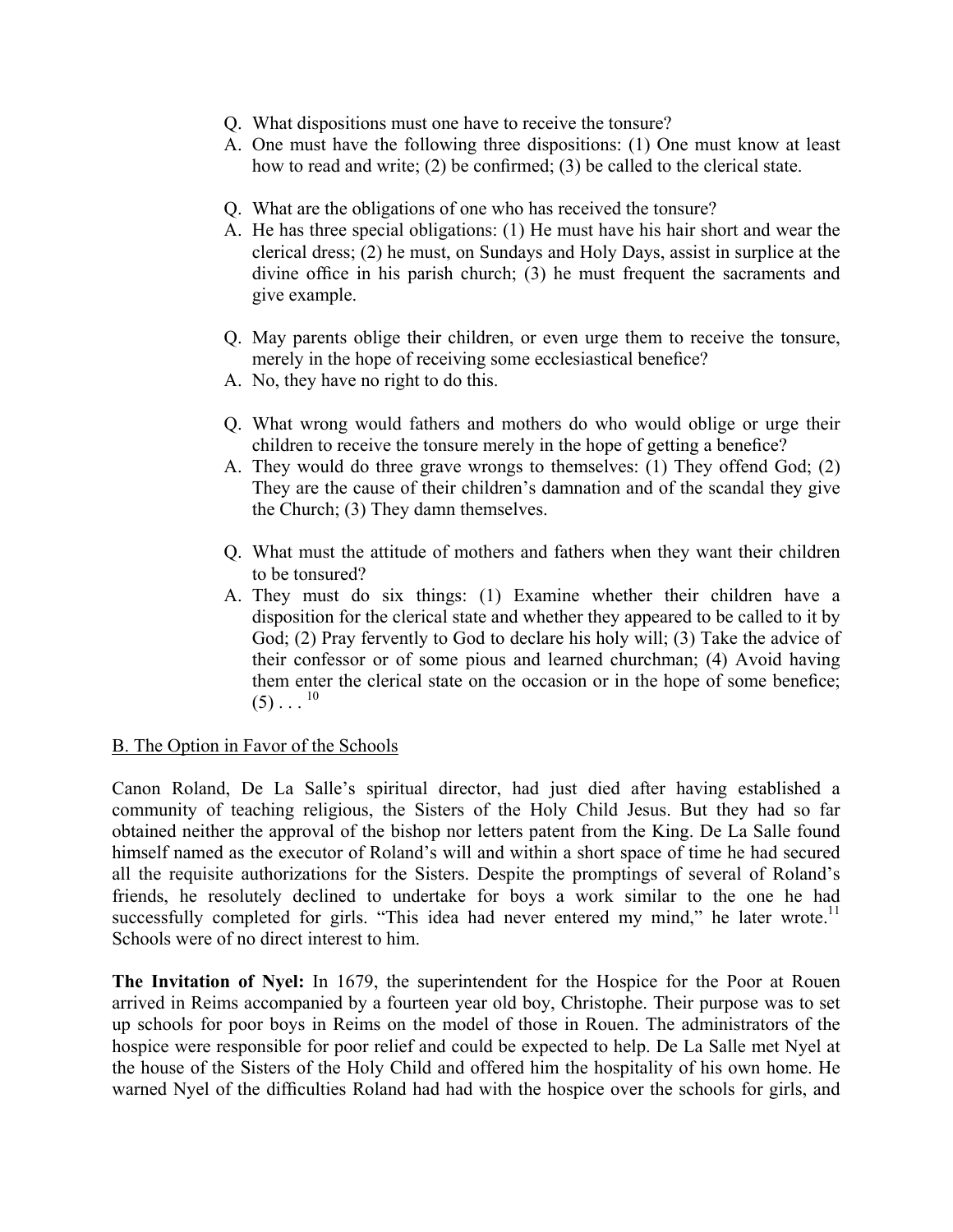advised him to approach instead the parish priests, who were free to establish charity schools in their own parishes.

Nyel acted on this advice with the result that the parish priest of Saint Maurice's church, M. Dorigny, handed over to him his own charity school. This immediately broadened Nyel's work beyond the narrow confines of the hospice, concerned as it was only with abandoned children. Poor, but not necessarily destitute, families began to take advantage of Nyel's expertise. The school prospered and its numbers increased.

**The Invitation to the Masters:** De La Salle believed his share in the work was over. But another parish asked for his help. A generous benefactress offered an annual sum to help support a teacher, but as the sum was modest, it was necessary to find someone who, like Nyel, would be satisfied with the essentials of lodging, food and clothing.

Nyel enthusiastically set about finding the teachers needed but, by now, the money available was proving insufficient. De La Salle took over the management of the finances, adding to them from his own pocket. Finally, he rented a house for the teachers and invited them to share the meals with his family.

**Community Life with the Teachers:** As the guardian of his brothers and sisters, De La Salle had been, since the death of his parents, accountable to a family council. Uncles and aunts were shocked to see their nephews and nieces sharing their meals with people 'of no class.' These newcomers, whose teaching was limited to reading and writing, had little conversation, less polish. Even De La Salle himself esteemed them 'less than his man servant.' The protests of his family were loud and many. But De La Salle persisted with his idea: he wanted to associate with these masters to become familiar with a milieu he had never before frequented.

Unable to placate his relatives, he left the family mansion and set up in a rented house with the teachers, where he would no longer have cooks, servants, or domestic comforts. The meals were cooked in a typical peasant fashion and were unappetizing: greasy soup, indigestible meat . . . De La Salle now had the experience of eating the food of the poor – and his stomach rebelled. It required long weeks during which he would either fast or force himself to overcome his repugnance and eat before his stomach ceased to heave at every mealtime.

From then on, separated from his family, cut off from those of his own social circle, De La Salle lived transplanted into the world of the teachers. Every day, he would hear, at first hand, the problems of educating the very poor. He would observe and reflect and gradually, he would arrive at a solution. Two conclusions formed in his mind: *one* was an option in favor of a religious solution; the *second*, needed to maintain religious life intact, and was an option in favor of the towns.

#### Of the things one uses when at table:

At table, one should use a napkin, a plate, a knife, a spoon and a fork; and it would be quite unbecoming to do without any of these articles when eating. It is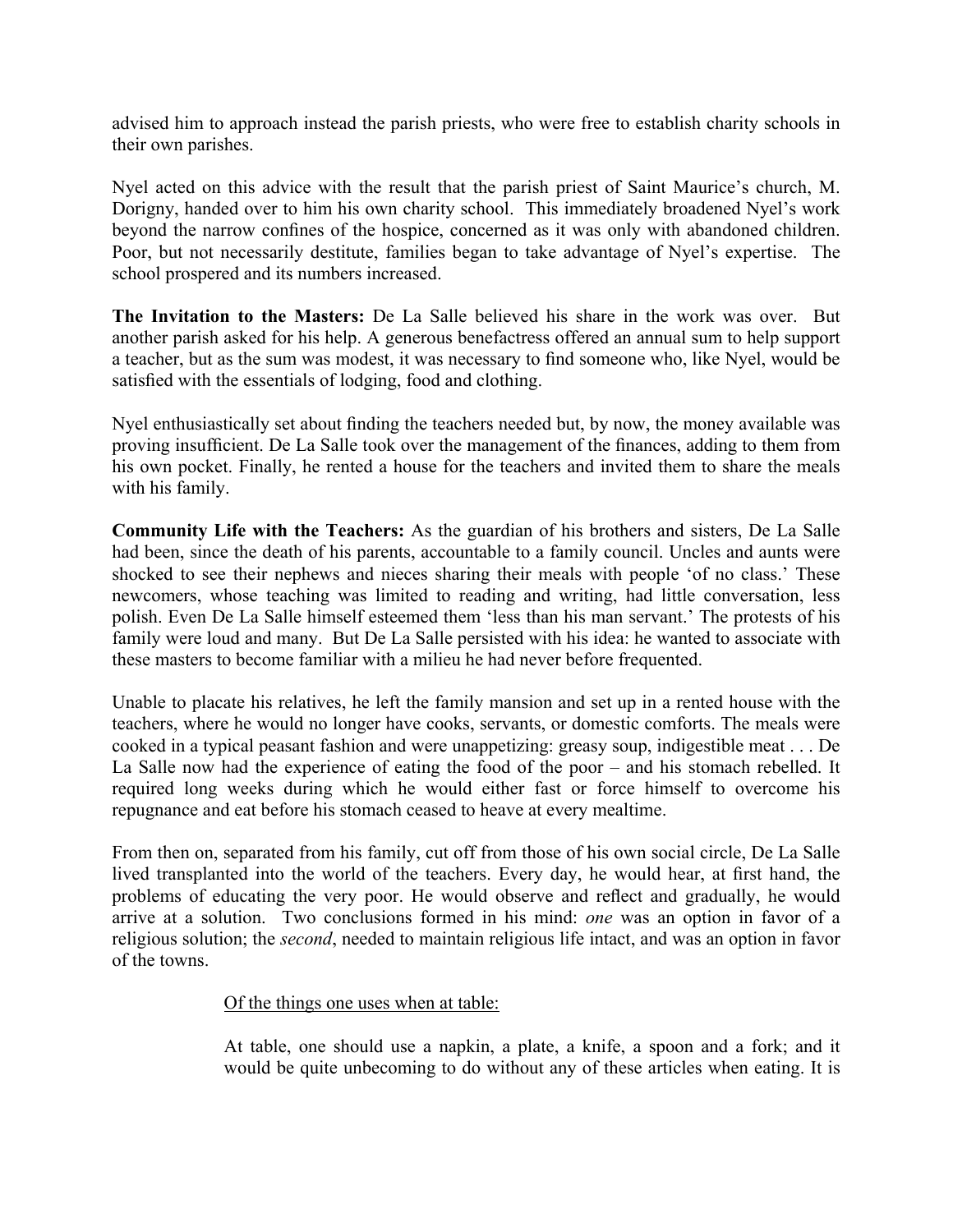for the person of highest rank to unfold his napkin first, and the others should wait until he has done so before unfolding theirs.

It is impolite to use the napkin to wipe one's face; it is even worse to clean one's teeth with it; and it would be the height of rudeness to blow one's nose in it. It is also indecent to clean the plates and dishes with it. When one is at table, one may and one should make use of the napkin to wipe one's mouth, lips, fingers when they are greasy, to wipe the knife clean before cutting bread and to clean the spoon and fork after using them.

. . . When the spoon, fork or knife are dirty, it is most impolite to lick them, and it is not at all proper to wipe them or indeed anything else, on the table cloth.

When the plate is dirty, one must avoid scraping it with the spoon and still more one must avoid using one's fingers to clean one's plate or the bottom of a dish; that would be quite uncouth.

#### Of the way to cut and serve meat and how to help oneself:

. . . So that one does not take for oneself the best pieces, which could sometimes happen by error when one does not know better, and so that one can serve them correctly to the right persons, it seems that it would be useful at this point to explain what they are, in order to avoid any possibility of making mistakes. With boiled meat, the breast of capon or chicken is considered the best part and the legs are esteemed better than the wings; in a joint of beef, the part which is a mixture of fat and lean is always the best. Roast pigeons are served whole or cut in half. In birds that scratch the ground with their legs, the wings are the more tasty parts, but the legs are to be preferred in birds that fly  $\dots$ <sup>12</sup>

#### C. The Option in Favor of Religious Life

In the early stages of the work, De La Salle concerned himself with the teachers from the outside. He was a secular priest; as yet, he had no intention of becoming a religious. But circumstances, in which he saw the hand of God, shaped the future differently. Nyel left Reims for the town of Laon where he was invited to found still more schools. De La Salle found himself with the teachers on his hands and the teachers were weak, unstable, and ignorant of their religion.

**Detachment and Community Life:** So a second stage began. De La Salle received the teachers at his own family table. He gave them no wages for the simple reason that money was lacking. Naturally, some of the teachers left soon as they could find themselves a normal salaried post. Others set themselves up as writing masters or in charge of boarding houses. Jobless people, with no special qualifications, were accepted to fill the gaps but the rate of turn-over was even more rapid. De La Salle found himself having to sift out these would-be teachers and reject the unsuitable. For the others, he devised a pattern of set prayer times and spiritual reading. But his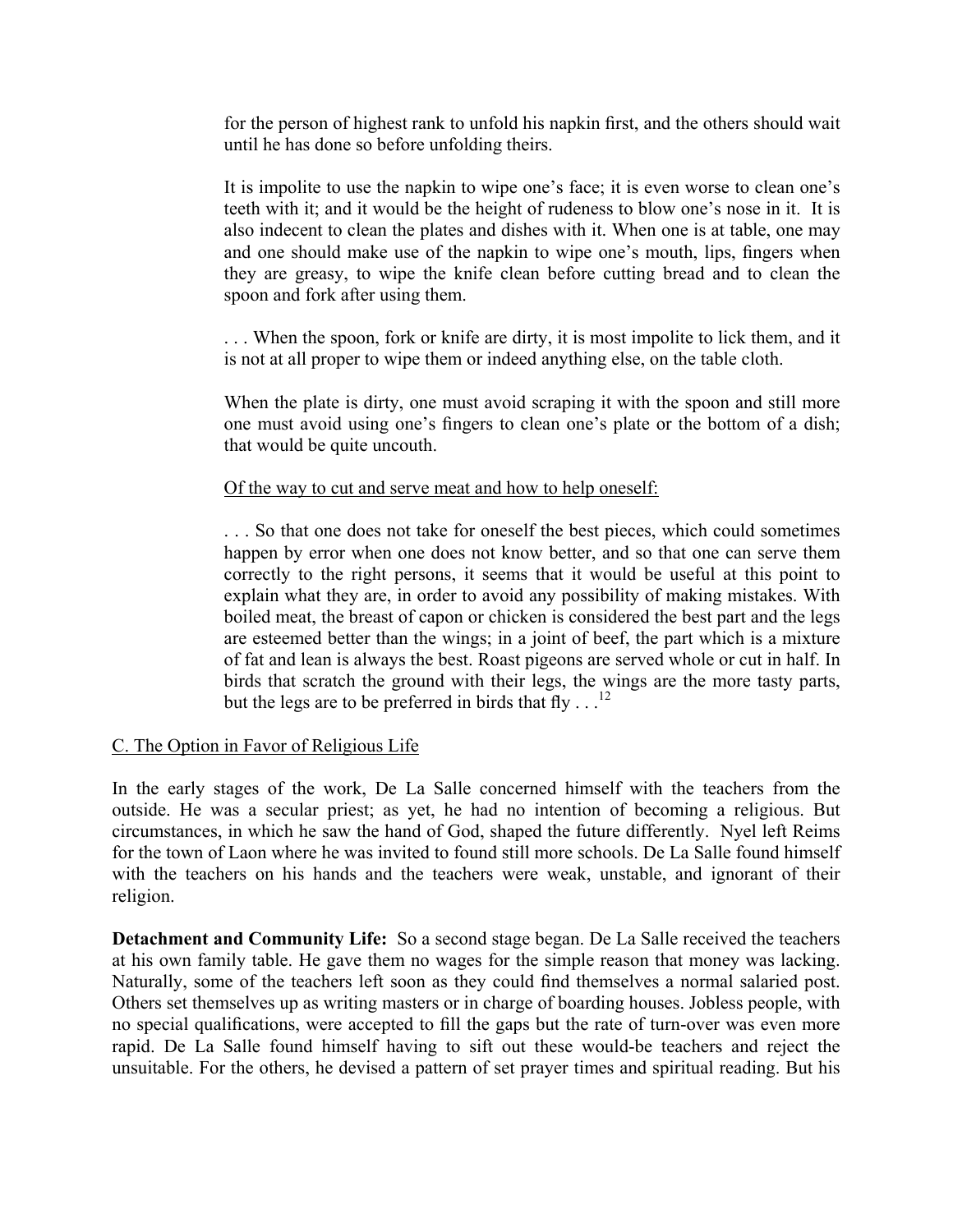relatives found this style of life too austere and complained of the association with the humble schoolteachers.

Another solution had to be found. De La Salle left his family and began a genuine community life in a separate house. A suitable rule of life was drawn up with a detailed time table: Mass, prayers, religious studies, class preparation, recreation, walks . . .

De La Salle presided at the prayers and initiated the teachers in meditation. This type of community living, set up by mutual agreement without specific commitments, was not uncommon in the seventeenth century. But De La Salle could not leave matters at that point. He was wealthy, whereas his teachers were poor. Fear of the future constantly preoccupied them; there were desertions; those who remained worried about their poverty. It was then that De La Salle took the decision to give away all his wealth to the poor and so would become like every other member of his community, sharing with gladness their feeling of insecurity which is the constant lot of the poor.

**Vows and a Distinctive Habit:** From sheer necessity, the clothes worn by the teachers were simple and rapidly tended to uniformity. As they were typical of clothes generally worn at the time, the jobless imagined that the tiny Lasallian community took in anyone wishing to learn the art of school teaching. Nothing stood in the way of leaving as soon as the life became too demanding. Instability persisted.

De La Salle talked it over with his teachers. Two decisions were reached: the community voted in favor of a distinctive habit rather like the clothes worn by peasants in the Champagne countryside and they chose the name of *Brothers of the Christian Schools* by which they would henceforth be known. From this moment, it would be apparent to all that this fellowship of school teachers was singularly like a religious order. Henceforth no one would think lightly of joining it; to do so would require a special 'vocation.'

The beneficial results were not slow in appearing: students thinking of entering the seminary to train for the priesthood joined the Brothers of the Christian Schools instead. De La Salle was not able to suggest to those who seemed most suited that they should bind themselves by a vow of obedience. This commitment, at first temporary, for one or three years, was later made perpetual. In 1694, De La Salle and twelve Brothers consecrated themselves to the Holy Trinity, promising obedience 'to the body of this society' as well as to its superiors. To this basic vow, they added the specific vow of conducting free schools together and by association even though to do so they might have 'to beg and to subsist on bread alone.'

Twenty years later, the sound organization and development of the Society made it unlikely that they would be reduced to begging in order to subsist. The heroic phrase disappeared from the formula of vows but its spirit was not rejected. If he was to keep his free schools open to all and well adapted to the needs of the common people, the Brother owed it to himself to be ever ready for all renunciations.

Together with obedience to his superiors, the Brothers practiced poverty, that is to say, detachment from wealth and common possession of all goods. Consecrated celibacy, or perfect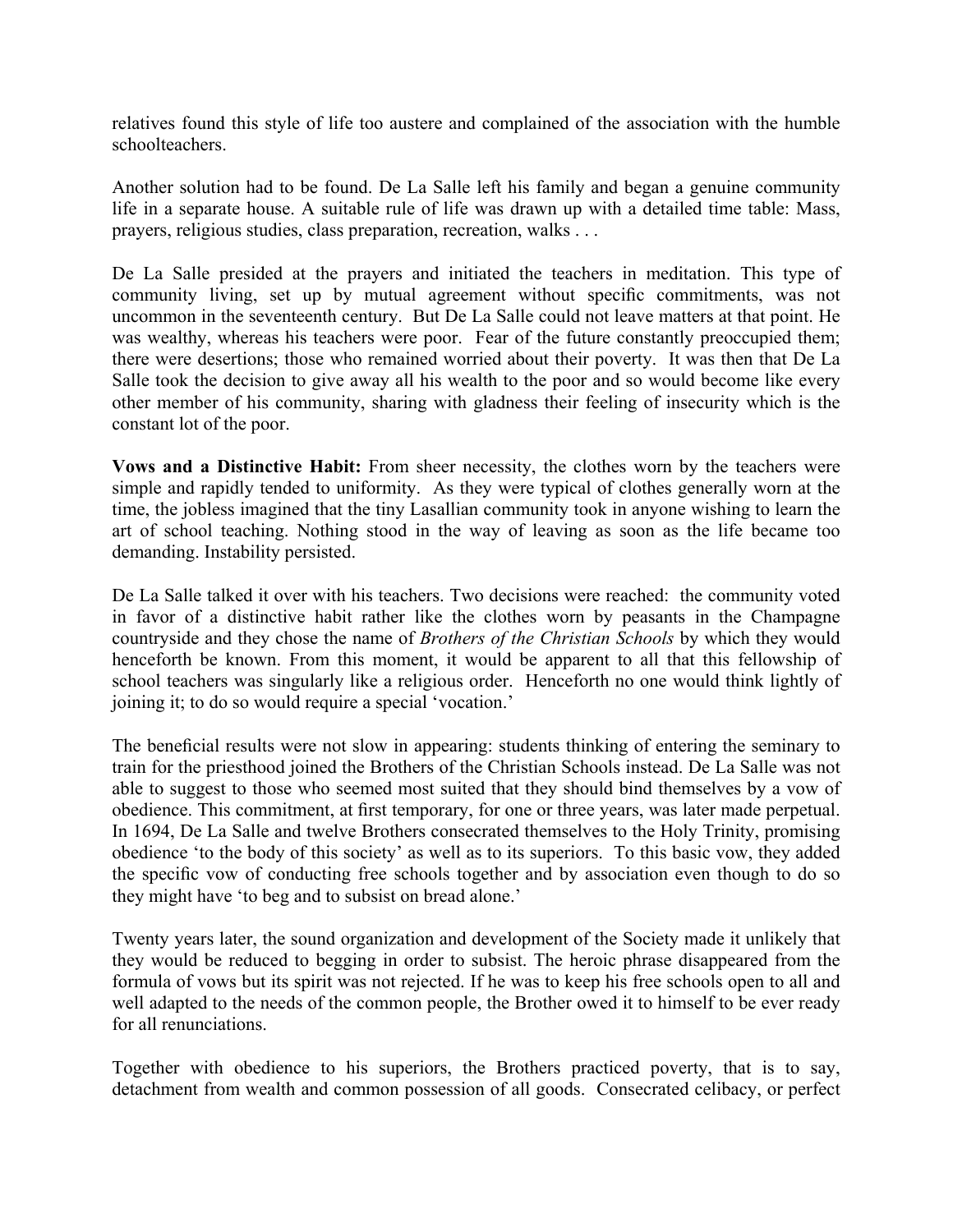chastity, was seen in a positive manner as a total offering to God of all one's physical and affective powers. De La Salle insisted on the virtue of purity as an exclusive loyalty to God, a union with Christ which does not prevent the Brothers from 'loving tenderly' his pupils or from being 'affable' to the mothers of his school boys. If the teachers of the Lasallian community did not take genuine 'vows of religion' as early as 1694, it was because the Church required before permitting such commitments, episcopal or pontifical approbation of the society. De La Salle desired that this approbation should be pontifical, because his society already stretched across the boundaries of several dioceses.

**Consecrated Laymen in a Teaching Ministry:** De La Salle was in no hurry to ask the Pope to give approbation to the society. The latter's structures had not as yet reached the definitive form he desired, under the direction of a Brother. Despite his own efforts, until 1712, he was repeatedly re-elected superior at each general assembly of the Brothers. But he was a priest, a doctor of theology, a former canon of the cathedral of Reims, and he did not wish to see priests in the society. The idea of a lay superior was close to his heart ever since the death of a Brother (Henry L'Heureux) who he had been preparing for ordination to the priesthood and which he had taken as a clear sign of God's will. Since then, his own reflections had confirmed him in this conclusion. As for the teachers for the countryside, since they were not organized in a community but were prepared for their work in his training college, he saw no inconvenience in having ecclesiastics among their number.

But he was equally determined that the Brothers whose vocation was to community life and who worked in town schools, should remain lay men. In the highly structured society of the seventeenth century, the priesthood conferred social superiority and privilege; it raised the recipient above the level of the poor. De La Salle wished his Brothers to be on the same level as their pupils so that the educational role of the Brothers might be enhanced by the effect of their example.

In his *Meditations for the Time of Retreat*, he recalls the fact that baptism and confirmation make all Christians share in the 'ministries' that are the responsibility of the bishops. The teacher has no need of any additional sacrament in order to pursue his 'ministry.' De La Salle goes even further. Since it is the bishops in the church, not the priests, who are directly responsible for the 'ministry of teaching,' Christian teachers share in ministry of the bishops rather than in that of the priests and other ecclesiastics. This thought is, of course, based on the premise that every Brother is a teacher of religion and works for the Christian formation of his pupils. It simply does not admit the possibility that a Brother might not be interested in the religious dimension of education or withdraw into an exclusively secular teaching.

There is another reason why De La Salle takes this stance: the Brother should not be tempted to abandon his humble vocation with poor children lured by the prospect of more exalted functions, nor diverted from the care of his pupils by duties foreign to the 'ministry of the school' which he might find entrusted to him by the Church. For in the eighteenth century, any man of culture taking up teaching in poor schools would lose social standing whilst anyone receiving the priesthood would rise socially.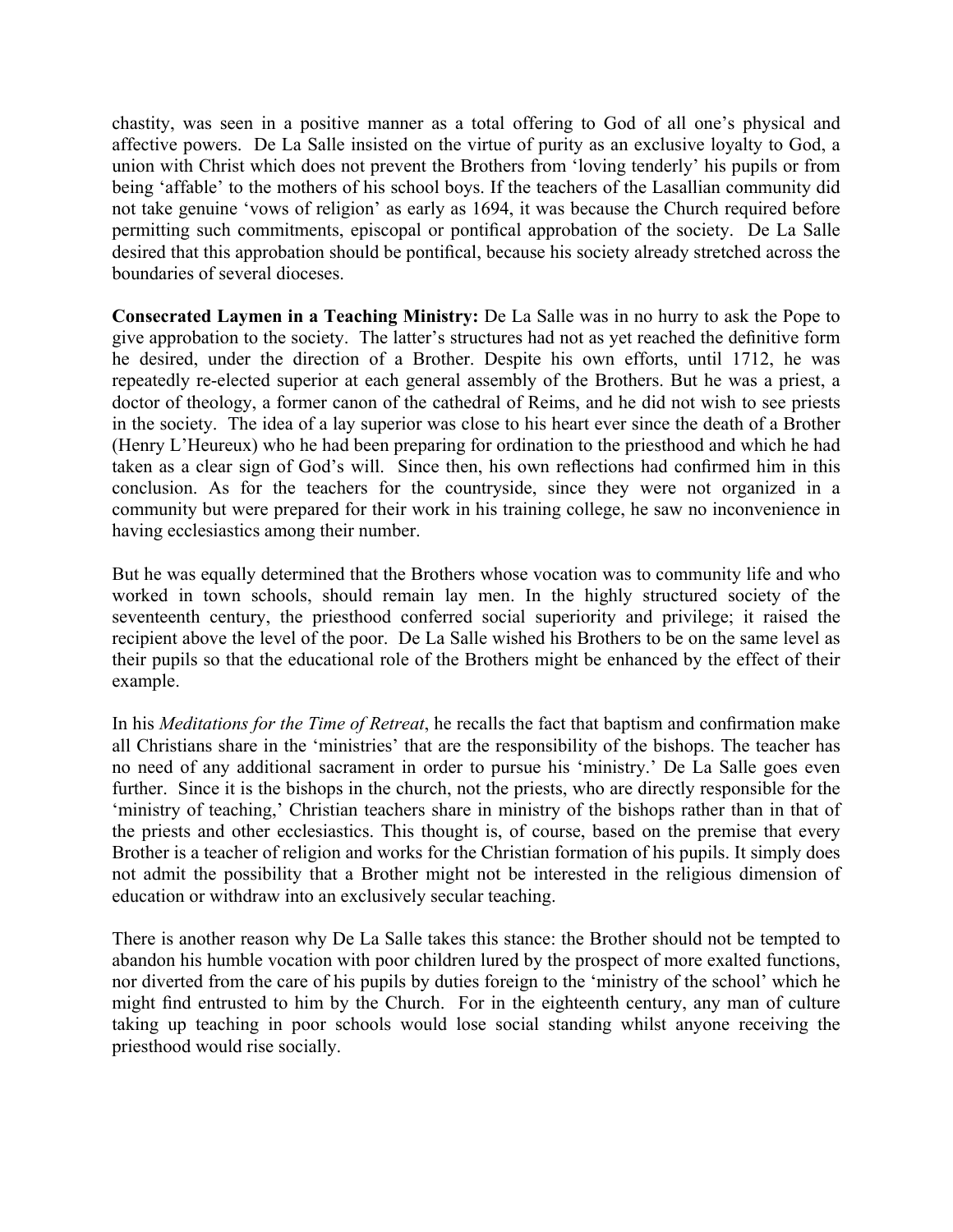The elements of the problem have since changed, yet the broad outline of Lasallian principles still remains valid: equality among the Brothers; revaluation of the lay teacher; specialization in one specific mission in the Church.

> God is so good, that having created man, he wishes them all to come to the knowledge of truth, that truth which is God himself and what he has had the goodness to reveal to us, through Jesus Christ, or through the apostles, or through the Church; of this, God wishes all men to be instructed so that the light of faith might shine in their minds. And one can only be taught the Mysteries of our holy religion if one has had the happiness of hearing them, an advantage one will have only by the preaching of the Word of God (For how will men believe, says the Apostle, in Him of whom they have not heard?). It is for this reason that God, who through the ministry of men, spreads through the world the perfume of his teaching and who commanded light to issue from darkness, has himself enlightened the hearts of those whom he has destined to announce his word to children so that by their teaching these children may be enlightened with the glory of God.

> Since God then, by his mercy, has given you so great a ministry, do not falsify his word, but acquire from him the glory of revealing the truth to those whom it is your duty to instruct and may this be your whole concern in the lessons you give them considering yourselves as Ministers of God and the dispensers of his mysteries . . .

> . . . That is why you must honor your ministry, working for their salvation; for since God (following the expression of Saint Paul) has made you his ministers to reconcile them with him, and has entrusted to you the word of reconciliation on their behalf, exhort them as if God were exhorting them through you, God who has destined you to announce to these youngsters the truths of the Gospel and to procure for them the means of salvation adapted to their age; tell them this, but now with studied phrases, lest the cross of Jesus Christ, the source of our sanctification, be annihilated by them and lest all your studied words be fruitless in their hearts and minds: for these children are simple and for the most part, badly brought-up, so that those who would help them to save themselves must do so in so simple a manner that all their words are clear and easily understood.

> Be faithful then to this practice, so that you may contribute so far as God desires of you, to the salvation of those he has entrusted to you.<sup>13</sup>

**Official Recognition of the Novitiate and of the Religious Life:** From 1694, even from some years earlier, the Brothers of the Christian Schools lived an authentic religious life. They have an annual retreat; they follow a Rule structured on the rules of other religious orders; young men wishing to join the community must begin by a period in the novitiate. Here, their time is spent in the study of Christian Doctrine. They live their life in the presence of God performing acts of charity and detachment and giving practical application to their zeal in the classrooms with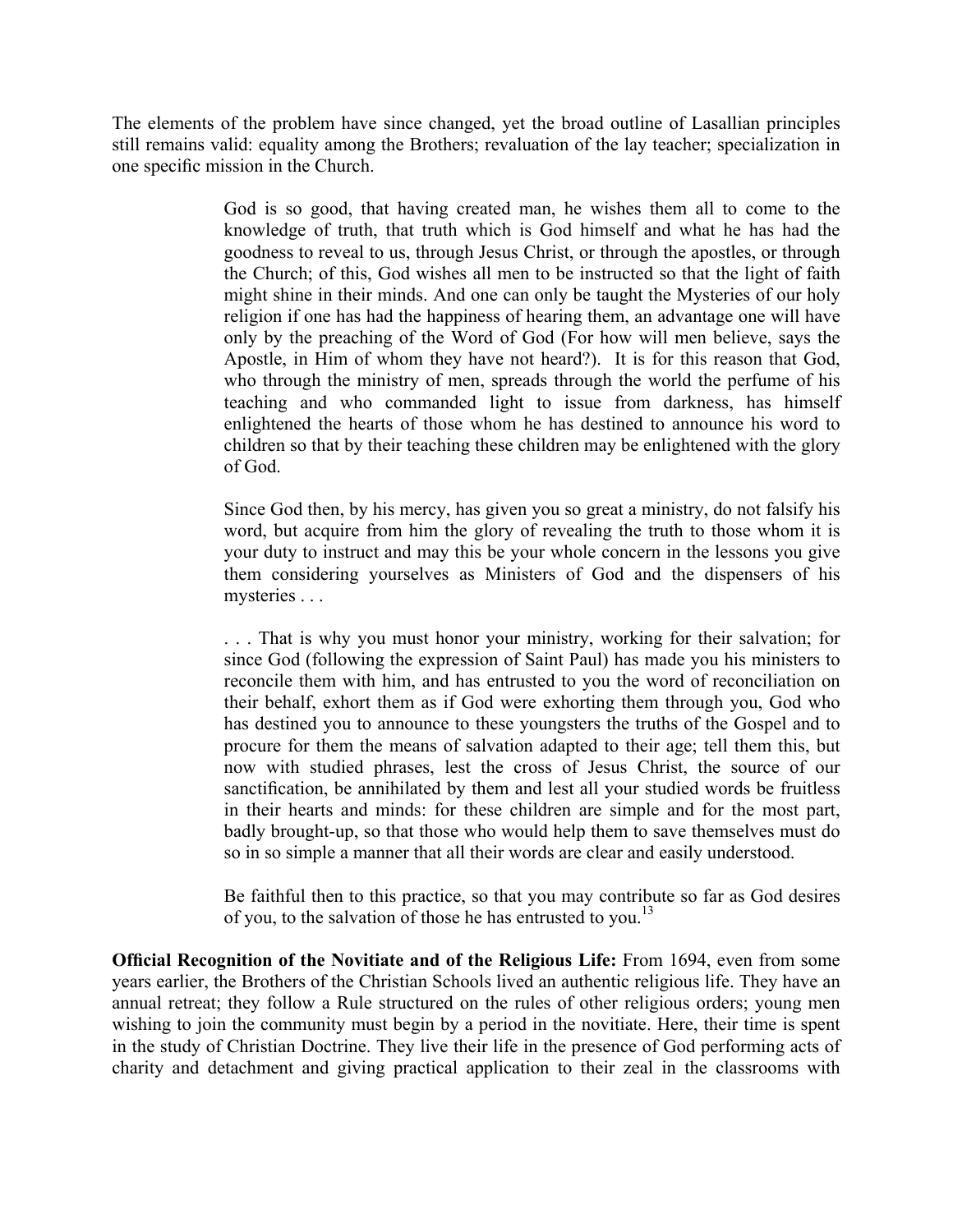children, learning how to improve their techniques of instruction and how also to perfect themselves as educators.

At the general assembly of the Brothers in 1717, De La Salle was at last successful in having his resignation as superior accepted. To forestall the possibility of any precedent being established, he insisted that his successor, Brother Barthèlemy, should be known as the 'first' Superior General of the congregation. De La Salle, the priest, wished for no other distinction than that of being a Brother and a teacher in the congregation he had founded.

Without further delay, steps were taken to obtain papal approval. Since, for this, royal letters patent were essential, a property was bought at Saint Yon, near Rouen. This property, where the novitiate was already situated, would become the official center of the congregation. De La Salle dies in 1719, but the events he had set in motion pursued their course; six years later, Pope Benedict XIII gave official recognition to the Brothers of the Christian Schools as a religious institute in which the members bound themselves by vows of 'chastity, poverty, obedience, stability and teaching the poor gratuitously.'

#### D. The Option in Favor of Towns

**Offers Refused:** The Duc of Mazarin, Baron of Château-Porcien, asked for Brothers to staff his country schools which he was anxious to set up across his estates. In the country surrounding Reims, several parish priests also made a request for teachers, in the period 1683-1685. De La Salle was only at the beginning of his venture but already he could foresee serious difficulties in dealing with the countryside in the same way as with the towns. He therefore refused. The Brothers were destined to work in towns, not to be dispersed throughout the country villages. But the latter would not be neglected. For them, De La Salle decided to create training colleges, which he called 'seminaries for country school teachers.' These teachers should live alone; they could be ecclesiastics – tonsured clerics, sub-deacons, or deacons. The hope that once ordained priests, they would continue to teach in elementary schools seemed an illusion; at Lyons, Démia was already setting up schools staffed by teachers who were clerics, but as soon as these teachers became priests, they thought themselves 'fit to go higher,' in other words to exercise their pastoral ministry with young people and with adults in the much wider apostolate of the parish.

De La Salle accepted that the masters he had trained in his colleges for country teachers might later become priests and give up their work in elementary schools. Other, younger men were there to replace them. Following the parish priests of the countryside near Reims, it was the turn of the parish priest at Crosne near Paris who approached De La Salle to ask for teacher trained by him. We have the substance of De La Salle's reply: it was impossible to accede to the wishes of the parish priest of Crosne because the duties of secretary in a presbytery were incompatible with the assiduous nature of the work in any well run school.

Other refusals were given on two occasions to requests from the hospice for the poor in Montreal. This hospice was not for the Brothers and they could not accept to be dispersed throughout the countryside without running the risk of destroying their own institute.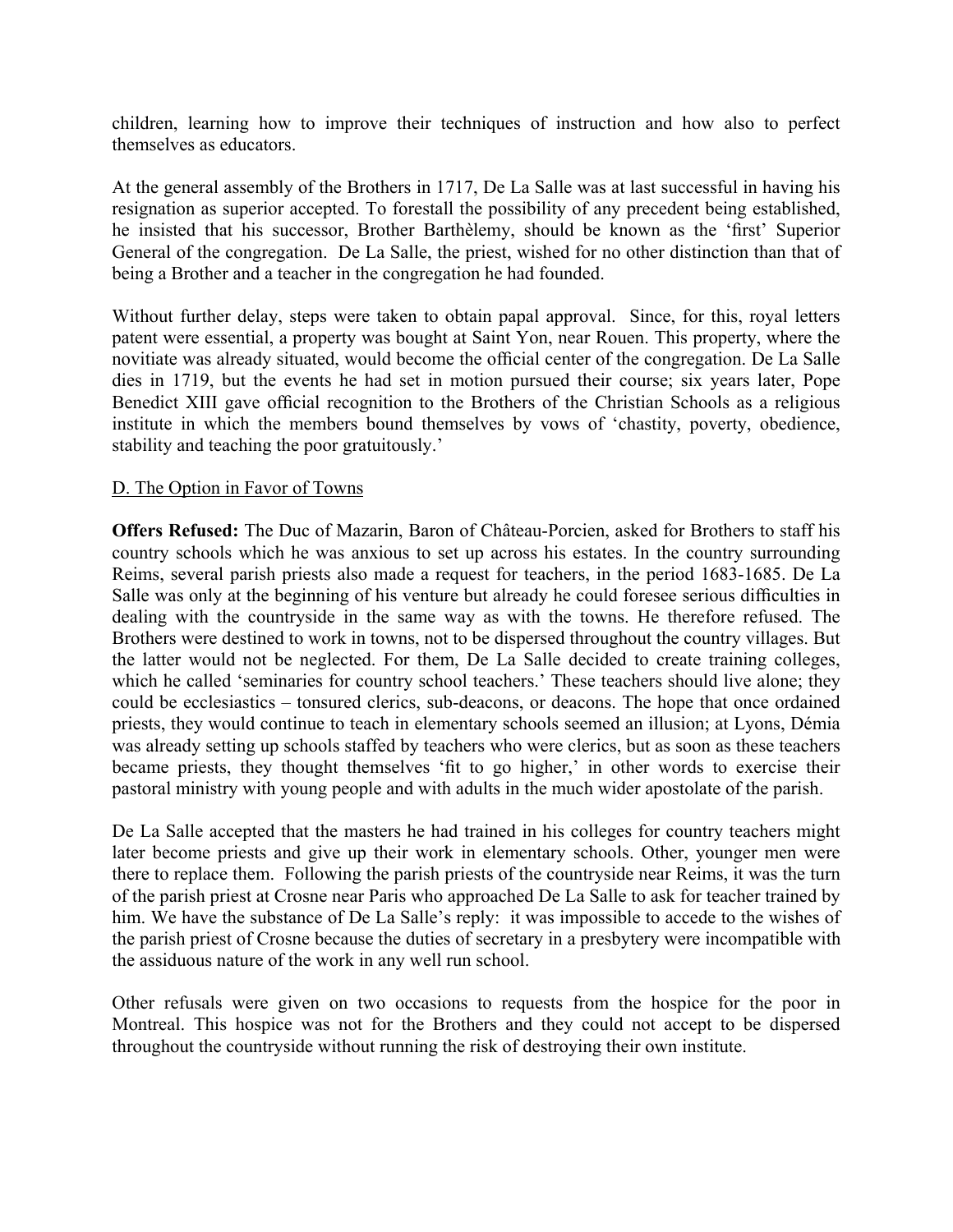**Hopes and Expansion:** De La Salle showed himself to be as favorable to requests from towns as he was reluctant to entertain those from the country.

When the Archbishop of Reims made him a very tempting offer if he would remain in the diocese, De la Salle preferred to eschew security in favor of sending Brothers to the capital, Paris. From that vantage point, so he had been told, he could radiate over the whole of France. Not once did he refuse Brothers to any sizable town once the conditions for normal religious life were guaranteed. At the most, he might request a delay when he lacked the necessary personnel.

In Marseilles, he hoped to assume very rapidly the responsibility of four schools of the town; in Rome, he wanted all the 'papal schools' to be run by the Brothers. In Lyons, he himself took the initiative. At the request of persons of influence, he sent off Brothers to negotiate the conditions for their stay in the town. In the end, it was not he but the diocesan authorities who did not follow up the project; the masters formed by Démia were not to be replaced by others. At Mende, Grenoble, and Rouen, he replied every time with a "yes."

His work did not shun any region, any diocese. So long as a town was large enough to require a minimum of four teachers for the education of all the poorer population, De La Salle was prepared to send in Brothers, even if, at the outset, only one or two classes were envisaged. His confidence in the success of his Institute was such that he expected rapid results. Within a short space of time, four classes would be opened and he would send in a team of five Brothers to ensure that the school was well run.

**Motives:** In the seventeenth century, town and country did not have the same educational needs. Reading and writing were not so useful in a rural area as in an urban setting. Contrasted with the concentration of people in a town, the country could offer only a low density of population and a very wide dispersion. Its tiny villages did not permit a large enough number of boys to be assembled so as to give work to a teacher for a whole year. If he was to survive, the teacher had to take up other jobs such as sacristan, secretary, or scrivener.

Again, in the towns a more or less correct form of French was spoken, but in the country the local dialect varied from province to province. A master wishing to adapt to his pupils would need to know the local customs and become acquainted with rural ways and expressions. The rhythm of the seasons, the interruption of school by the harvest or grape-gathering, the impossibility for children to cross flooded land on the way to school or to make their way along snow-covered lanes gave rise to very special conditions of teaching. Schools could only be opened periodically and the teachers might find themselves free for a great part of the year. Timetables and programs were considerably lighter than in the towns.

But De La Salle wanted 'specialists.' He maintained that the Christian education of children through schooling involved the whole man. He prepared his Brothers for a specific mission: he gave them the spirit of acting in common. All pedagogical, educational, even religious questions would be discussed in the community so as to evolve a mode of action to be adopted by all. In this way, the Brothers of the Christian Schools became a 'corporate body' in which the Brothers understood to maintain 'together and by association free schools.' At any moment, and according to whatever need (illness, departure) each can be replaced by another. The educational aims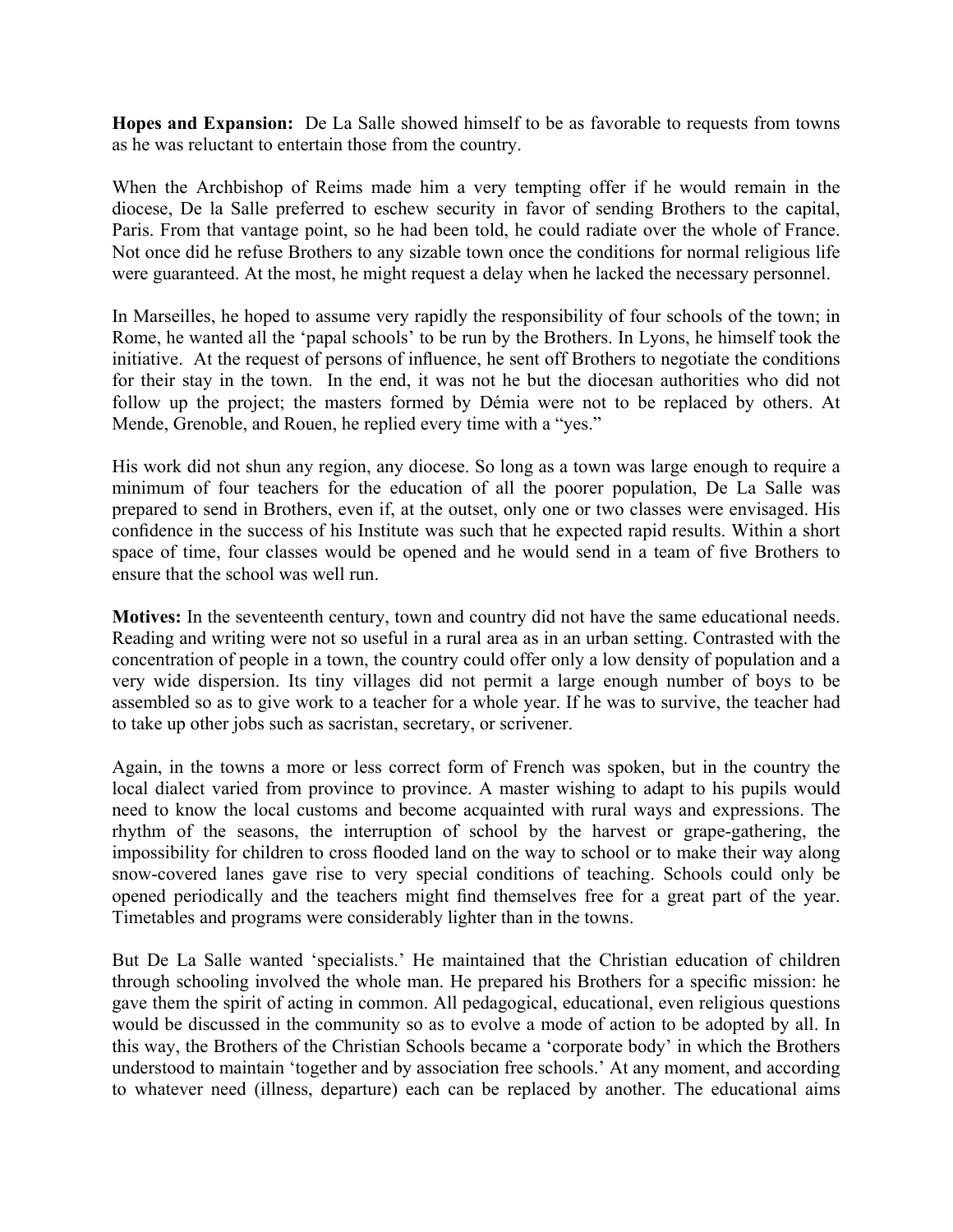remained the same, the teaching methods did not vary, the local teaching team suffered no disturbance, the children were not put under stress by divergent regulations.

Timetables, curriculum, methods, text books, everything was adapted to the needs of town children. The *Rules of Propriety and Christian Civility (Civilité)* which served as a reader was not suitable in many respects for country children – the Lasallian experience was essentially urban and De La Salle deliberately circumscribed his efforts within the sphere of his own competence. Faithful to one of his dearest principles, he did not try to do everything, but to do very well only what he was capable of achieving. We are in the presence of a marvelous concern for efficiency. Personal efficiency was assisted by a specialized training for the individual Brother, a training that was possible because it was the result of a community's reflections on a clearly defined and limited objective: the education of the urban poor.

### **IV. The Conditions for a School to be Well Run**

In his correspondence, De La Salle frequently shows his concern to know "whether the schools are doing well." For him, this expression could only be applied to lessons that were interesting, that nurtured the emotions as well as the mind, fostering the will, sound moral attitudes and the faith. To attain these objectives, several conditions were essential: they relate to the teachers, the pupils, their relationships within the framework of the Christian school, the Christian life, and the teaching methods.

#### A. The Teachers

To the traditional 'school masters' performing alone in front of his pupils, De La Salle substituted the notion of a 'teaching community.' It is together and by association that the Brothers of the Christian Schools reflect upon their mission, draw up their programs, and exchange their pedagogical insights.

The director of the community watches over the proper coordination of efforts. Because faith is the foundation of the whole Lasallian set-up, the director is also the animator of the Christian life of the teachers and their pupils. An Inspector assists him in visiting the classes so that he can then better advise the teachers and see to their continued formation. Exchanges between the teachers, from one school to another, are easy, thanks to the Brother Visitor who makes the best use of each one according to his professional expertise and the circumstances. More than the personal interests of the educator, it was the good of the children that was constantly in mind.

The austerity of such demands upon the teachers was eased by the religious consecration of the Brothers whose vows of poverty, chastity, and obedience guaranteed a minimum at least of selfdenial "for the greater glory of God and the salvation of souls." Pedagogical competence, a perfect grasp of the subjects to be taught, were indispensable. Every day, the timetable drawn up by De La Salle allowed for periods of personal study and lesson preparation.

Before launching his Sunday Schools, whose purpose was to enable young men to perfect their knowledge of technical drawing and bookkeeping, De La Salle had private tutoring given to several Brothers to prepare thoroughly for this new undertaking. In the *Conduct of Christian*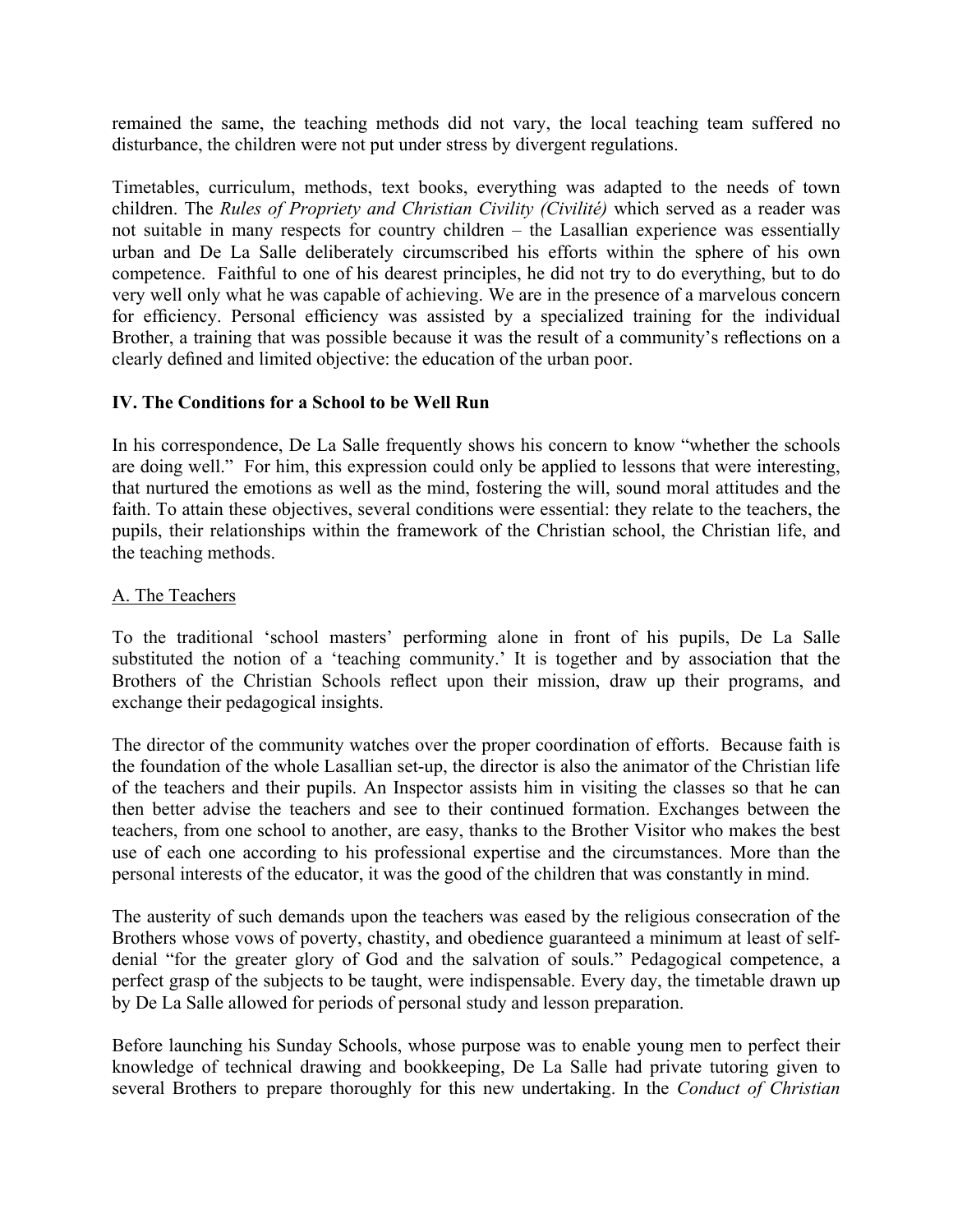*Schools*, he asks each one to become perfectly familiar with the 'Treatise on the pronunciation of French' because merely to teach how to read was not enough: one had to teach how to read well!

But it was the human and supernatural qualities of the teacher that counted most with children who behave according to their impressions. The child is more likely to imitate what he sees than to practice what he is taught. On this point, De La Salle was adamant: no teacher should remain in a school if he was a cause of scandal. On this he insisted, time and time again. "The first thing you owe your pupils is edification and good example. Do you teach your disciples nothing that you do not practice yourself? It is of consequence that your examples should speak louder than your words."14

Love of the poor, detachment from worldly wealth, devotedness to those least endowed, energy, constancy, loyalty to the given word, obedience to the Church – there was no end to the qualities and virtues De La Salle expected of the Christian Teacher. He stressed twelve virtues for their pedagogical value:

| A manner that was serious, refined but also cheerful.                                |
|--------------------------------------------------------------------------------------|
| A calmness that is conducive to attentiveness.                                       |
| A simplicity that does not overwhelm the child with excessive authoritarianism.      |
| The art of getting down to the child's level.                                        |
| Common sense, the intelligence of what is practical and not merely of theory.        |
| The toleration of imperfection in others.                                            |
|                                                                                      |
| <i>Gentleness:</i> Goodness that attracts affection.                                 |
|                                                                                      |
| Having recourse to God for oneself and for others.                                   |
| <i>Generosity:</i> The disinterestedness that does not count the difficulties.       |
| Continual attention to anything that could be a cause of physical or moral danger to |
|                                                                                      |

### B. The Pupils

The seventeenth century was not short of colleges or free schools, but the children of the poor rarely set foot in them. The school programs were not suited to their needs, the teachers did not welcome them. In Paris, when De La Salle arrived in the parish of Saint Sulpice to take over its charity school, he found it provided a hosiery work room. But the children arrived at all times, they passed the day gambling, they were there to occupy their time rather than to learn anything useful. The articles made in the workshop were sold to maintain the school.

De La Salle transformed this scene of chaos. He established a daily routine which allowed time for instruction as well as for manual work. There was now to be time for an education that was truly human, civic and Christian. Prayer ceased to be a soul-less formality. People in the neighborhood noticed the change: no more fighting children in the streets, no more pilfering, less loutishness, more cleanliness, more regard for the elderly and the sick. In a short space of time, the school doubled its roll, the children were happy and showed their appreciation for the help that was being given them.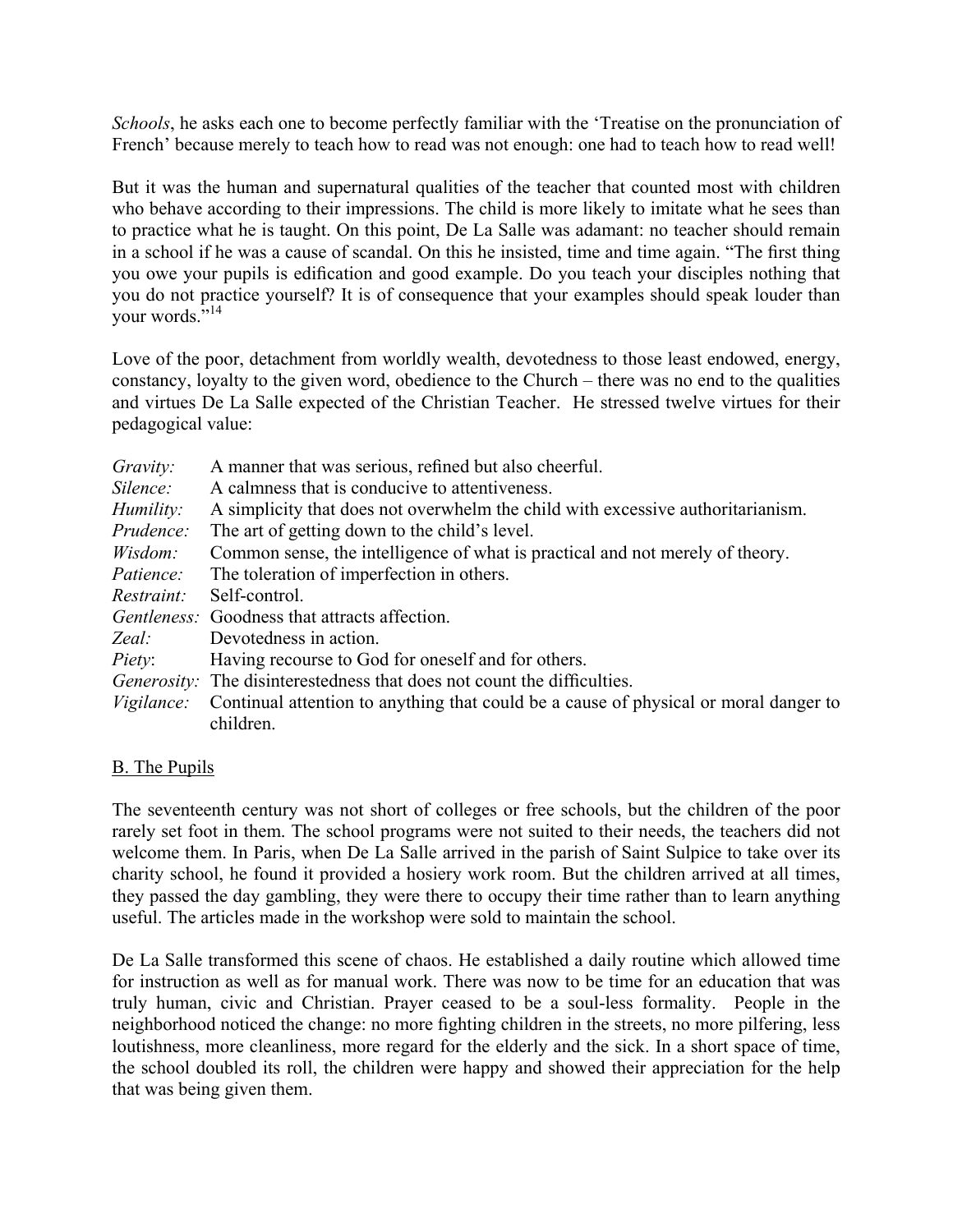It was nothing short of a social revolution that had begun and one that extended its horizon, by the opening of 'poor schools' to all children without distinction. It was a revolution that was to promote genuine progress for the poor by bringing them into a new relationship with more favored circles.

### Of the head and the ears:

To scratch one's head when talking, or when in company and not talking, is indeed most indecent and unworthy of a wellborn person; it is also the result of great negligence and dirtiness, for this ordinarily comes from not having taken care to comb one's hair thoroughly or to keep one's head clean. This is something to which those who do not wear a wig must give their attention, not to leave dust or scurf on the head . . .

Propriety and good manners require one not to allow dirt to build up in the ears, thus, one must from time to time clean them with an instrument made for this purpose and called accordingly an ear-swab. It is most indecent to use one's fingers or a pin for this purpose and it is contrary to the respect one should have for the persons with whom we find oneself, to do it in their presence; one must also have the same respect for the holy places . . .

The finest ornament for the ears of a Christian is that they should be well-disposed and ever ready to hear attentively, to receive with submission, instructions concerning religion and the maxims of the holy Gospel. It is for this reason that holy canon law has ordered all ecclesiastics to leave their ears completely uncovered, to remind them that they must always be attentive to the law of God, to the teachings of truth, to the knowledge of salvation, of which they are the trustees and distributors.

#### Of the hair:

There is no one who should not take for rule and for practice to comb his hair daily and one must never appear before anyone with tangled and untidy hair; one must be careful not to have any lice or nits. This concern and care are of importance for children.

Although one must not too readily use powder on one's hair, which reminds one of an effeminate man, one must nevertheless take care not to have greasy hair; that is why, when one's hair is naturally greasy, one can remove the grease with brand or put powder on the comb so as to dry the hair . . .

It is even more improper to wear a badly combed wig than to have uncombed hair . . . Although one must not be over-negligent with this sort of headdress when it is customary, it is nevertheless contrary to good breeding and to common sense for a man to spend a long time, and to go to great trouble, to adjust and arrange it.<sup>15</sup>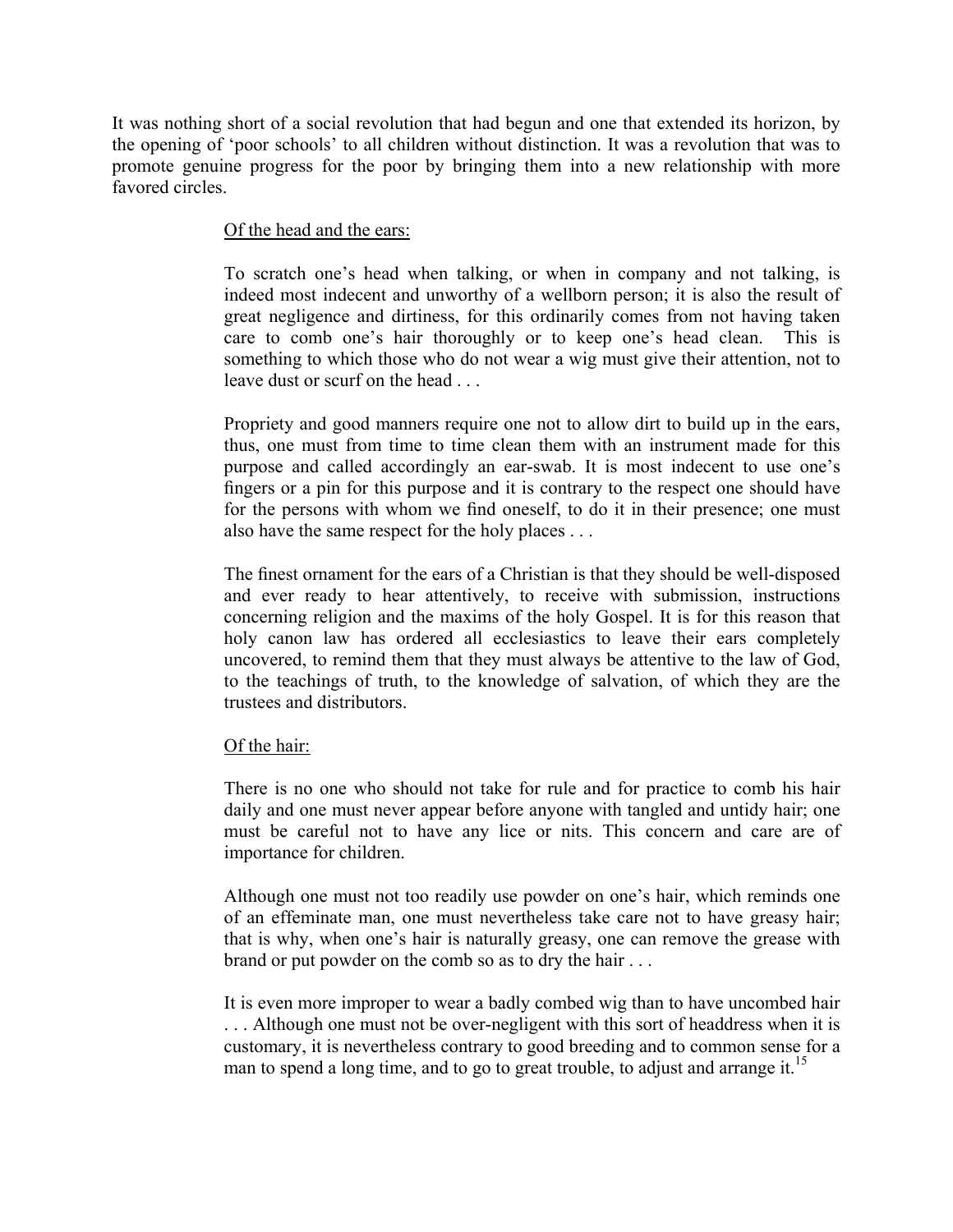**Availability to All:** In the Lasallian school, complete gratuity was a fundamental principle. Even well-to-do families found themselves forced to receive freely what they would willingly have paid for – and thus secure for themselves a position of influence and control in the school. This was a rich man's privilege that De La Salle rejected. At the outset, poor children alone came because it was still called a 'charity school', an unflattering name. But De La Salle soon removed this notice board and replaced it by one bearing the inscription 'Christian School'. Better-off craftsmen began to send their children because the teachers no longer tolerated vermin on the poor; fleas, ringworm, and lice became rare.

The Writing Masters and the Masters of the Little Schools protested because they were losing fee-paying pupils. De La Salle insisted on keeping his school free even for those who could afford to pay. Poverty was not to be the criterion for the admission of children to the 'Christian Schools.' Children of the people had the right to associate in class and play with children from bourgeois families; they should not be excluded from genuine and worthwhile relationships with more favored social circles.

Social discrimination gradually disappeared. Following the lead of the craftsmen, bourgeois children arrived to learn reading and writing on the same benches as the children of the poor. The equalizing of opportunity gained ground all the more easily as the Brothers concerned themselves more with the poor than with the rich, with the dull-witted than with the clever, with the awkward characters than with the docile, with the uncouth than with the nicely-mannered. This openness was extended to rich as well as poor, to non-Christians as well as Christians. Only one condition was imposed: attending at the lessons of religious instruction. It was not a matter of 'making them live like Christians,' but of informing them about the content of Christian Doctrine. Just as foreigners attending school in France are expected to study French history if they wish to pass French exams, so non-Christians coming to a Christian School were expected to become informed as to the nature of Christianity.

Confronted with those whose attitude to work and whose behavior remained unsatisfactory, a certain reserve was required: they should not be allowed to harm their companions. For education is as much a matter of relationships between friends as the work of the teacher. Three unheeded warnings were to be sufficient motive for dismissal. But in that case, the Brother should consider himself as responsible, at least in part, for the failure. He must see to it that such a result is not repeated. He must also allow a child who has been dismissed to return to school 'if there is any hope of improvement.' Nothing was to be final until after a second dismissal.

> You are under an obligation to instruct the children of the poor, you must therefore have a very special concern for them and procure their spiritual goods as far as you can, looking upon them as members of Jesus Christ, and as his loved ones; the faith with which you should be animated should make you honor Jesus Christ in their persons and should make you prefer them to the rich of this world, because they are the living images of Jesus Christ, our divine master.

> Show by the care you take of them that they are truly dear to you and ask Saint Nicholas, their patron, to obtain for you from God some share of the love he had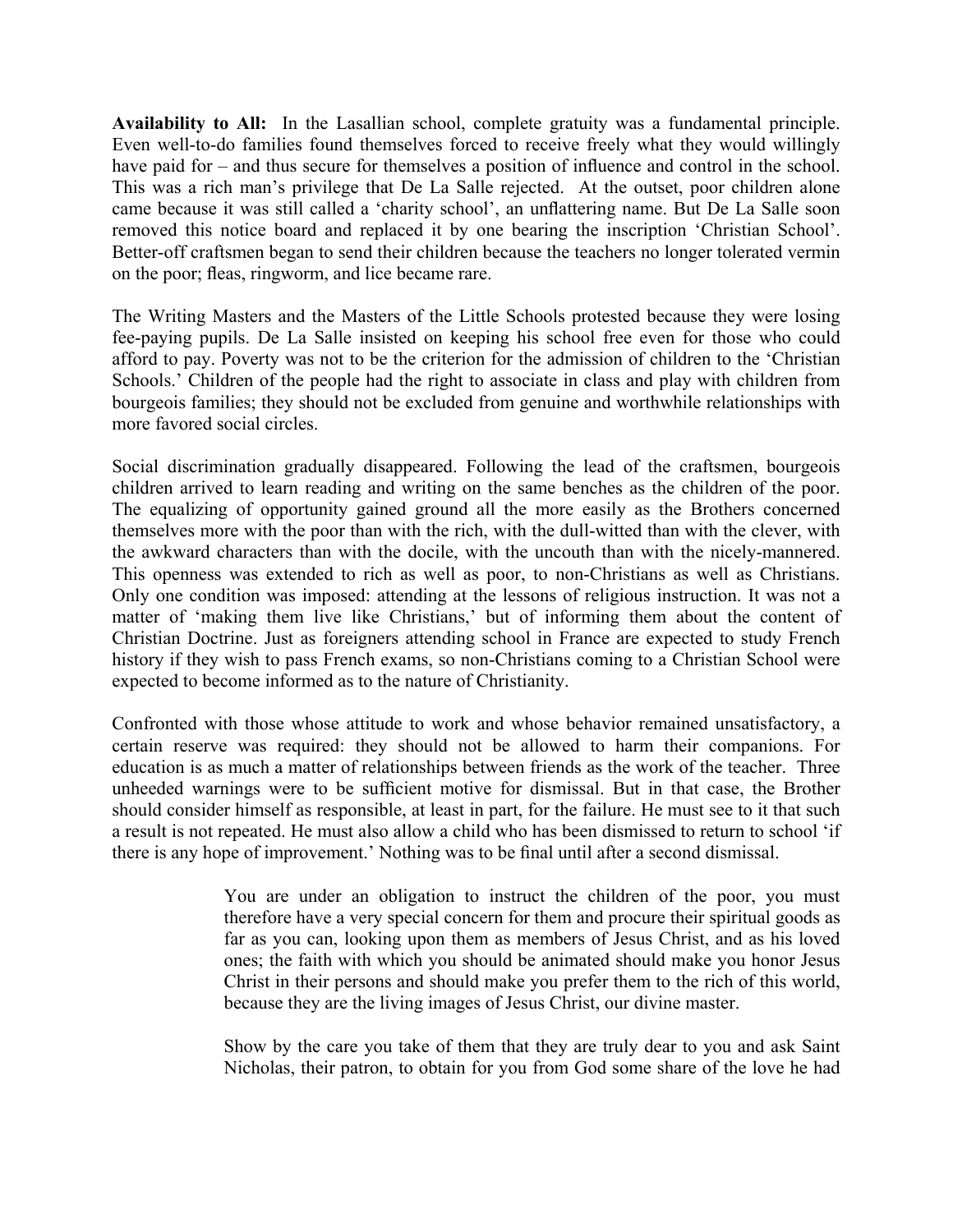for the poor, above all a great zeal to obtain purity for them, a virtue which it is difficult to preserve in a century as corrupt as corrupt as ours.<sup>16</sup>

We are poor Brothers, unknown and of little consideration to people of the world. It is only the poor who seek us out. They have nothing to offer us but their hearts disposed to receive our teaching. Let us love all that is most humiliating in our work so as to share, in some way, in the debasement of Jesus Christ at his birth. Rest assured that, so long as you remain committed at heart to poverty and to all that may humble you, you will bear fruit in souls and the angels of God will cause you to be known and will inspire fathers and mothers to send you their children to be taught; that, by your instructions, you will touch the hearts of these poor children and that most of them will become true Christians. But if you do not resemble Jesus at his birth by these two eminent qualities, you will be little known and little used, you will be neither loved nor appreciated by the poor and you will never be able to possess, for them, that character of 'Savior' which benefits you in your work; for you will attract them to God only in the measure of the likeness that you bear to them and to Jesus at his birth.<sup>17</sup>

**Individual and Group Work:** Too much was made in the nineteenth century of the 'simultaneous' method of Lasallian teaching. In fact, our seventeenth-century Brothers knew how to individualize their teaching: they aimed at the progress of the individual as well as at that of the group.

Group Centered Work: In the seventeenth century, manners, customs, language, clothes, personal hygiene varied considerably between poor and rich. They were altered in two stages in De La Salle's schools.

In the first period, his schools attracted only the very poor, the most wretched children. Their language was unremittingly vulgar, their clothes in rags, their personal cleanliness deplorable. By inspections of cleanliness*,* by constant vigilance over their vocabulary by lessons of 'civility,' that is of good manners and politeness, by exerting to the full their educational expertise, the teachers finally managed to clear their classes of lice and of fleas and to make their pupils took clean and 'presentable.'

Then began the second stage; craftsmen and small traders noticed the change. They no longer hesitated to let their children sit with those who, only yesterday, were regarded as little 'hooligans.' They now wanted their children to attend De La Salle's schools. There was only one condition: De La Salle insisted on absolute gratuity for all. The craftsmen and small traders, later the lower middle class, were not allowed to create for themselves a social privilege, that of paying, which marked them off from the very poor. Every element of discrimination based on money was eliminated. From that moment, the friendly relations that could develop between 'rich' and poor helped the less fortunate to improve their vocabulary and their manners to make useful contacts that would assist their entry into the world of adult work.

Child Centered Work: Each pupil was followed up individually. Under the seal of professional secrecy, the teacher studied the character of each child and drew up a statement of his 'good and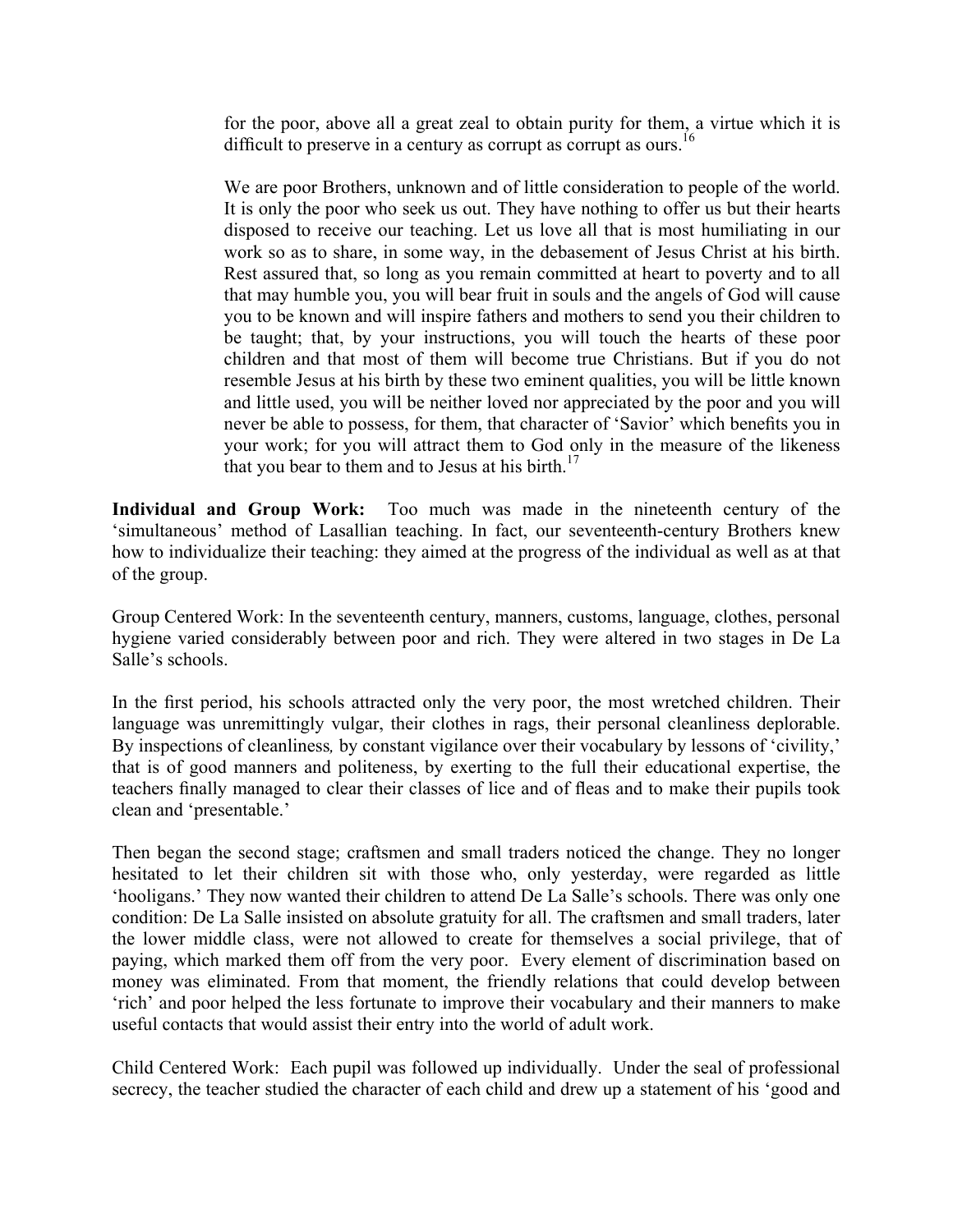bad qualities.' These observations were to be accomplished not in the manner of a judge, but with 'affection,' for De La Salle desired his teachers to 'love tenderly all their pupils.' They were to get to know the child, his family, the company he kept, his difficulties, so as to give him the benefit of the teacher's experience and to encourage him in his efforts.

The school curriculum was drawn up with carefully graded syllabuses in each subject. A child who was gifted in one subject could advance more rapidly in this one than in the others. Changes from one set to another of a more advanced level were carried out at monthly intervals so that it was not necessary to wait until the end of the school year before beginning a new program and joining a group of new companions.

Quickness of intellect was not to be the only criterion in deciding this individual promotion. A sound psychology must also guide the decision. Bright children were to be encouraged to deepen their knowledge in preference to rushing through the different grades. There were good reasons for this. What is learned too quickly can soon be forgotten; a sound mind is better than one filled with the appearance of knowledge; it was better for young children not to complete too quickly the whole course of studies for they would then be deprived, at too early an age, of the educative relationships of the school and would find themselves thrust too young into the adult working world. On the other hand, boys who were already thirteen or fourteen years old when they came to school could change grades as soon as they had acquired the necessary knowledge to follow classes at a higher level. In a short time, they could complete the whole course of studies.

This system was possible because the tests and examinations were not designed simply to provide marks: they were intended to verify that a particular program had been assimilated. The director and the inspector watched over this with great care. They encouraged and rewarded, but it was not overall marks or totals that determined their decisions; it was a shrewd analysis of the quality and quantity of the knowledge of each pupil.

Individual progress was also assisted by the way children shared in the various responsibilities of the teacher.

### Of the qualities and abilities that children must have to be changed grades:

It is of the greatest importance never to place a child in a grade of which he is not capable because he would then be put in a situation of never learning anything and of remaining ignorant for the rest of his life. That is why one must not be concerned about a pupil's age or size or the time he has spent in one grade when one wishes to move him into a higher one, but only with his aptitude; thus, for instance, before making a child read words in groups, it is necessary that he should know how to read letters and syllables perfectly.

With regard to young children with quick minds and ready memories, one must not move them up continually, when they are capable of it, because otherwise they would not attend school for a long enough time. This is, nonetheless, what would be desirable and what one must try to obtain as far as possible, without upsetting the parents. One must however avoid the two extremes: for it is not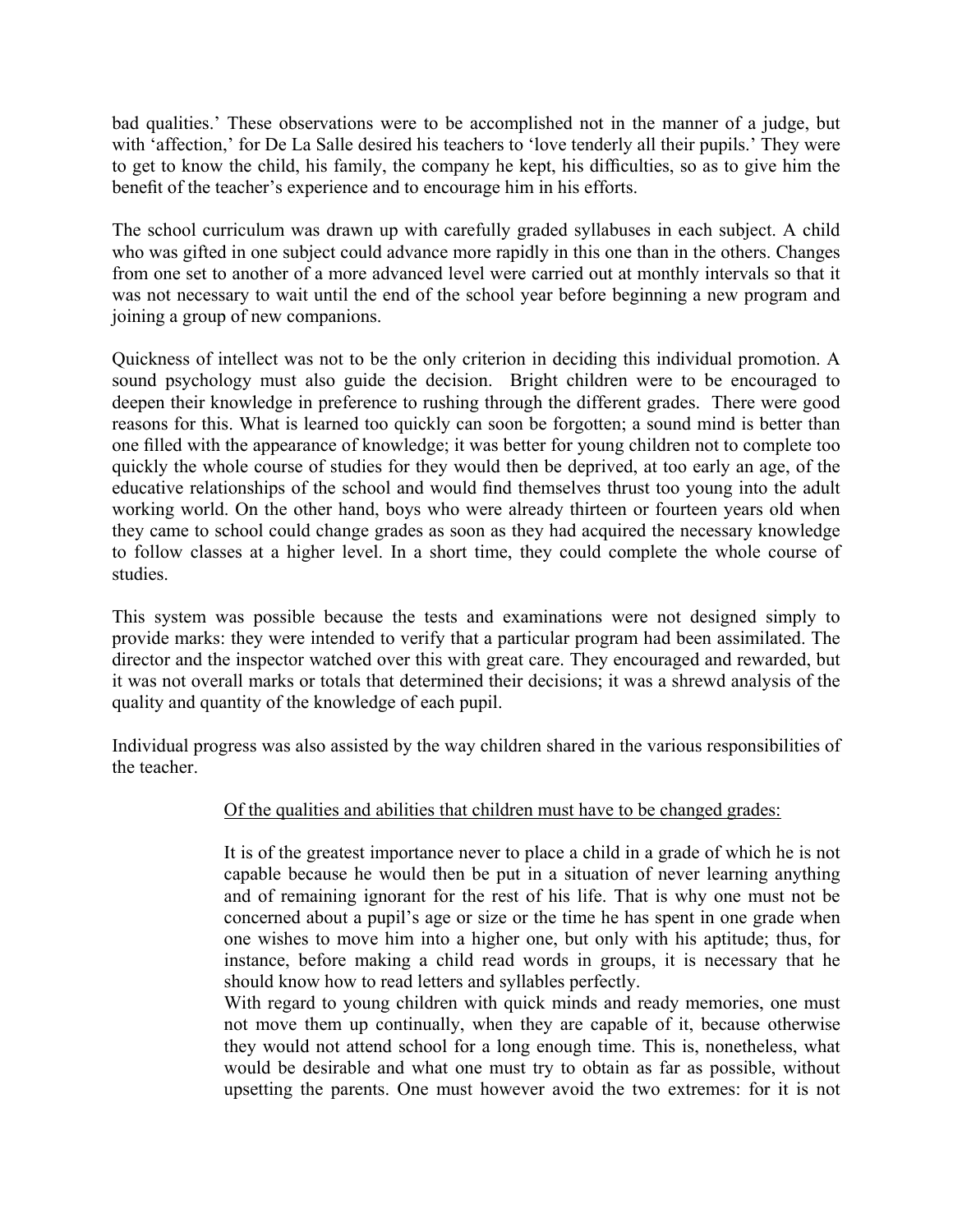good to keep a child a long time on one lesson lest he and his parents become disgusted with it just as it is not fitting to promote too quickly those who are too young and too immature, or who are not capable of it, for the reasons which have already been given. The ability and the qualities a child must have to be changed from one grade to another are the following:

- Those who have shown a lack of self-control or piety or who have been careless and lazy in studying and in following lessons will be changed only with great reluctance and will be examined more rigorously and severely than the others; if they fall into the same ways, the following month, they will not be changed the next time, however clever they may be.
- Those who have been absent for five full days, that is ten times, will not change grades at the end of the month even though they would otherwise be capable of so doing.
- Those who read in the *Civilité* will not be changed from the first to the second grade until they have been reading by syllables for at least two months, and they will remain in the second grade for as long as they continue to attend the school.
- Those of the seventh grade who are writing letters of account will not be changed, to do small and cursive writing, until they have written in this seventh grade for at least six months.
- Those of the first and second grades for arithmetic, who are learning addition and subtraction, will not be changed until they have spent at least two months in each grade. $18$

### C. Participation and Educative Relationships

If the seventeenth century, colleges were highly organized, the primary schools preserved a freedom of action that is poles apart from the administrative control customary in European countries today. There were no laws dealing with the relative roles of teachers and pupils, of educators and parents, of schools and professional bodies.

De La Salle's point of view was crystal clear: children are not schoolboys but 'disciples.' The master is not an official; he takes the place of the parents. He is the 'minister' of God and the Church; he represents Jesus Christ. Creation is not a completed activity; the teacher shares in the progress of each child, for the improvement of society, for the temporal and eternal happiness of each.

The ethos of the popular school was radically changed by this attitude. The teacher was not the supreme authority. It was towards God that all looked. It was from God alone that orders came.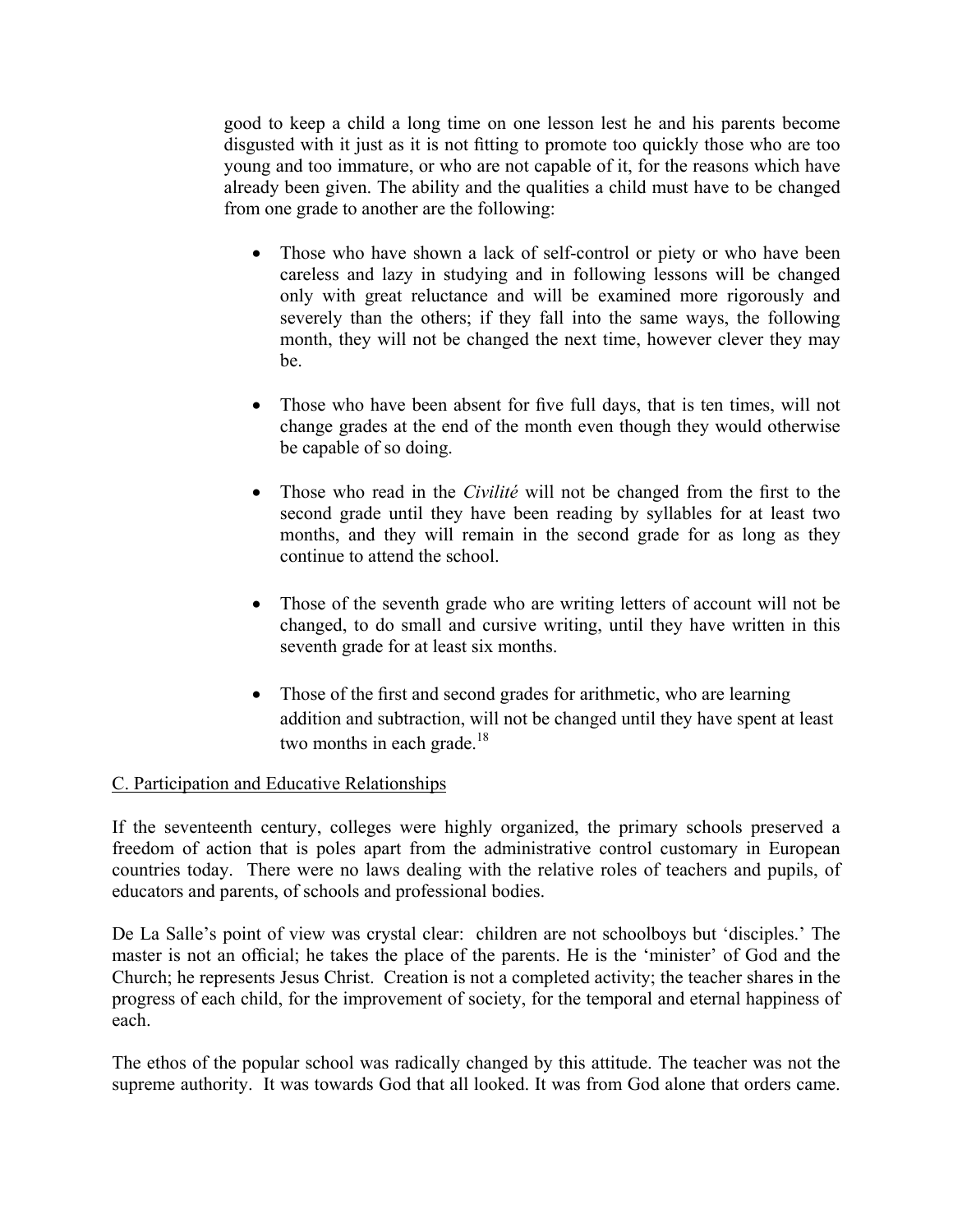It was from the discovery of his will that lives were to be shaped. Vigilance and affection were to replace supervision and a frigid authority.

 ". . . Show great affection for all their children . . . watch over children . . . have adequate care and vigilance for them . . . be careful in all that concerns them . . . devote oneself wholeheartedly to their instruction . . ." These words and phrases are to be found at every moment coming from De La Salle's pen.

Firmness, however, is not lacking. It is seen in the consistency of the teacher's expectations. It does not abdicate when confronted with the fickleness or carelessness of turbulent or lazy children.

Punishment also existed. Its purpose was improvement, to reform. Its conditions and application were strictly defined. It must be:

- disinterested, carried out for the love of God and for the child.
- just, dealing with genuine fault.
- proportionate, to the responsibility of the guilty one.
- moderate, 'rather less than more.'
- calm, and preferably delayed in its application.
- reasonable enough to be acceptable to the child.

The relationships developed in the school were seen to be natural and genuine because they developed from a real understanding of the child, through a knowledge of his family background. Personal contact was made with the father or mother at the time he joined the school. The director would inquire about the parents' work, the behavior of the child in his previous schools, the future they foresaw for him, his good and bad points, his special strengths, his physical weaknesses, how he showed himself a Christian.

The part taken by the children in the running of the school was shown in several ways. When a child missed a class, a 'visitor of the absent' would go to his home to enquire after him. If he was ill, he would try to cheer him up and would call regularly to see him. If the teacher was unexpectedly called away from class or before he arrived in school, a pupil known as the 'inspector' would replace him. He was not to speak or threaten; he was simply to observe attentively; his role was that of a monitor who must give an account to the teacher. Lest the inspector himself should color the facts, other children were to watch over the conduct of the inspector. Thus, justice could be seen to be done. The 'reciter of prayers,' the distributor of papers and books, those appointed for the cleaning of the school, the opening and closing of doors fulfilled a function that was of service to the community of the school. The number of posts to be fulfilled permitted, at one time or another, a large number of children to assume responsibilities that could only be useful for their education.

> List of pupils in the fourth grade in 1706 with an account of their qualities and weaknesses: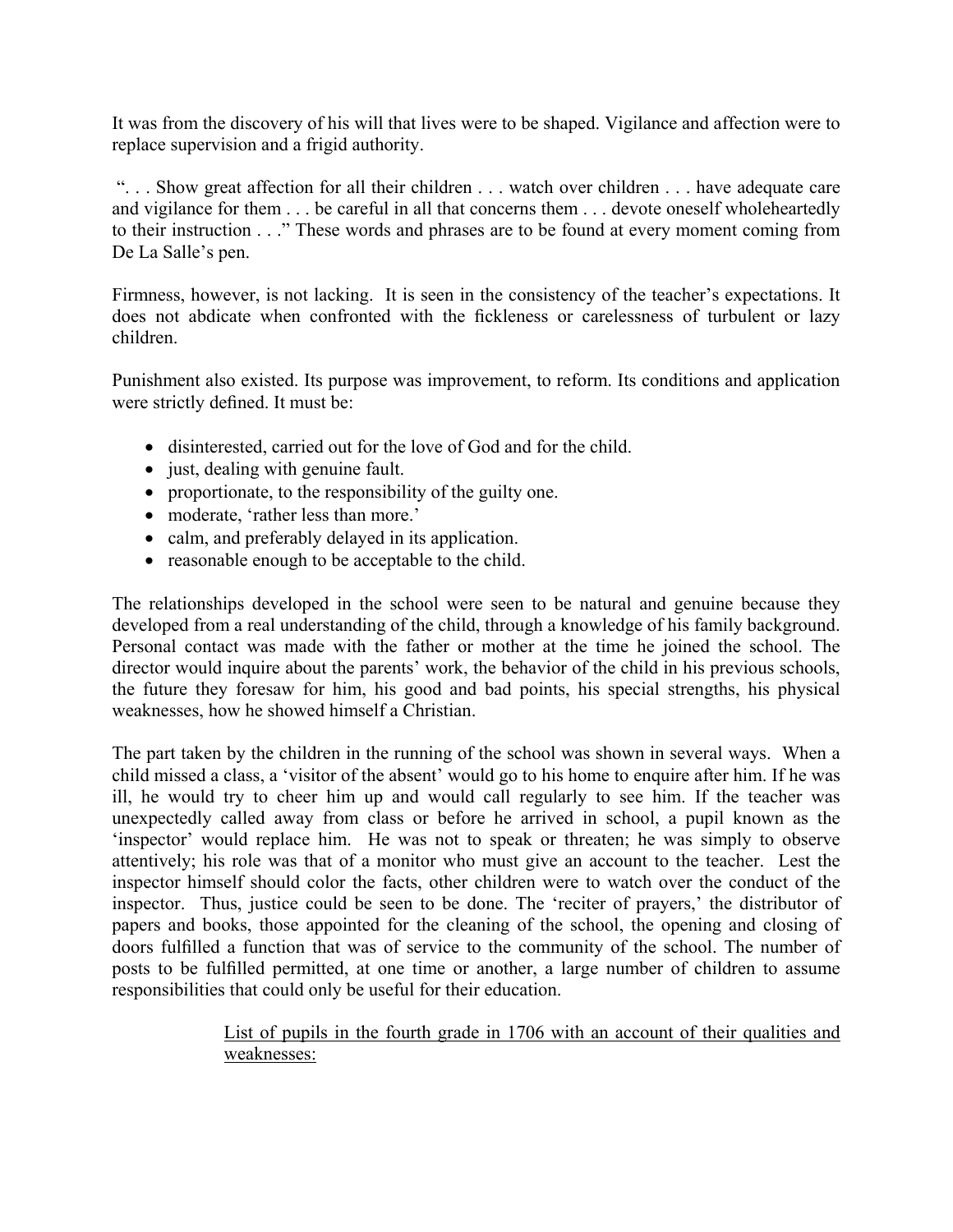*François Delevieux*, age 8 and a half years, has been coming to school for two years. He has been in the third grade for writing since  $1<sup>st</sup>$  July. He is a restless boy; he shows little piety or self-control in church and at prayers, unless one watches him. Because he is so light-headed, his main defect is lack of self-control. He is fairly well-behaved; he needs to be won over and encouraged to do well. Correction has little effect on him because he is light-headed. He rarely misses school, except occasionally without permission through meeting dissolute companions and because he is light-headed; but he has often failed to arrive on time. His application to work is poor; he will often gaze around and take a rest, unless one is watching him. He learns easily, but he has twice failed to move up a grade, from the second to the third, on account of his lack of application. He is obedient if one has authority; if not, he is stubborn. However, he is not of a difficult nature; once he has been won over, he will do anything one requires. He is loved by his parents who are not pleased if he is punished. He has not held any office because he is not really capable of any. But he is alert and would acquit himself well of his duties but for his coming often late.

**Lambert Dulong,** aged 12 and a half years, has been coming to school for four years. He has been in the fourth grade for writing for six months, in the fifth grade for accounts, and in the fourth for arithmetic since  $4<sup>th</sup>$  May. He is a scatterbrained, light-headed boy but he learns and retains easily. He has very little piety in church and at prayers, he rarely goes to the sacraments. His particular defect is pride and he is very upset when he is humiliated. Punishment is sometimes useful for him. He is normally hard-working, is very attentive at catechism, at writing and arithmetic. He has always changed grades on time. He is submissive when he meets his master; otherwise he is disobedient. His parents are not displeased when he is corrected. He has been the reciter of prayers and the first in the bench; he performs these duties well.

N.B. The 'first in the bench' had the duty of keeping the attendance register; pupils arriving late, or absent with or without permission.<sup>19</sup>

#### D. The Principal Pedagogical Methods

*The Conduct of Christian Schools,* written by De La Salle and the principle Brothers, cannot be summarized – it must be read. Shrewd observations, wise suggestions, advice suited to the different subjects of elementary schooling are to be found on every page. We can mention here only a few of these ideas. Not that we consider these to be the most important, merely that they are important in their own right.

The good order insisted on by De La Salle was in direct contrast to the general disorder frequent in the schools of his day. It was to be obtained by a detailed time-table rigorously respected by the teachers. An atmosphere of calm would come from the habitual silence of the staff: it was for the pupil designated to speak – the school is 'active.' A small instrument, the 'signal' allowed teachers to give their instructions to the pupils without having to raise their voice. The aim in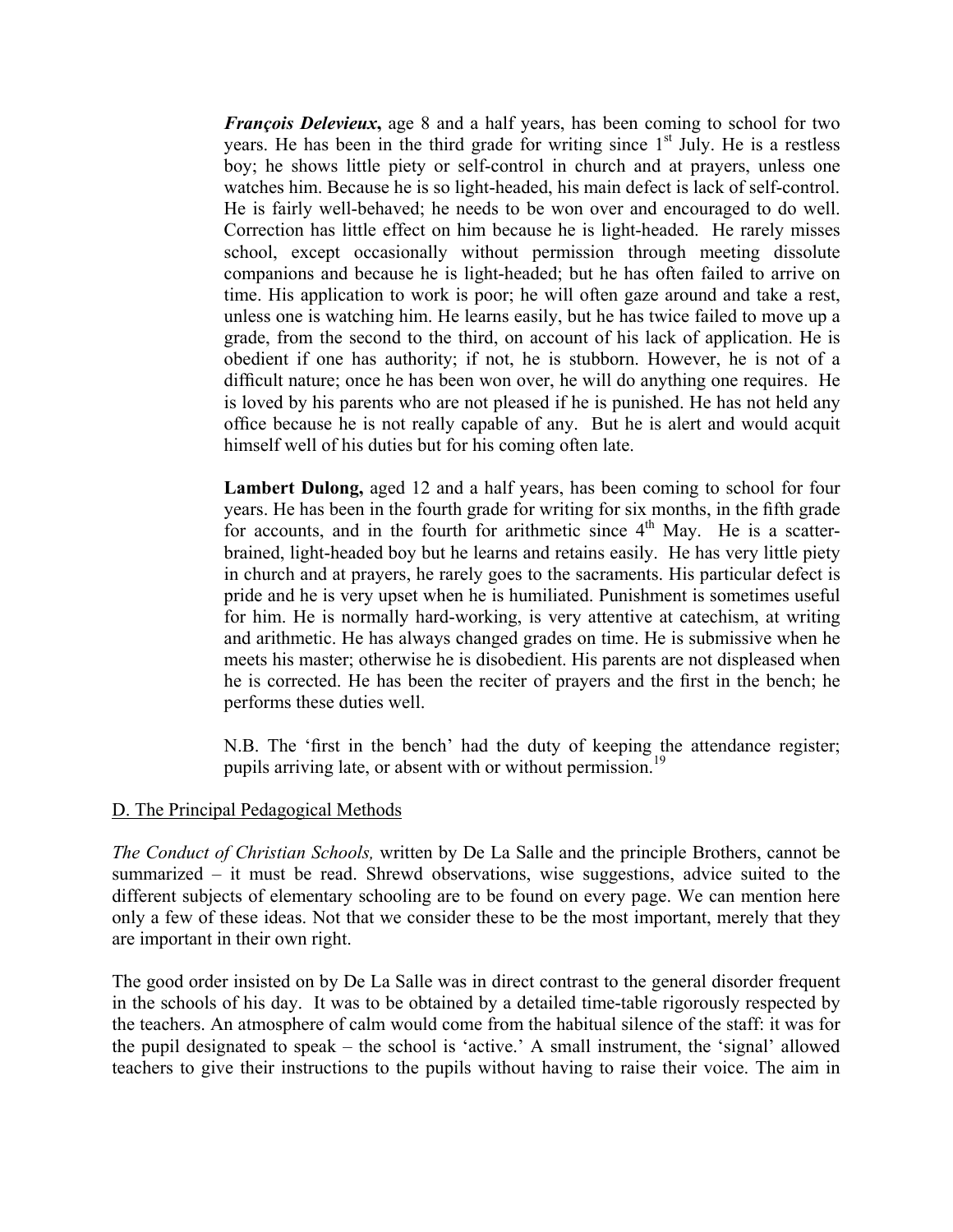these elementary classes was to show the children how to read and write rather than to explain complex notions.

Repetition and graded progress were the complements of the teacher's silence and that of the rest of the class. The children who knew the answers to the questions which the teacher put quietly would be questioned first; then those with rather less intelligence would be asked next and would repeat before they had time to forget. Finally, those with little memory or application would be asked to reply. During this time, the more advanced would already be foreseeing the rest of the lesson and what they would next be asked. No one was left behind.

Uniformity and consistency of method appeared essential. De La Salle often insists on this. He wanted it to be possible for teachers to move from one town to another without obliging their new pupils to adapt to new methods with each change of teacher: it was for the teachers to adapt to their pupils*.* The *Conduct of Christian Schools* was there to promote this uniformity and this continuity in the application of well-tested methods. Experimentation was not, however, precluded. The core experienced teachers were authorized to experiment prudently, provided this did not impede the work of others or damage the harmony of the school. Periodically, the *Conduct of Christian Schools* was revised. The results of the best experiments were written into it when the 'principal Brothers' met in general assembly.

The 'supernumerary' was an extra teacher placed by De La Salle in every school of at least four Brothers. In ordinary times, he busied himself with the affairs of the house, maintenance, purchases, and meals. But when occasion arose, he would step in to replace some ill or overworked teacher. This typically Lasallian solution solved the problem, so frequently in the seventeenth century, of absentee teachers, a problem caused by the prevalence at the time of tuberculosis, influenza, 'fevers,' and early death. It differentiated the Brothers' Free Schools from other schools of the period that were quite unable to guarantee permanency of teaching throughout the year. Absenteeism among the pupils would diminish in the eighteenth century only to the extent that a remedy could be found for absenteeism among the teaching staff.

*The School Curriculum*: This emerged from the needs of the local group, not from the edicts of authority, and was adapted to the situation of children of the common people.

- Latin was of no practical use for manual and commercial work. The time they would spend in school was too short for the poor and artisans to acquire even a smattering of Latin culture. So the reading of Latin passed into second place in the school curriculum.
- French and the reading of French was given pride of place a revolutionary decision.
- The practical and the useful were De La Salle's objectives: the ability to read manuscripts, accounts, and legal contracts. On this point, he achieved results that can only be considered as superior to those of today.
- To these programs of practical value was added an education in social graces. His *Rules of Propriety and of Christian Civility* was not just a study of good manners and polite forms but rather a serious reflection upon the bonds that link people together in society, a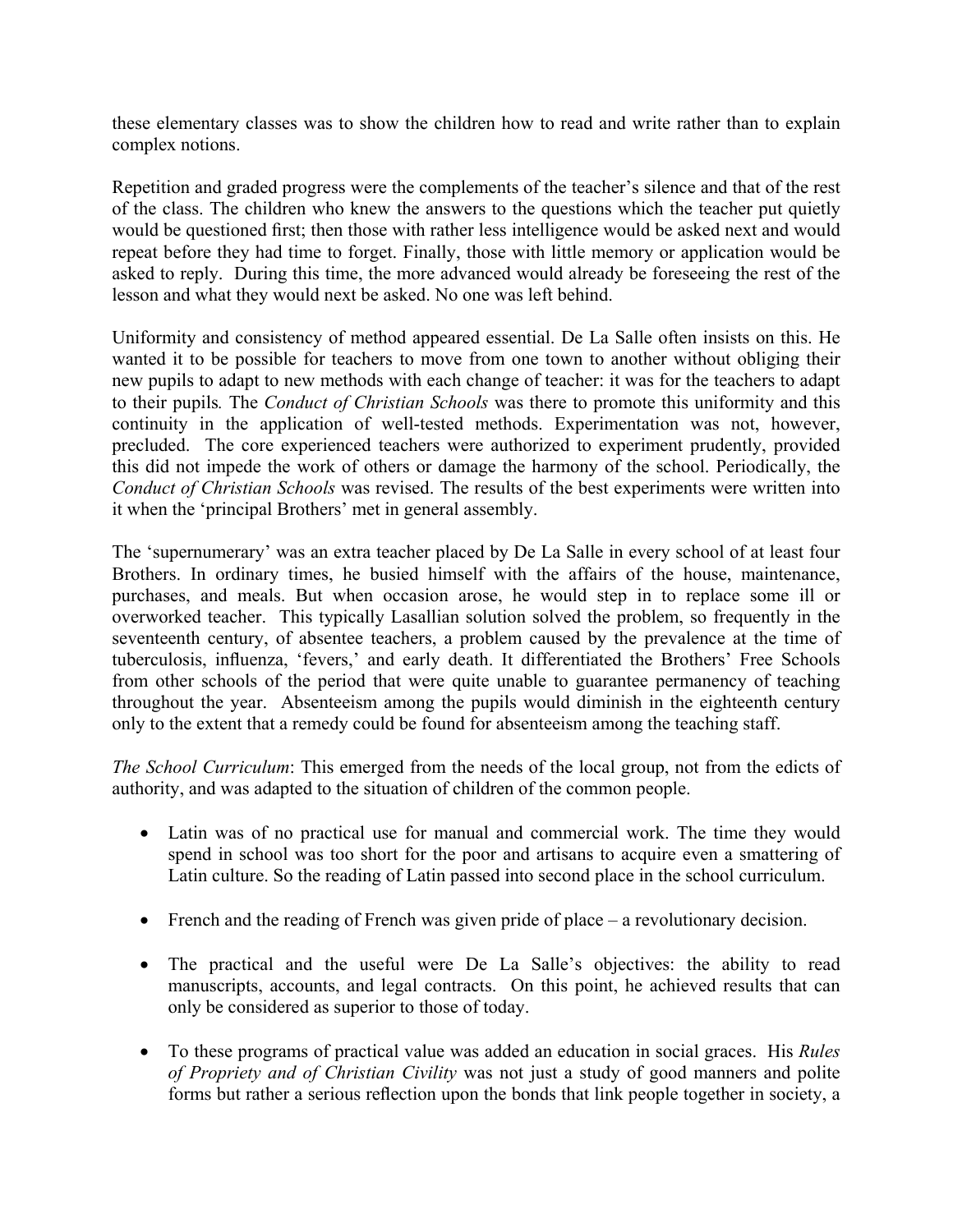reflection that is gradually developed at every page of this masterly book. Instead of teaching about civilization, De La Salle preferred to train children to live as civilized people.

Through the ability to read, the door was thrown wide open to genuine culture. Here the curriculum left room for personal choice and endless enrichment. With the progress of time, children's knowledge would become deeper and more extensive, following the development of society.

> Memoir on Latin, addressed to Mgr. Godet des Marais, Bishop of Chartres by De La Salle to justify the reasons for teaching reading by beginning with French:

- 1. The reading of French has a usefulness which is greater and more universal than the reading of Latin.
- 2. French, being their mother tongue, is comparably easier to learn than Latin by children who understand the former but not the latter.
- 3. Consequently it requires far less time to learn to read in French than it does to learn to read in Latin.
- 4. The reading of French prepares for reading in Latin, but on the contrary, the reading of Latin does not prepare for the reading of French, as experience shows. The reason is that, to read Latin well, it is sufficient to stress each syllable and pronounce the words carefully, a thing that is easy to do when one has first learned to spell and to read in French . . .
- 8. Experience shows that boys and girls who attend the Christian Schools do not persevere long enough in their attendance and do not come long enough to learn to be good readers of Latin and French. As soon as they are of an age to go out to work, they are withdrawn or they are unable to attend any longer because they need to earn their livelihood. That being the case, if one begins by teaching them to read in Latin, the following disadvantages ensue: They withdraw before they learn to read in French or to read well. When they withdraw they can only read Latin imperfectly and they soon forget what they knew, with the result that they are never able to read either Latin or French. Finally, the most harmful disadvantage is that they almost never learn their Christian Doctrine.
- 9. In fact, when one begins by teaching children to read French, they at least are able to read it completely by the time they leave school. Being able to read, they can continue to educate themselves in Christian Doctrine, they can learn from printed catechisms, they can sanctify the Sundays and Holy Days by reading good books and by saying their prayers well in French . . .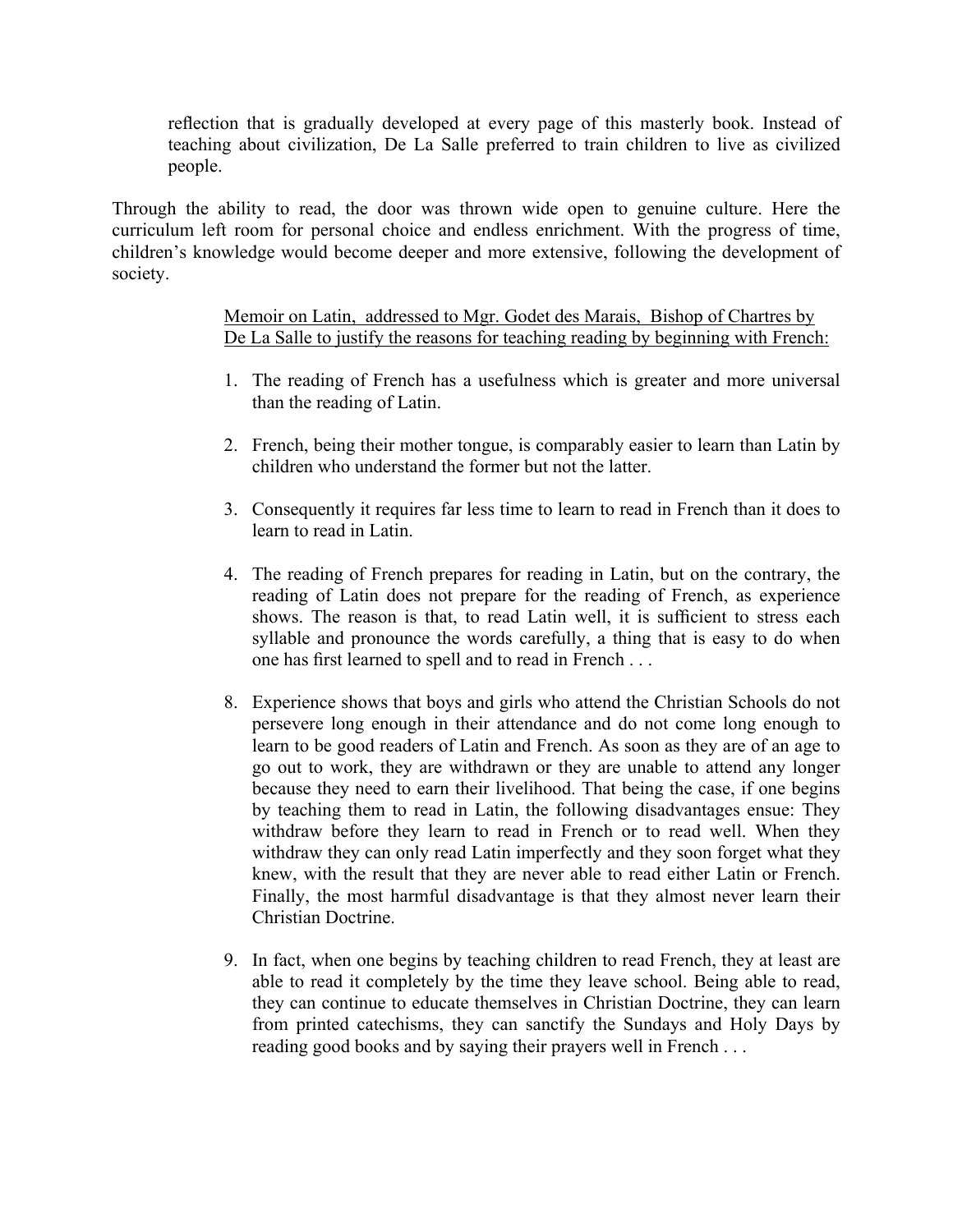10. Finally, experience shows that nearly all those boys and girls who do not understand Latin, who have no acquaintance with letters or the Latin language, especially the common people and most of all the poor who frequent the Christian Schools, never learn to read Latin properly and, when they do read it, are simply pitiable to those who understand that language; it is therefore quite useless to spend a long time teaching a language to people who will never use it  $20$ 

*Teaching Aids*: These too were changed. The traditional 'dunce's cap' was abolished. If the stick and strap still subsisted, they could only be used with the greatest discretion. Other sanctions, requiring no instruments, were preferred because they called for more thought and personal effort: the study of a lesson not learned, the re-writing of a previously botched piece of work.

Large wall charts helped the reading of writing. A blackboard was used for teaching arithmetic. Desks and benches were given precise dimensions and the most meticulous care was taken so that every child should be properly seated according to his size instead of on benches that were uniform for the whole class. Tastefully drawn maxims and sentences decorated the walls of the class and recalled important ideas to the children. To the 'signal' already mentioned was added a long pointer which allowed the teacher to show the pupils the sentences on the wall charts or the places where they had gone wrong in their calculations.

### E. Christian Life

Lasallian pedagogy aims at forming men who conform to God's creative purpose. The secular is not neglected, it retains its autonomy, but it is not shut off from the religious dimension. The life of any baptized pupil attending a Christian School is a life that by its origin and through its development owes it to itself to be Christian. The education of the child's faith has, on the horizon of its perspective, the communitarian idea found in the *Acts of the Apostles:* "They devoted themselves to the Apostles' teaching and to the fellowship, to the breaking of bread and to prayer . . . All the believers were together and had everything in common.<sup>"21</sup>

Every day, a half hour of religious instruction contributed to enlighten minds on the truths of faith. Learning by rote was considered important, as it still is today in nonliterary cultures, as was the sub culture of the poor in seventeenth-century France. But the Brothers were urged to explain, to inspire, to make religion attractive. De La Salle never ceases to remind them that they have not merely to teach truths but to teach children how to live.

**" . . . and the fellowship":** A training in Christian living was more important in Lasallian Schools than theoretical knowledge. Practice was therefore essential: acts of charity toward class companions, acts of respect toward teachers and parents, acts of reparation for wrong done, exercise of will, of self-control, called 'sacrifices' at that time, and so on.

**" . . . to the breaking of bread":** Daily attendance at Mass, a common feature at that period, was considered normal for Christian children since no pressing work prevented them. This life of fellowship, of communion with God, was accompanied by education of the conscience. Preparation for the examination of conscience fitted naturally in the prayer that marked the end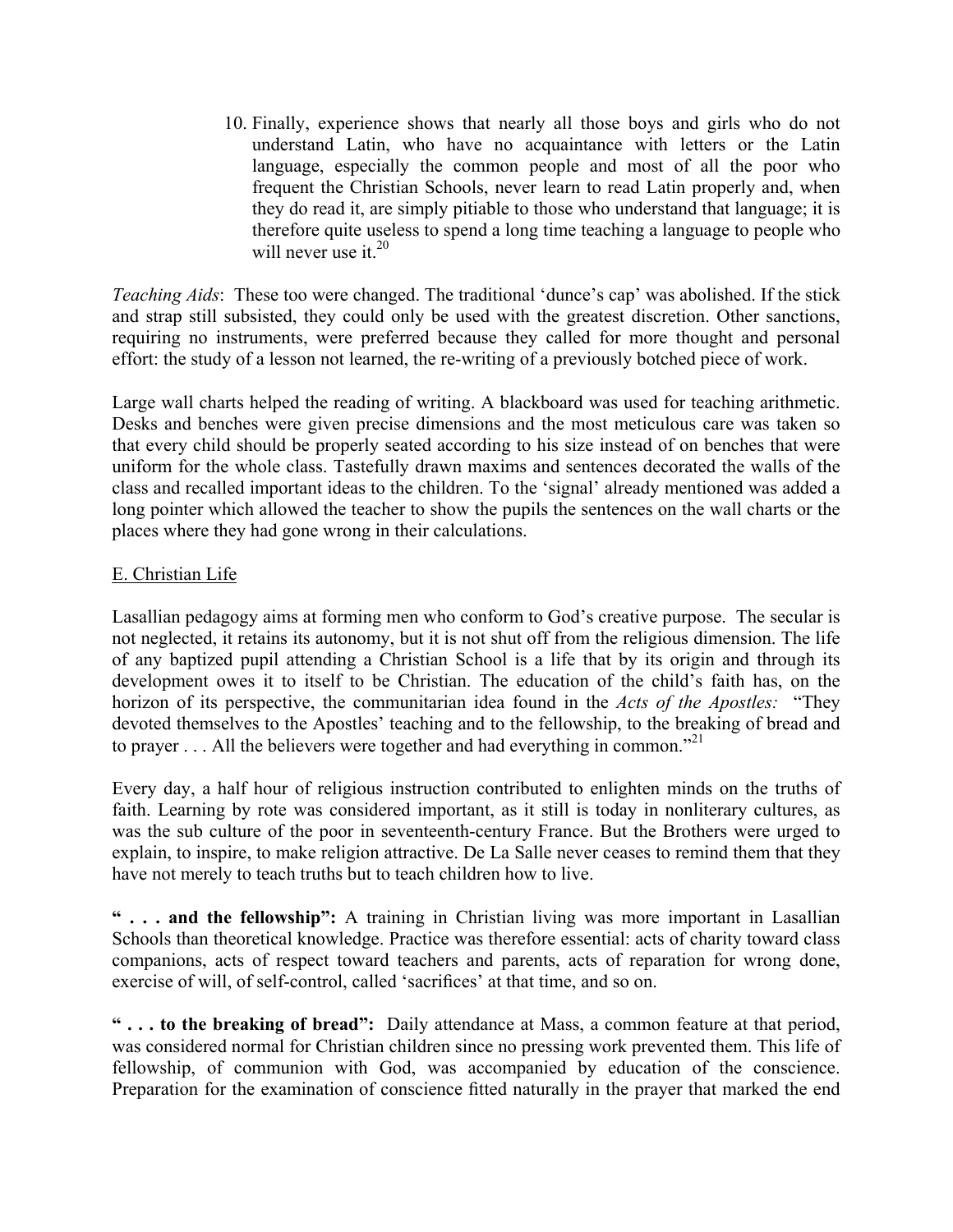of the afternoon class. A brief glance over the day, a thought given to one's main actions of the day, a few guiding questions from the teacher to direct the pupils toward a better understanding of their own characters, constituted an exercise of great psychological and spiritual value when performed in the presence of God and with the intention of pleasing him.

**" . . . and to prayer":** The words of the Gospel, "pray ceaselessly" were not forgotten. At every hour and every half-hour, a child recalled the presence of God. For a few moments work ceased, they thought of God, they quickly said their love, followed by a prayer of adoration or request said aloud. It was a moment to think of the absent, of the wretched, the unbelievers, perhaps to pray that one might also possess those other qualities they had in higher degree.

**" . . .They . . .had in common":** Since the poor rarely ate before going to school, De La Salle decided that all the children would eat their breakfast at school before the start of school. To prevent one from showing off and another from feeling humiliated, it was forbidden to bring expensive foods. So that those without food should have their need filled, the teacher gathered in a basket and distributed the excess food brought by those best provided. This sharing of bread was done in an evangelical spirit. It began and ended by grace. Once more, De La Salle refused to compartmentalize the secular and the sacred, the religious and the educational. While the children were eating their breakfast, they busied themselves revising their lessons. Thus education in charity, training in good manners, through the vigilance of the teachers, the practical example of Christian living in a particular instance of daily life, everything here helped the child rise above himself.

For John Baptist de La Salle, Christian education was not merely instruction; it was an apprenticeship for life.

### Of the things to which the Teacher must attend during breakfast and afternoon collation:

The teacher must see to it that the pupils bring something every day for their breakfast and afternoon collation; a small basket will be put in a special place in the classroom so that, without being obliged to do so, the children may put in it the bread they have left over, when they feel so inclined, and this bread will be distributed to those who are poor.

The teacher will take care that they do not give up so much of their bread that they do not have enough left for themselves; those who have bread to give will raise their hands and show the piece of bread they are giving, and a pupil whose duty it is to receive the alms will go and collect them and, at the end of the meal, the teachers will distribute the bread to the poorest, and will exhort them to pray for their benefactors.

They will also take care that they do not throw any kernels or shells on the floor, but they will oblige them to put them in their pockets or in their bags.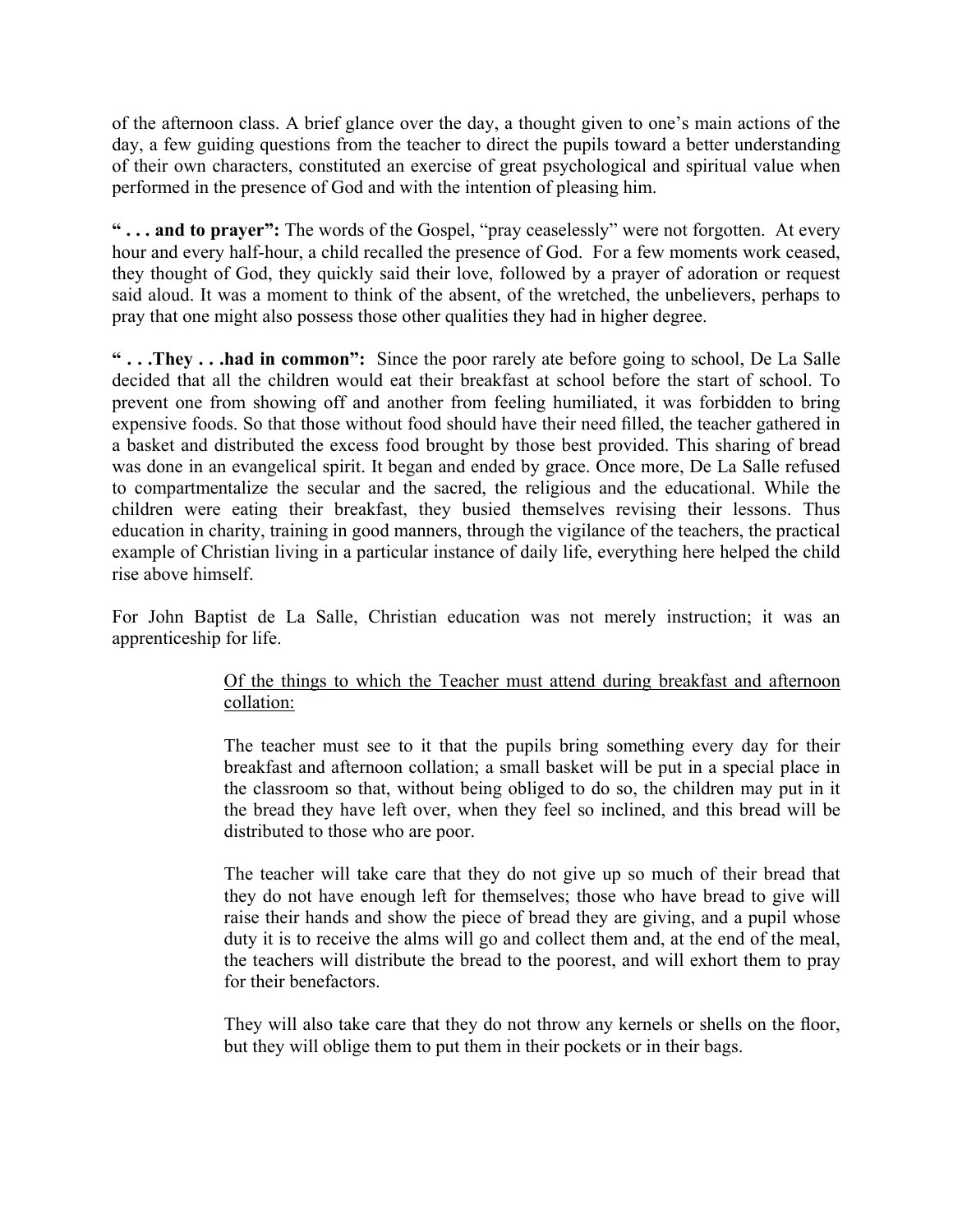They must also tell them that if they are requested to eat in school, it is to teach them to eat correctly, with moderation and politely and to say grace before and after eating . . .

They will not allow their pupils to give anything to one another, even from their breakfast or to exchange their food.<sup>2</sup>

### Of the Almoner:

There will be in each class a boy whose duty it is to collect alms, that is to say, the bread to be given for the poor during breakfast and the afternoon collation.

Towards the end of breakfast and afternoon collation, he will take the basket placed in the classroom for this purpose. He will go along the benches from one side of the class to the other, in silence, and taking care never to ask anyone for anything.

When he is going through the class in the performance of this function, he will walk slowly and quietly, and will take care never to look fixedly at any other pupil.

When the offerings have all, or nearly all, been collected, he will first bow to the teacher and then present the basket to him, for distribution.

Each teacher will take care that the one in charge of this office will be reverent and kind towards the poor, above all that he is not greedy and that he does not give anything to anyone, much less take for himself anything that is in the  $b$ asket $23$ 

#### **V. Some of the Significant Steps Taken by De La Salle**

The whole life of De La Salle was guided by one unfailing resolution: "In all things, do God's will."

To accomplish this endeavor, he sought to discern the divine will in all the happenings of life, in the counsels given by his spiritual directors and without neglecting personal reflection on the conclusions he had drawn from his studies and his experience of life.

#### A. Integration with the World of the Poor

Canon De La Salle's first heroic decision was taken when his teachers at the very outset of their enterprise, spoke to him of their worries about the future. In case of failure, De La Salle would still have his family wealth and his canonry. They, on the other hand, would have neither work nor resources.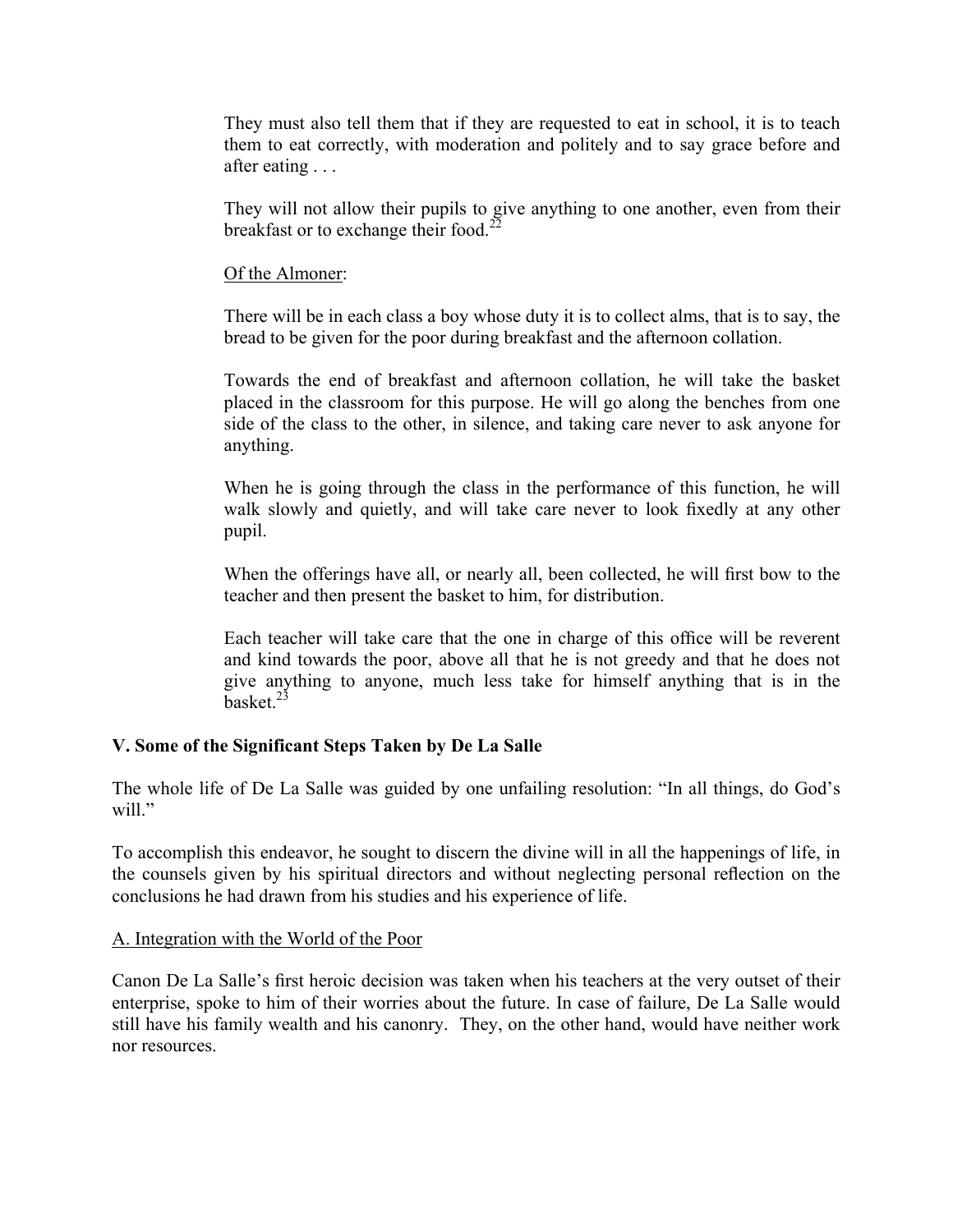Two solutions occurred to De La Salle. He could either use his personal capital to create an income for his teachers or else he could become as poor as they were and encourage them, by his own example, to endure the considerable risk of destitution.

It had already appeared to him that his duties as a canon no longer corresponded to what God desired of him. If he was to fulfill them conscientiously, they would occupy too much of his time and leave him too little for the schools. Accordingly, in 1683, he renounced his canonry.

The following year, a harsh winter gave him the opportunity to distribute his wealth to the poor. Seeing in this a sign from Providence, he no longer hesitated: he made the plunge into the world of the poor.

From now on, he resembled the Brothers with whom he was living: he had nothing more than they did. He also resembled the poor children whom it was his mission to instruct. Psychologically, this identification seemed to him to be essential, a matter he often explained to the Brothers, writing for instance: "So long as you have in your hearts a yearning for poverty . . . you will touch the hearts of these poor children . . . But if you do not resemble Jesus at his birth  $\ldots$  you will be neither loved nor appreciated by the poor.<sup>24</sup>

### B. Unfailing Loyalty to the Church of Christ

In the seventeenth century, Jansenists, Quietists, and Gallicans were all unsettling the minds of Christians. Jansenism was favored by the Archbishop of Paris, by the Bishop of Boulogne, and by the main personalities of Marseilles who were involved with the town schools.

De La Salle was urged to take sides in these doctrinal squabbles. At the risk of losing valued support, he refused. He was unwilling to see his Brothers diverted from their humble apostolate by infighting of public opinion. His advice to them was to remain aloof, to 'leave disputes of erudition to the erudite.' What is 'of faith' was quite complex enough without trying to explain theological subtleties to children.

Rather than give his approval to the conduct of Cardinal de Noailles, the Archbishop of Paris, who favored the Jansenists, De La Salle preferred to lose his protection, and eventually to establish his novitiate far from Paris, in Rouen, in the diocese of a bishop who was loyal to the Pope's directives.

Rather than take part in ecclesiastical conferences organized at Marseilles by the Jansenists, he did not hesitate to state publicly his opposition to the theological positions which attacked the Sovereign Pontiff. His benefactors who were supporting his schools, and had just obtained a house for the novitiate, promptly took the opportunity to express their disagreement with him. De La Salle held firm to his doctrinal position. He preferred to lose all rather than to equivocate about the official teaching of the Church.

When a parish priest in Boulogne spread the rumor that De La Salle was an appellant to a Council against the teachings of the Pope, he lost no time in putting an end to this false charge. He wrote: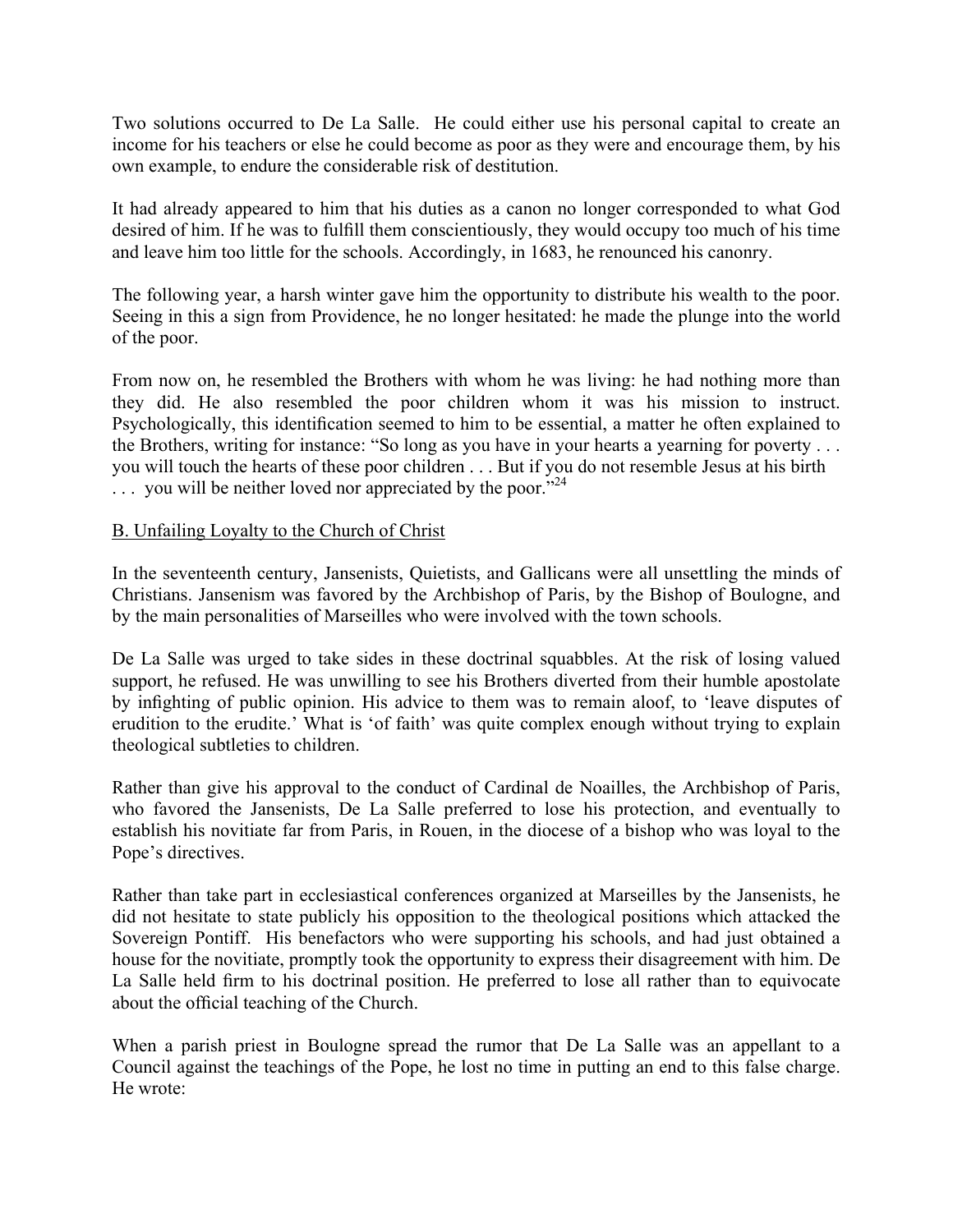From Rouen, this  $28<sup>th</sup>$  January 1719. I do not believe that I have given any cause . . . for it to be said that I am of the number of the appellants . . . I have too much respect for our Holy Father, the Pope . . . It is enough for me that the one who today occupies the Chair of Saint Peter should have spoken through a Bull which has been accepted by nearly all the bishops of the world . . . After such an authentic decision of the Church, I say with Saint Augustine that the cause is finished  $\ldots^{25}$ 

In his *Collection of Short Treatises,* he insists: "Remain attached to what is of faith; follow the tradition of the Church; receive only what it receives, condemn what it condemns, approve what it approves, whether by the Councils or by the Sovereign Pontiffs; render it in all things a prompt and perfect obedience. Let your faith be active and animated by charity."

In his last will and testament, he insists on this indefectible loyalty to the Church which characterized him. He recommended to his Brothers: "to have a complete submission to the Church, above all in these troubled times . . . never to separate themselves in any way from our Holy Father the Pope and from the Church of Roma, remembering that I sent two Brothers to Rome to ask God for the grace that their Society should always be entirely submissive to Rome."

To Brother Gabriel Drolin.

From Saint Yon, suburb of Rouen, this  $5<sup>th</sup>$  December 1716. It is very much against my own wishes, my very dear Brother, that I have not written to you for so long. I wrote to you several times without receiving any answer from you. I think this is because my letters have been intercepted, as I know yours to me have been.

I have had many trying problems since then, and I am at present in a house in a suburb of Rouen where the Novitiate is situated. I assure you that I have much tenderness and affection for you and I often pray for you.

You can write to me whenever you wish. I trust that the Brother who is now at Avignon will be faithful to send on your letters for he is very reliable and I shall answer you in the same way.

For nearly ten months now, I have been ill in this house where I have been living for the past year.

The business of His Grace, the Archbishop of Paris, is causing concern among the Bishops. I do not know what they think of it in Rome . . .

Let me know, I pray, how your affairs are prospering. I was hoping to be able to send you, during these holidays, a Brother who has been to Rome and who knows a little Italian and who is very reliable and a good teacher, but we have appointed him elsewhere, thinking that his usefulness in this post would be of great importance.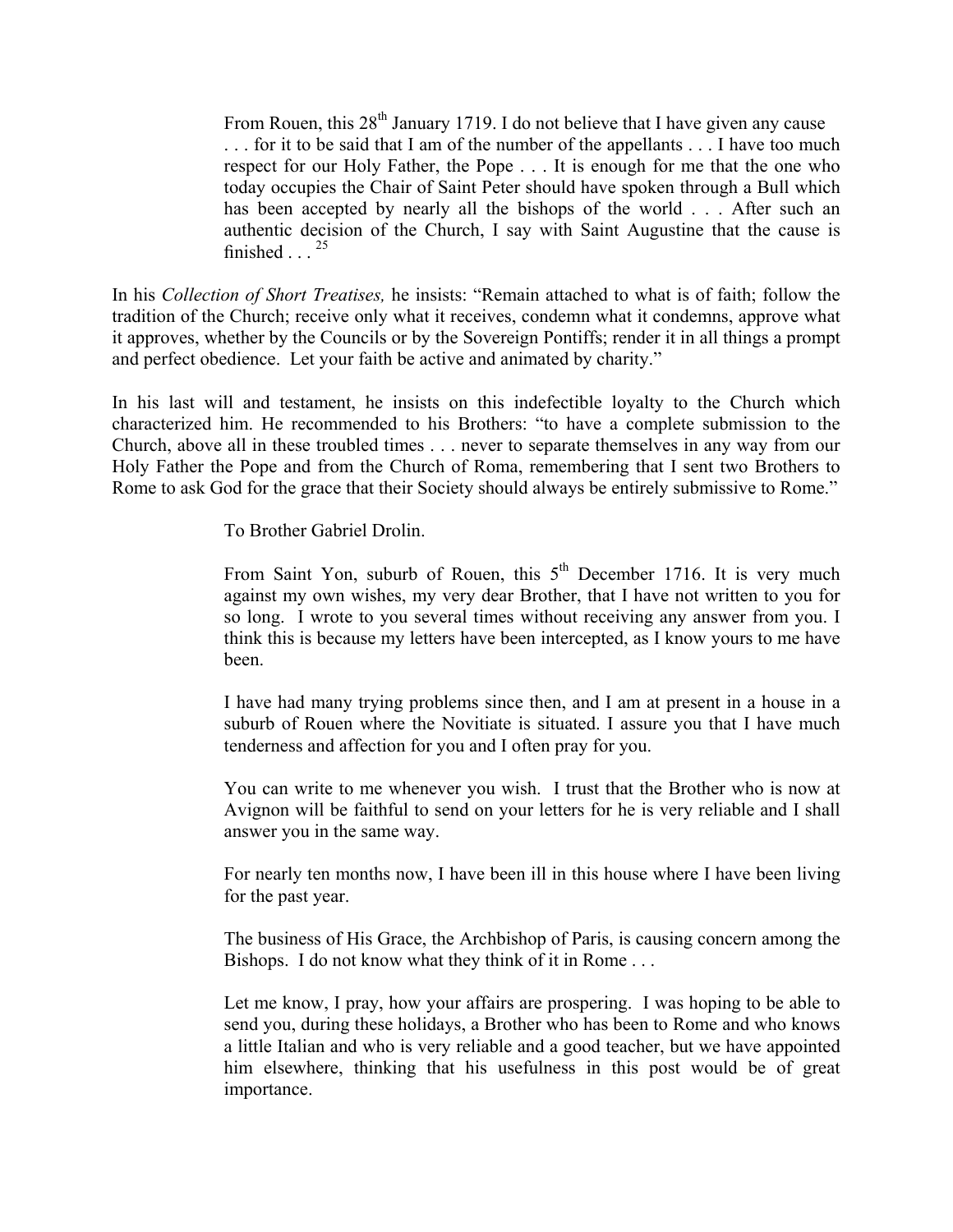The Brothers are preparing for a general assembly from Ascension to Pentecost to settle a number of matters concerning the Rules and the Government of the Institute.

I pray you, give your consent to all that will be decided in this assembly by the principal Brothers of the Society.

I believe you are still working in your schools. Let me know, I pray you, how many pupils there are.

Your nephew came to see me, saying he wanted to become a Brother and that he had been to see you and that you were going to become a priest. As he is lightheaded, I sent him away to think it over and have not heard from him since.

> I am, in our Lord, My very dear Brother, Devotedly yours, De La Salle $^{26}$

### C. The Total Gift of God of His Whole Life

In 1690, a gust of discouragement blew over the Society of the Brothers of the Christian Schools. Teaching was a laborious occupation. Some of the best teachers died. The traditional teaching organizations, the Writing Masters, the Masters of the Little Schools, were openly hostile. The young Society found itself afflicted with desertions and discouragement. Then De La Salle fell ill. The Brother who had been grooming to replace him died. The future looked black.

In prayer, during the long retreat in 1691, De La Salle became convinced that it was not fitting for the Brothers to have a priest at their head. He looked around for a way to resign. With two Brothers, Gabriel Drolin and Nicolas Vuyart, he formed a team to govern the Society. All important decisions would henceforth be taken by 'common consent.' The criterion for the taking of decisions was the will of God and the good of the Society of the Christian Schools.

The pact of association was sealed by a vow pronounced on the feast of the Presentation of Our Lady, 21<sup>st</sup> November 1691. It declared an irrevocable will to abandon themselves to God to the end of their days. Here is the essential part of this admirable statement:

> Most Holy Trinity, . . . we consecrate ourselves to you, to procure, with our every power and our every care, the establishment of the Society of the Christian Schools in the manner which will be most agreeable to you and most advantageous to the said Society.

> And, to this effect, I, John Baptist de La Salle, priest, I, Nicolas Vuyart, and I, Gabriel Drolin . . . from now and forever, until the last one living, or until the complete establishment of the said Society, do vow to remain in association and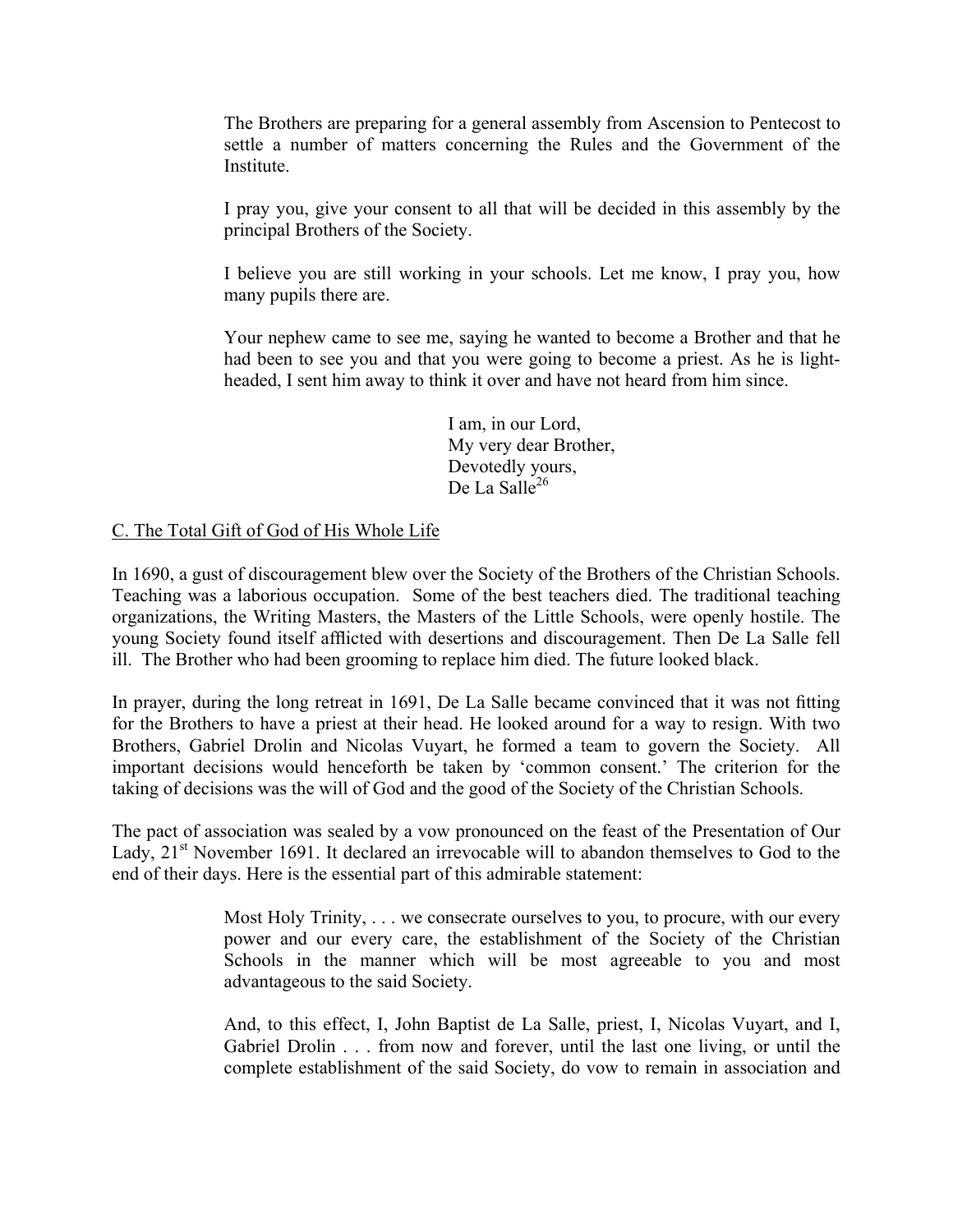in union to secure and to uphold the said establishment . . . even though . . . we would be obliged to beg and live on bread alone.<sup>27</sup>

Because the structures of the new congregation were not yet settled, because the Brothers refused to have any other superior than De La Salle, because the bishops would hardly allow a priest to share his authority with two laymen like Drolin and Vuyart, this vow remained a secret. But De La Salle never forgot it. Twenty-six years later, in 1717, when he was preparing the general assembly of the Brothers, he recalled it to Brother Gabriel, then far away in Rome. He asked him to give his assent to the decisions which would be taken by the Brothers at this assembly.

This same attitude is found in the personal Rule of Life left us by De La Salle. In it he sets out in detail the means to be taken to discover what could be 'most agreeable to God.' He writes:

> It is a good rule of conduct to make no distinction between the matters proper to one's state and the business of one's salvation and perfection; and to be convinced that one will never work better for one's salvation, and will never acquire greater perfection than by accomplishing the duties of one's daily employment, provided that one carries these out in view of God's intention. It is necessary to keep that always in mind . . .

> I shall always consider the work of my salvation and that of establishing and directing our Community as God's work. Hence I shall commit to him the care of all this so as to do nothing of what concerns me without his orders. I shall often consult him on all I shall have to do, whether it relates to the one or the other often saying to him those words of the prophet Habakkuk: "Lord, it is your work."

> It is a good rule to be less concerned about knowing what one will have to do than about doing perfectly what one knows is to be done.

> Every day I shall set aside a quarter of an hour to renew the consecration of myself to the Most Holy Trinity . . . I shall take means to elevate my mind to God as often as I begin a fresh action; and whatever I undertake, I shall make a point of not beginning until I have prayed about it.

> It is the rule of the Community never to enter the house or one's room without a prayer and a renewal of one's attention to God's presence. I shall take care myself not to fail in this. $28$

### D. A Life-long Commitment to His Brothers

In 1694, De La Salle committed himself publicly with twelve Brothers to keep "together and by association free schools" or "to do in the said Society anything at which he would be employed by the Body of the Society or by its superiors."

As Superior, he once more showed that he would not avoid any of the obligations imposed on the Brothers. Like them, he took the vow of obedience and bound himself for his whole life.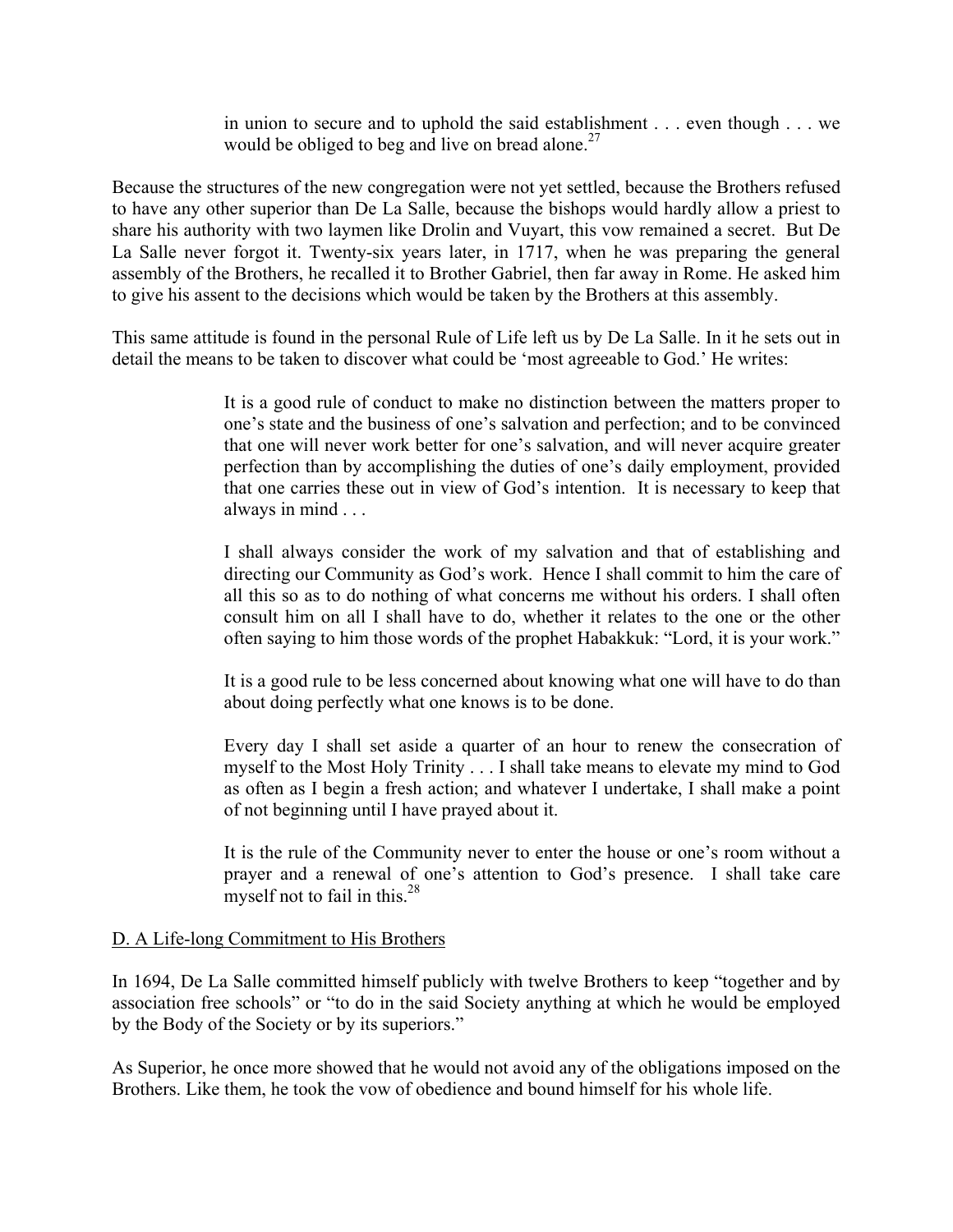The Brothers would remind him of this when the occasion arose in 1714. De La Salle had left Paris because he was being harassed by several particularly unfair lawsuits. There was even the danger of his being arrested. Above all, he felt that he had become a hindrance to the development of the Brothers of the Christian Schools in the city of Paris: the Archbishop had forbidden him to train any more teachers, the Precentor of the diocese was siding with the Writing Masters; the parish priest of Saint Sulpice was trying to claim full authority over the Brothers teaching in his schools. For all – except for the Brothers – De La Salle appeared to be a nuisance.

So De La Salle withdrew, hoping by this to take the edge off the worst resentments. There was another reason: he wanted a Brother to get used to governing the Society in his absence and so be ready to succeed him. But once he was gone, everything began to fall apart. No one knew what to do next. Outsiders began to meddle with reforming the rules and organization of the Society. The novices left.

Faced with disaster, the directors of the principal communities met. Together they drew up a kind of summons reminding De La Salle of the terms of his vow in 1694. He must return. He must direct the congregation. It was to him that God had given the enlightenment that was needed. For the moment, no one could replace him. Here are the terms of this letter:

Our very dear Father,

We, the principal Brothers of the Christian Schools, having in mind the greater glory of God, the greater good of the Church and of our Society, and recognize that it is of the utmost importance that you should resume . . . the overall direction of this holy work of God which is also yours . . . We are all convinced that God . . . gives you the necessary grace and talents to give good government to this new company . . . That is why, Sir, we beg you humbly and we order you in the name of and on behalf of the Body of the Society to which you have promised obedience, to take charge immediately of the overall government of our society...<sup>29</sup>

De La Salle received the letter at Grenoble. He hesitated, for he had sound reasons for his departure. He took advice. But his irrevocable commitment obliged him to agree to his Brothers' request.

He returned to Paris, faithful to the vow he had taken with them to remain united with them for "the whole of his life."

We find this spirit of abandonment to God and of humble consensus with his Brothers in De La Salle's last words. On his death bed, he still found strength to say: "I adore in all things the guidance of my companion God!"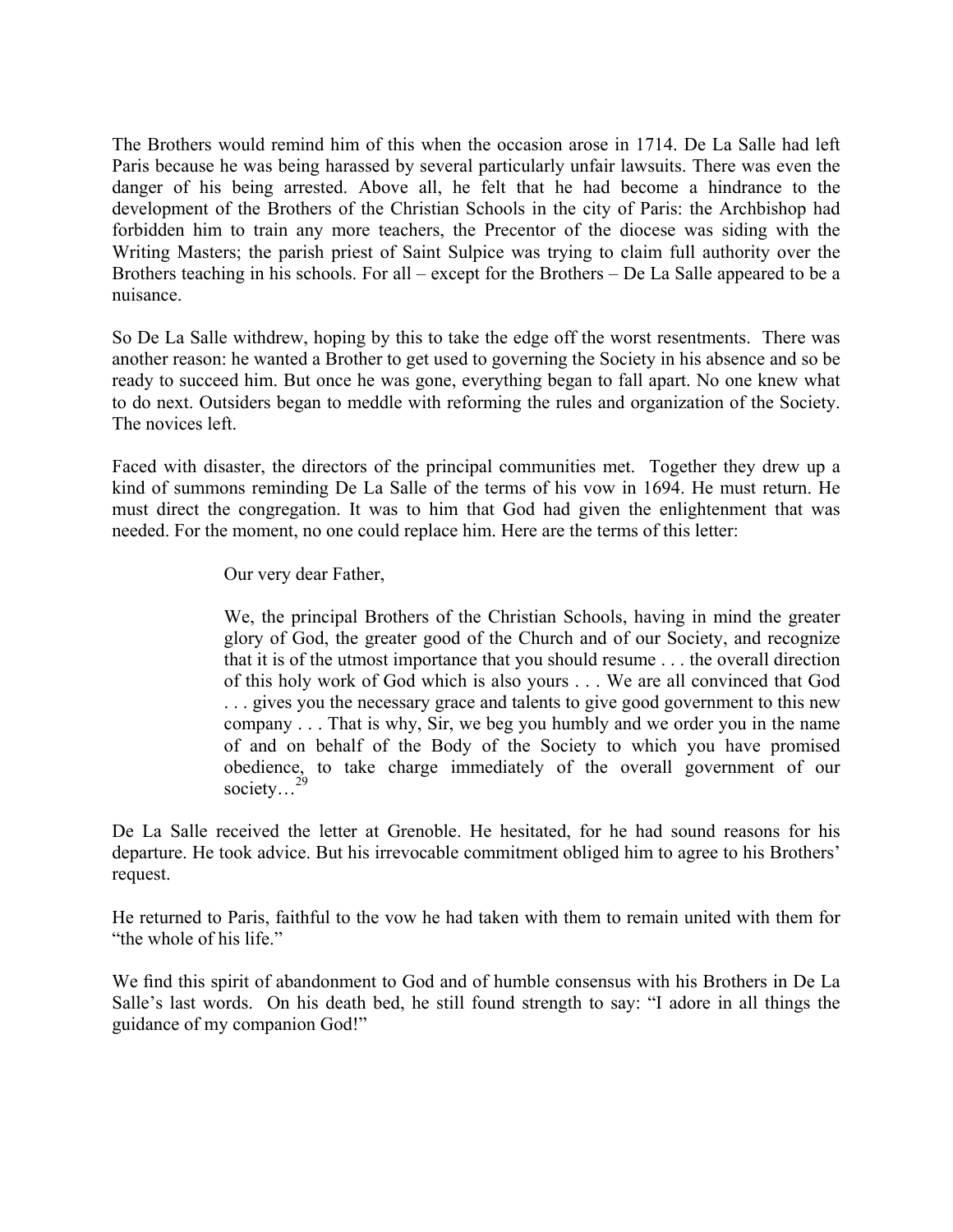#### **Notes**

1. Yves Poutet, FSC, wrote the most detailed study of John Baptiste de La Salle's life and influence in his two-volume thesis for a doctorate (Docteur-des-Lettres). The title in French is *Le XViie Siècle et les Origines Lasalliennes (The 17th Century and Lasallian Origins)*. This work has never been translated into English but the work in English, *De La Salle: A City Saint and the Liberation of the Poor through Education* by Brother Alfred Calcutt (a fellow novice with Brother Yves) is largely derived from this thesis. Another of Brother Yves's major works, *The Origins and Characteristics of Lasallian Pedagogy* was translated into English by a group of Australian Brothers in 1997. During his years in an academic position at a French university, Brother Yves continued his research and published articles on Lasallian themes in various journals as well as in Lasallian publications.

Jean Pungier, FSC, a Breton, was the director of a catechetical center for many years and authored many catechetical articles. He is best known for the English translation of his studies of *The Conduct of Schools*; for the work *De La Salle: The Message of His Catechism*, a study of De La Salle's second catechism; and for his major study of De La Salle's *The Rules of Christian Decorum and Civility* in three volumes of the *Cahiers lasalliens* (Nos. 58, 59 and 60). Brother Jean was one of the principal presenters on Lasallian topics in the programs of CIL (the International Lasallian Center) from 1977 to 1985.

2. John Baptist de La Salle, *The Rules of Christian Decorum and Civility* (*Civilité),*  translated by Richard Arnandez and edited by Alexis Doval (Landover, MD: Lasallian Publications, 1990), Part II, Chapter IX.;

- 3. *Projet de Dȋme Royale,* 170.
- 4. *Civilité,* 79.
- 5. *Civilité,* 79.
- 6. *Civilité,*1703 Edition, Chapter III, articles I and II.

7. Bossuet: *Catechism of the Diocese of Meaux.* Texts quoted by Jean Delumeau*, Catholicism Between Luther and Voltaire: A New View of the Counter-Reformation, English* translation (London: Westminster John Knox, 1977).

8. Instructions for the people concerning . . . the manner in which the fire is to be made on the Nativity of Saint John the Baptist, so as to rid it of its abuses and superstitious practices. Texts quoted by Jean Delumeau, *Catholicism Between Luther and Voltaire: A New View of the Counter-Reformation,* English translation (London: Westminster John Knox, 1977).

9. John Baptist de La Salle, *Meditations for the Time of Retreat (MTR),* translated by Augustine Loes (Romeoville, IL: Christian Brothers Conference, 1975), Meditation 1.2.

10. Texts quoted by Jean Delumeau*, Catholicism Between Luther and Voltaire: A New View of the Counter-Reformation,* English translation (London: Westminster John Knox, 1977).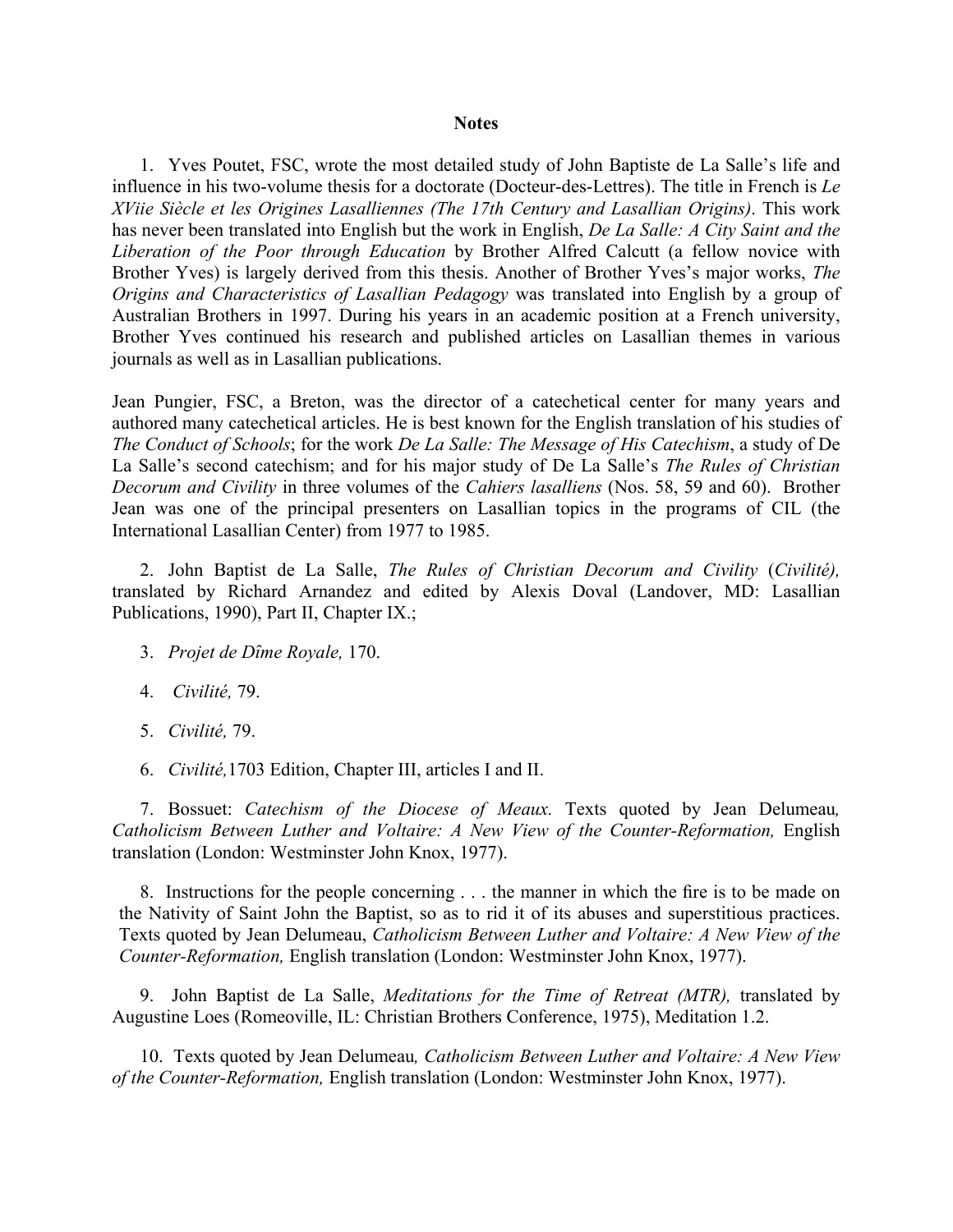11. Jean-Baptiste Blain, *The Life of John Baptist de La Salle: A Biography in Three Books,* translated from 1733 manuscript by Richard Arnandez and edited by Luke Salm. (Landover, MD: Lasallian Publications, 2000), Book I, 169.

12. *Civilité,*1703 edition, Chapter IV, Parts II and IV.

13. *MTR* 1.2 and 2, that the Brothers of the Christian Schools will have during the holidays.

14. *MTR,* 91.3 (Landover, MD: Lasallian Publications, 1994/2007), 385.

15. *Civilité,* 1st Part, Chapters II and III.

16. *MTR*, Meditation for the Feast of Saint Nicholas, Meditation 80.

17. *MTR*, Meditation for the Feast of the Nativity of Jesus Christ, Meditation 86.

18. John Baptist de La Salle, *The Conduct of the Christian Schools,* translated by F. de la Fontainerier and Richard Arnandez, and edited by William Mann. (Landover, MD: Lasallian Publications, 1996), Chapter 4, Article 3.

19. Leon Arroz, Yves Poutet, and Jean Pungier, *Beginnings: De La Salle and His Brothers*, translated and edited by Luke Salm. (Romeoville, IL: Christian Brothers Conference, 1980), 97- 98.

20. Quoted by Blain, *La Vie de Monsieur de La Salle ,* 1733 edition, Vol. 1, pp. 375-376.

21. Acts of the Apostles 2: 42-44.

22. *The Conduct of Christian Schools* (1720), Chapter II, article 1.

23. *The Conduct of Christian Schools* (1706), Chapter II, Article 3.

24. *MTR*, Meditation for the Feast of the Nativity of Jesus Christ, Meditation 86.

25. Blain, Book II, 224.

;

26. Augustine Loes, *The First De La Salle Brothers: 1681 – 1719* (Landover, MD: Lasallian Publications, 1999), 60-61.

27. Luke Salm, *The Work is Yours* (Landover, MD: Christian Brothers Publications, 1996), 71.

28. "Rules I Have Taken on Myself," quoted by Blain, Volume II, pp. 318-319.

29. Salm, *The Work is Yours*, 163.